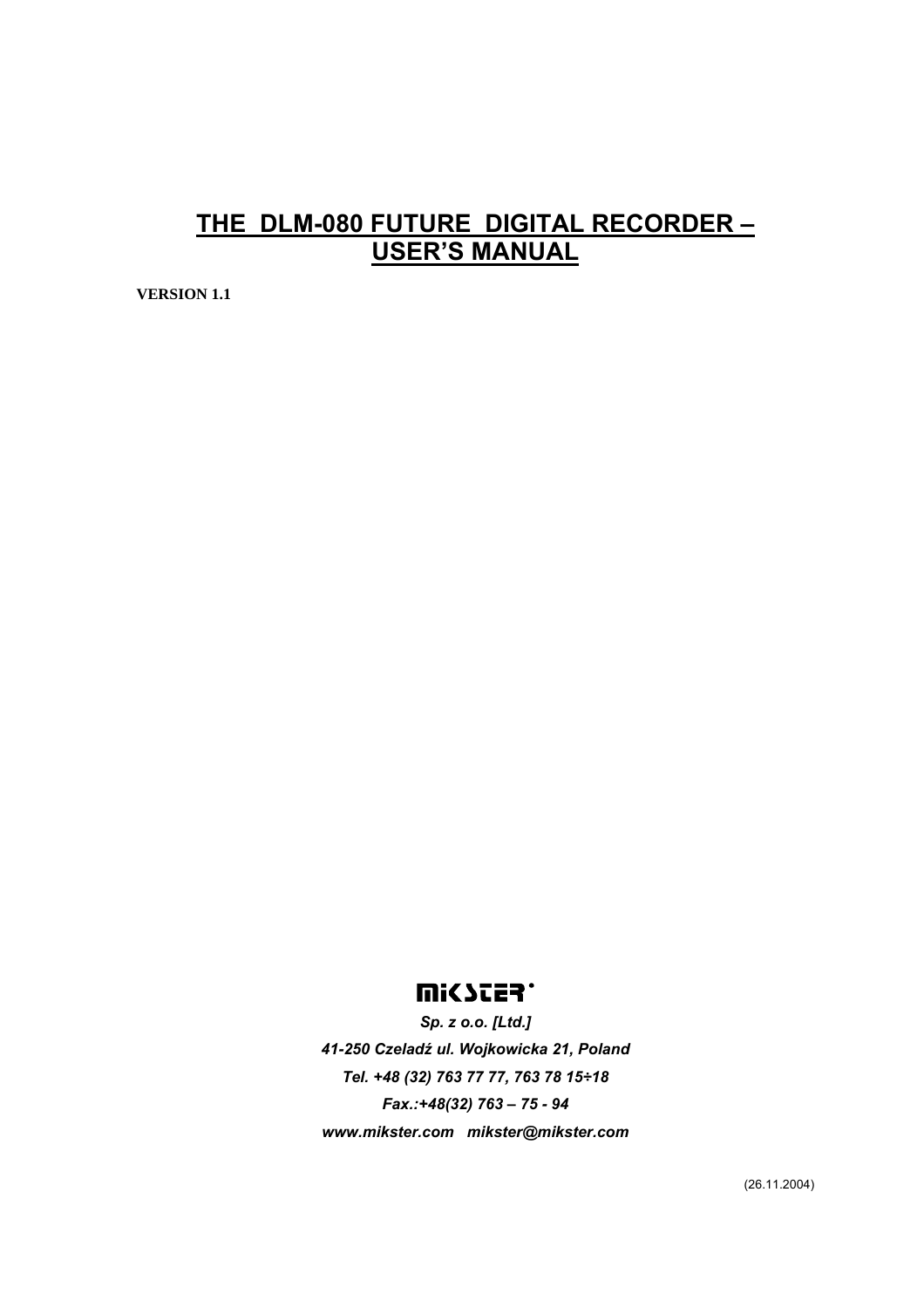# **TABLE OF CONTENTS**

| 1.                                                                       |  |  |  |  |  |
|--------------------------------------------------------------------------|--|--|--|--|--|
| 2.                                                                       |  |  |  |  |  |
| 3.                                                                       |  |  |  |  |  |
| 3.1                                                                      |  |  |  |  |  |
| 3.1.1                                                                    |  |  |  |  |  |
| 3.2                                                                      |  |  |  |  |  |
| MODIFICATION OF PARAMETERS IN THE SETUP MEMORY (THE SETUP MODE) 8<br>3.3 |  |  |  |  |  |
| 3.5                                                                      |  |  |  |  |  |
| 4. THE DLM-080 RECORDER MEASUREMENT AND CONTROL CHANNELS  11             |  |  |  |  |  |
| 4.1                                                                      |  |  |  |  |  |
| 4.2                                                                      |  |  |  |  |  |
| 4.3                                                                      |  |  |  |  |  |
| 4.4                                                                      |  |  |  |  |  |
| 4.5                                                                      |  |  |  |  |  |
| 4.6                                                                      |  |  |  |  |  |
| HUMIDITY MEASUREMENT USING THE PSYCHROMETER METHOD 15<br>5.              |  |  |  |  |  |
| 6.                                                                       |  |  |  |  |  |
| CO-OPERATION OF THE RECORDER WITH MASTER COMPUTER (RS-485) 17<br>7.      |  |  |  |  |  |
| 8.                                                                       |  |  |  |  |  |
| 9.                                                                       |  |  |  |  |  |
| 10.                                                                      |  |  |  |  |  |
| 10.1                                                                     |  |  |  |  |  |
| 10.2                                                                     |  |  |  |  |  |
| 10.3                                                                     |  |  |  |  |  |
| 10.4                                                                     |  |  |  |  |  |
| 11.                                                                      |  |  |  |  |  |
| 11.1 DLM-080 AS PARAMETER RECORDER USED AT POULTRY SLAUGHTERHOUSES 28    |  |  |  |  |  |
|                                                                          |  |  |  |  |  |
|                                                                          |  |  |  |  |  |
|                                                                          |  |  |  |  |  |
|                                                                          |  |  |  |  |  |
|                                                                          |  |  |  |  |  |
|                                                                          |  |  |  |  |  |
|                                                                          |  |  |  |  |  |
|                                                                          |  |  |  |  |  |
|                                                                          |  |  |  |  |  |

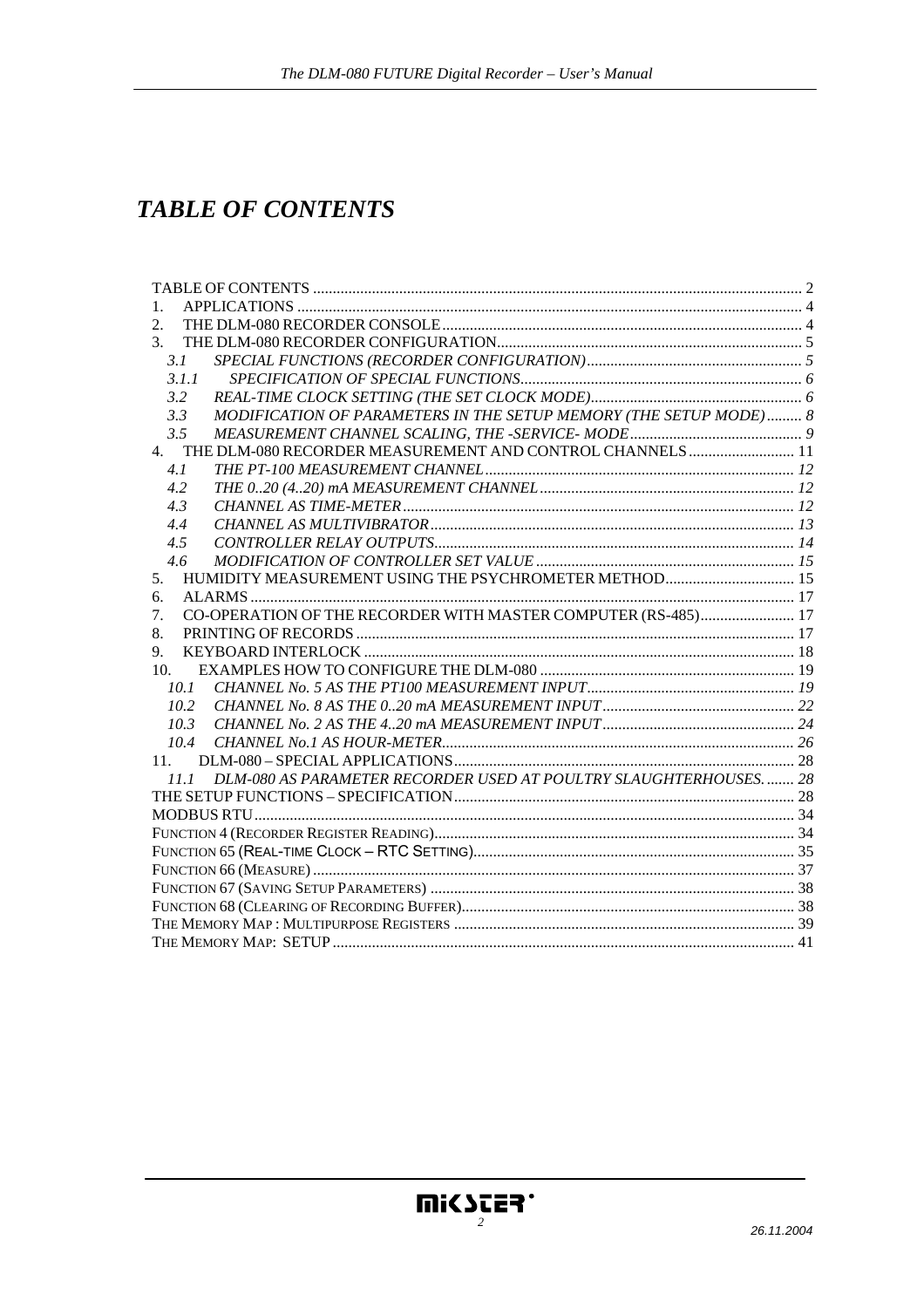#### TECHNICAL DATA

#### **DIMENSIONS:**

- assembly hole size:  $142+1$ mm X 237+1mm
- **assembly depth including terminals:** 55mm
- outside dimensions: 265x152

#### **WEIGHT:**

- 1250 g (RECORDER)
- 800 g (TRANSFORMER)

#### **POWER SUPPLY:**

• ~24V(AC), 220-24V TRANSFORMER INCLUDED IN THE SET

#### **STRUCTURE:**

• SINGLE ELEMENT, "FRONT PANEL"-TYPE

**PROTECTION CLASS:** (ACCORDING TO IEC 529)

- from terminal side: IP 20
- from front side: IP 65

#### **HUMIDITY:**

• 0..75 % (OF RELATIVE HUMIDITY)

#### **TEMPERATURE:**

- ambient:  $-20.+70$  °C
- working:  $0.+60$  °C

# **OUTPUTS:**

- max 12 RELAY OUTPUTS 250V,
	- TOTAL
	- CURRENT INTENSITY OF CONNECTED RELAYS: Icmax=4A
	- 4 TRANSISTOR OUTPUTS, Iomax=100mA (optionally)

#### **INPUTS:**

- 8 MEASUREMENT CHANNELS WITH INPUT
	- PT-100 MEASUREMENT RANGE FROM -100.0°C TO +400.0°C, RESOLUTION (ACCURACY) 0.1°C
	- CURRENT SIGNAL: 0..20 mA , 4..20 mA (RANGE: 3 DIGITS)
- BINARY CONTROL INPUT: 0-220V AC (0-24 V AC)

# **DIGITAL COMMUNICATION:**

• SERIAL PORT 1xRS-232 (PRINTER) 1xRS-485 (MASTER COMPUTER)

#### **RECORDING MEMORY:**

• 2000 samples / channel for RAM memory = 32KB (STANDARD)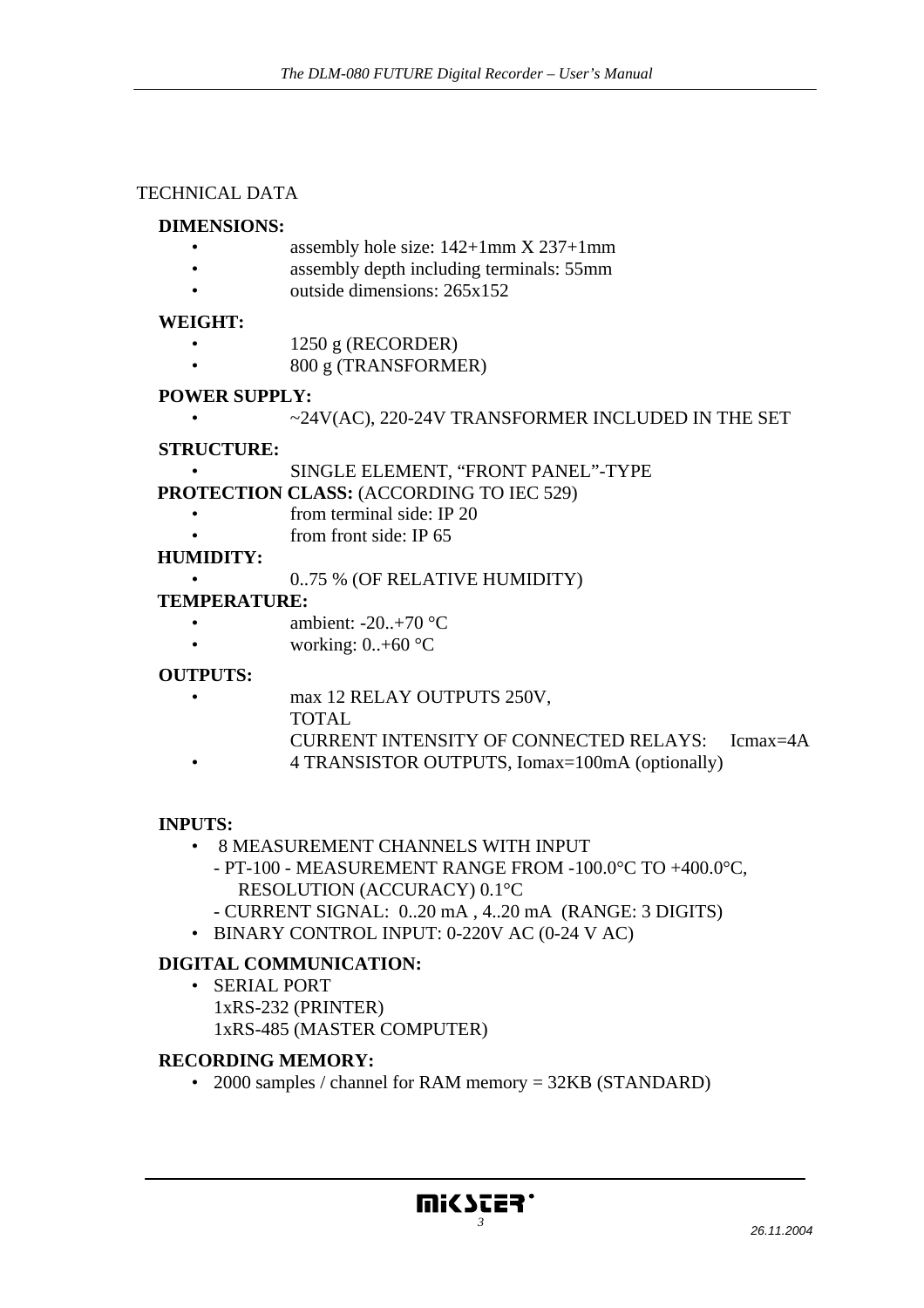## *1. APPLICATIONS*

DLM-080 Digital Recorder is a multifunctional microprocessor device used for the purposes of recording, control and visualisation of manufacturing processes in many branches of industry. In particular it is designed to co-operate with master computer (software for PC computers delivered together with the recorder), which also allows performing analysis of registered data in graphic form. Moreover, it is possible to make printouts in for documentation purposes.

#### *2. THE DLM-080 RECORDER CONSOLE*

All operations of the DLM-080 Recorder are initiated from its console (Fig.1).

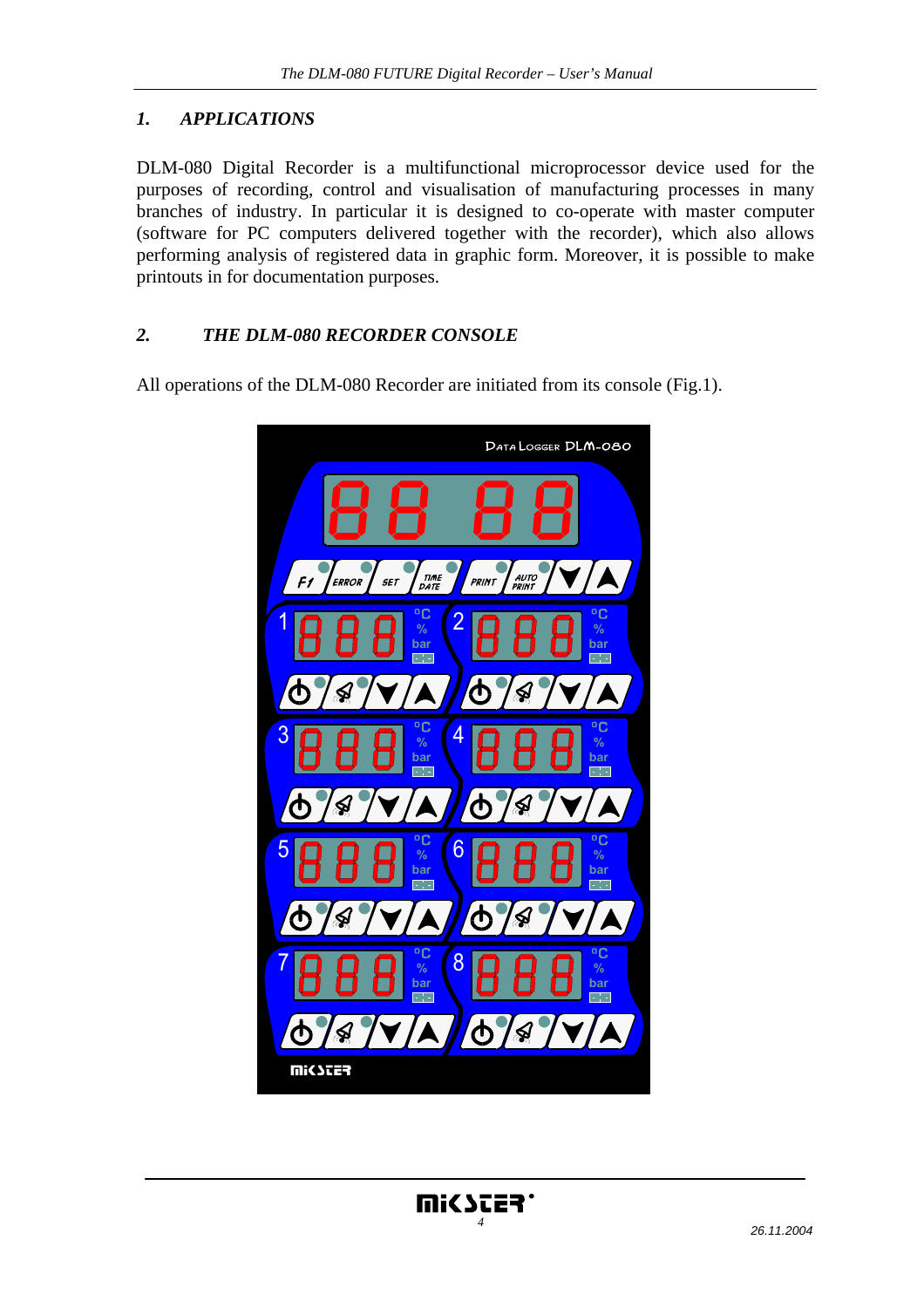Keys on the console are arranged in the following keypads :

- the status block -1- with the following functions :
- real-time display 1.1
- function keys 1.2 with signal diodes 1.3
- parameter value increase / decrease keys 2.5
- 8 measurement channel status keypads -2- with the following functions :
- read out / set value display 2.1
- display field showing the measure of a physical value being measured 2.3
- function keys with signal diodes 2.4
- parameter value increasing / lowering keys 2.5

All information as regards working mode of the DLM-080 Recorder (values of preset and read out parameters, equipment ON / OFF signalling, etc.) is displayed on digital displays and by diodes.

It is necessary to press proper keys in order to save data in the DLM-080 Recorder memory, correct data and call required controller functions.

## *3. THE DLM-080 RECORDER CONFIGURATION*

Immediately after turning the Recorder on all of its displays will become active, and then, after approximately 3 sec. the Recorder will switch to the working mode and execute operations according to preset configuration.

In order to ensure that the Recorder work complies with user's guidelines, the following configuration operations must be carried out :

- set (check) the real-time clock readout (the SET CLOCK mode)
- set (check) data setting in the SETUP memory (the SETUP mode)
- scale (check) readouts on measurement channels (the SERVICE [*SERWIS*] mode)
- set (check) displaying of dimension of measured physical values (the DIMENSION [*WYMIAR*] mode)

# *3.1 SPECIAL FUNCTIONS (RECORDER CONFIGURATION)*

In order to modify / initiate settings of the Recorder configuration parameters, whole range of special functions has been introduced. They permit to carry out the abovementioned operations.

Special functions will be available after carrying out of the following steps :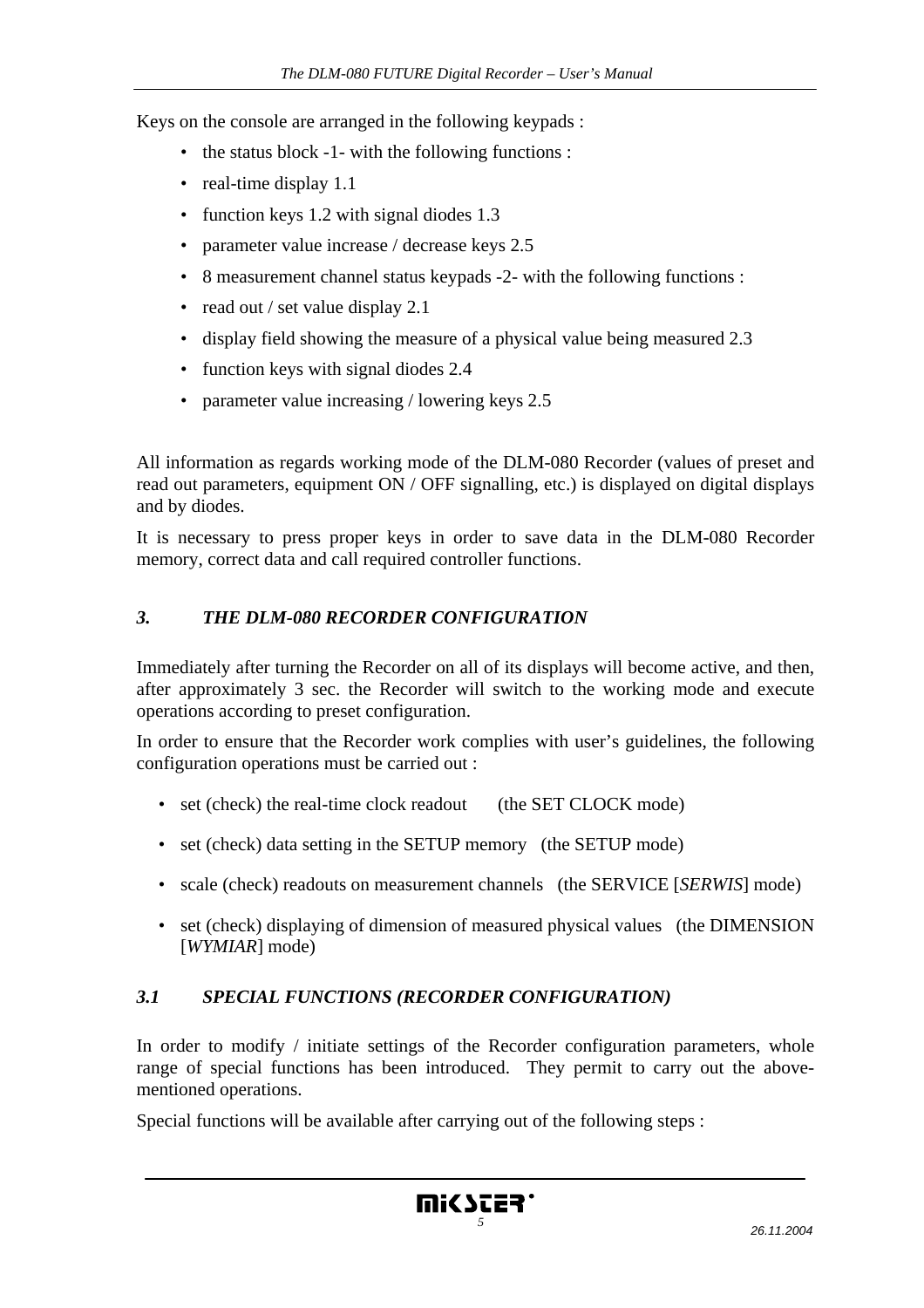

After 3 seconds the symbol **F-00** will be displayed in the real-time display field.



At this moment enter number of a special function by pressing the in the real-time display field.

Accept the selected special function by pressing the  $\frac{\sqrt{5\pi}}{2}$ 

## *3.1.1 SPECIFICATION OF SPECIAL FUNCTIONS*

| F <sub>0</sub>   | - switches to the SETUP mode              |
|------------------|-------------------------------------------|
| F <sub>0</sub> 1 | - switches to the WYMIAR [DIMENSION] mode |
| F <sub>02</sub>  | - switches to the SERVICE mode            |
| F03              | free                                      |
| F <sub>04</sub>  | - switches to the SET-CLOCK mode          |
| F <sub>05</sub>  | - program version                         |
| F06-F98          | - free                                    |
| F99              | - clears recording buffer                 |

# *3.2 REAL-TIME CLOCK SETTING (THE SET CLOCK MODE)*

#### *F04 SPECIAL FUNCTION*

The unit will switch to the SET CLOCK mode after selecting the F04 special function. The following will be displayed after selecting this function:

- word **CODE** in time display field
- words **SET UP** in channel 1 and 2 display field

At this moment, by pressing the  $\left(\begin{array}{c} \bullet \\ \bullet \end{array}\right)$  keys in channel 3 and 4 display field, enter access code necessary for setting the clock parameters (standard code is: 111 111 ).

Accept set values by pressing the  $\left\{ \frac{3\pi i}{\pi} \right\}$  key.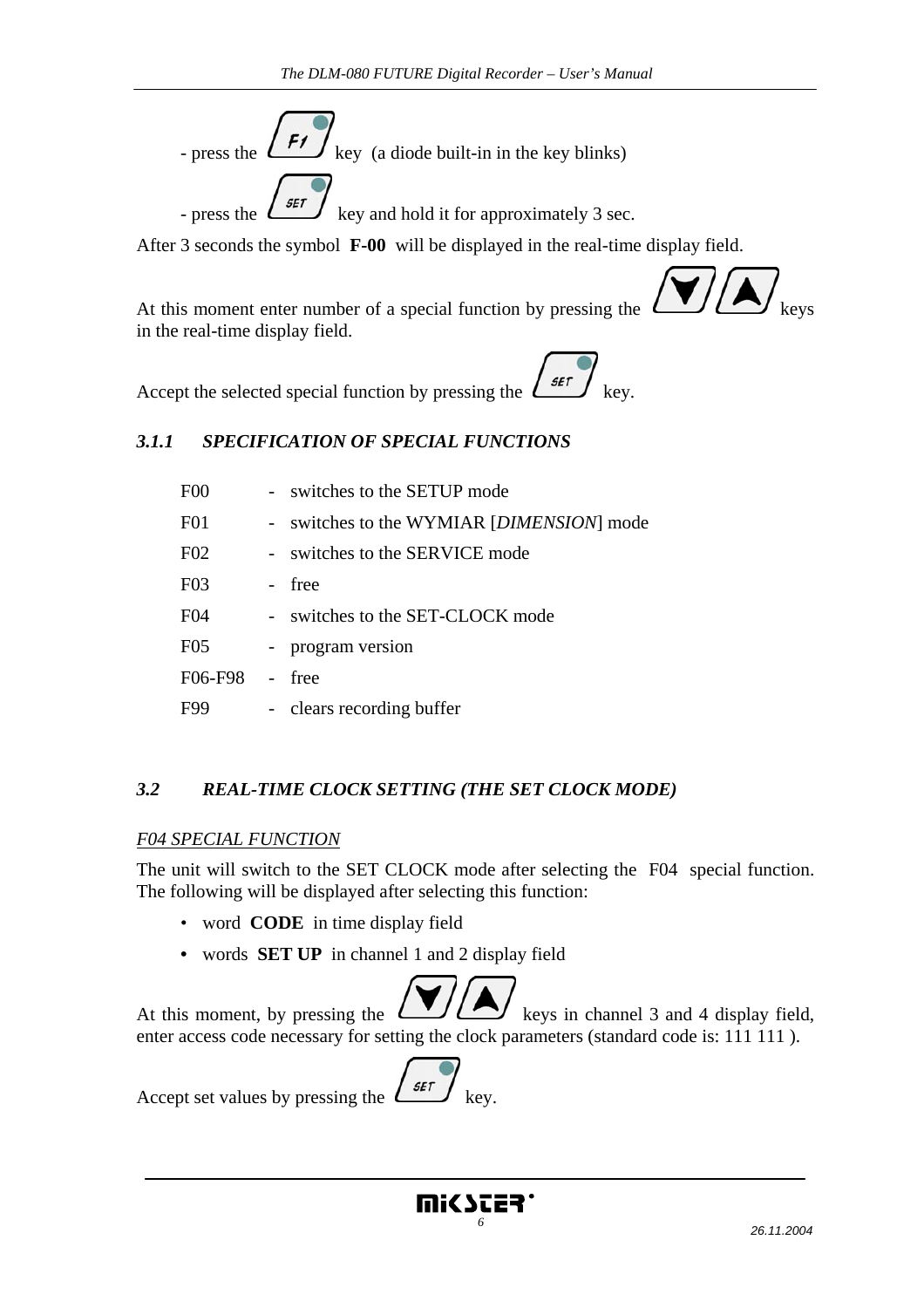In case if correct value is entered, the DLM-080 will switch to the SET-CLOCK mode (diodes of real-time clock display blinks and the diode built-in in the  $\left( \frac{1}{2} \right)$  key is on).

# *3.2.1 Setting hours and minutes (the SET-CLOCK mode)*



• by pressing the  $\left(\begin{array}{c} \bullet \end{array}\right)$  keys, set correct hour and minute in the following format: HOUR:MINUTE.

## *3.2.2 Setting month and day (the SET-CLOCK mode)*



• by pressing the  $\bigcup_{k \in \mathbb{N}} \bigotimes_{k \in \mathbb{N}} k$  keys, set correct month and day in the following format: MONTH:DAY.

*3.2.3 Setting year* 

• press the  $\left(\frac{Time}{DATE}\right)$  key twice – the diode built-in in the key will generate pulsating light.

• by pressing the  $\left(\begin{array}{c} \bullet \end{array}\right)$  keys, set year in the following format: --

:YEAR.

#### *3.2.4 Resetting the real-time clock to zero*

press the  $\sum$  key in the display field of channel no. 3 and hold it for approximately 3 sec.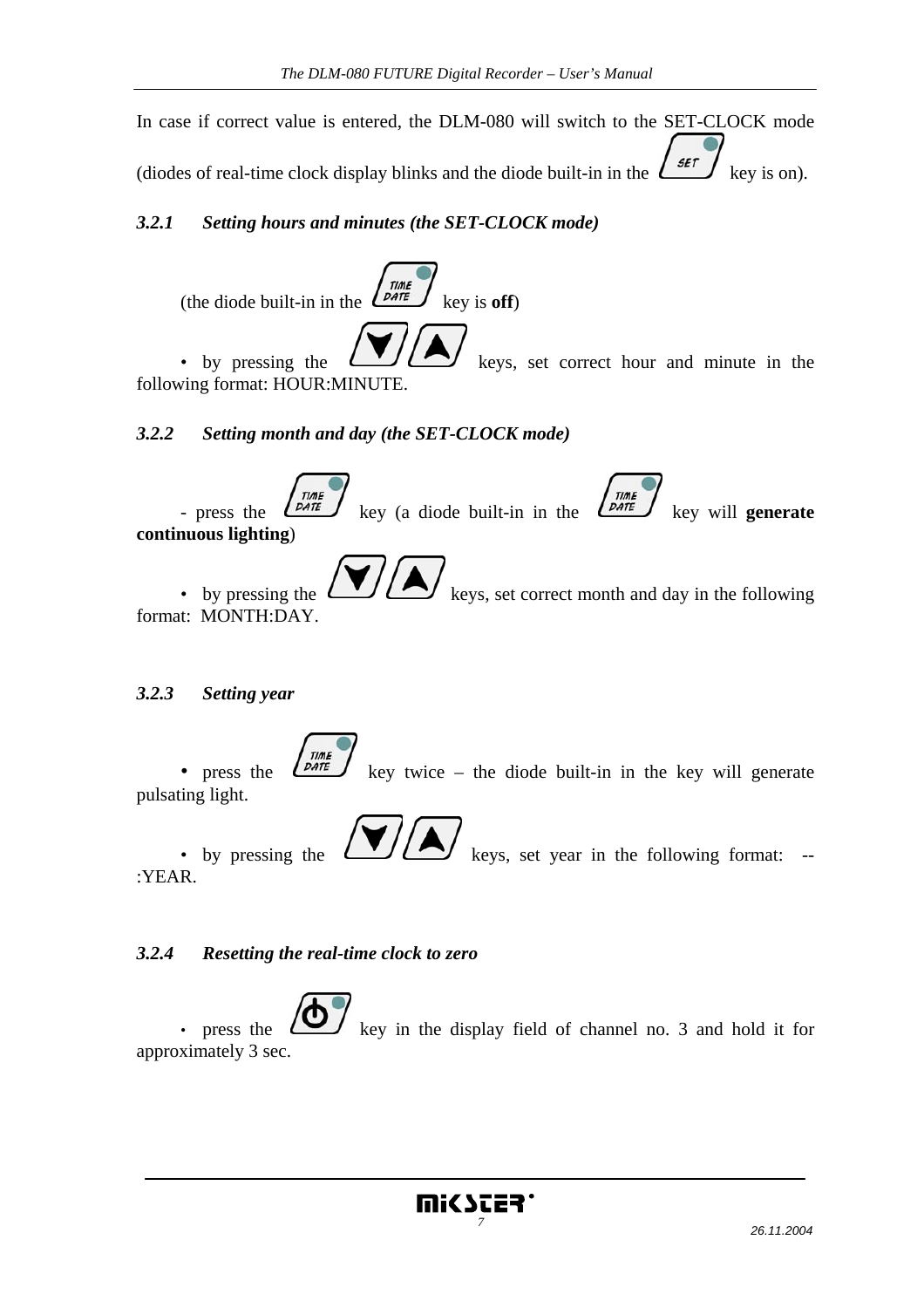#### *3.3 MODIFICATION OF PARAMETERS IN THE SETUP MEMORY (THE SETUP MODE)*

The SETUP mode permits to edit the DLM-080 configuration parameters (as described in Table 1).

The device will switch to the SET-UP mode after selecting the F00 special function. The following will be displayed after selecting this function:

- word **CODE** in time display field
- words **SET UP** in channel 1 and 2 display field
- number **000** in channel 3 display field, and number **000** in channel 4 field



At this moment, by pressing the  $\left(\begin{array}{c} \bullet \\ \bullet \end{array}\right)$  keys in channel 3 and 4 display field, enter access code to the SETUP memory (standard code is: 888 888).



In case if correct value is entered, the DLM-080 switches to the SETUP mode.

Word SETUP will be displayed, and:

- SETUP function number in channel 3 display field,
- SETUP value number in channel 4 display field.

Then take these steps:

• in order to modify function number press the



keys in channel 3 display field,

• in order to modify function value press the



# *3.3.1 SET UP memory reset and setting of initial parameters*

In order to initialise the DLM-080 and reset the recording memory, take the following steps (while remaining in the SETUP mode):

• press the  $k^{H}$  key and hold it until the 00:00 symbol is shown on the realtime display; execution of this operation results in resetting of all configuration values, the recording memory and preset standard values of the SETUP function.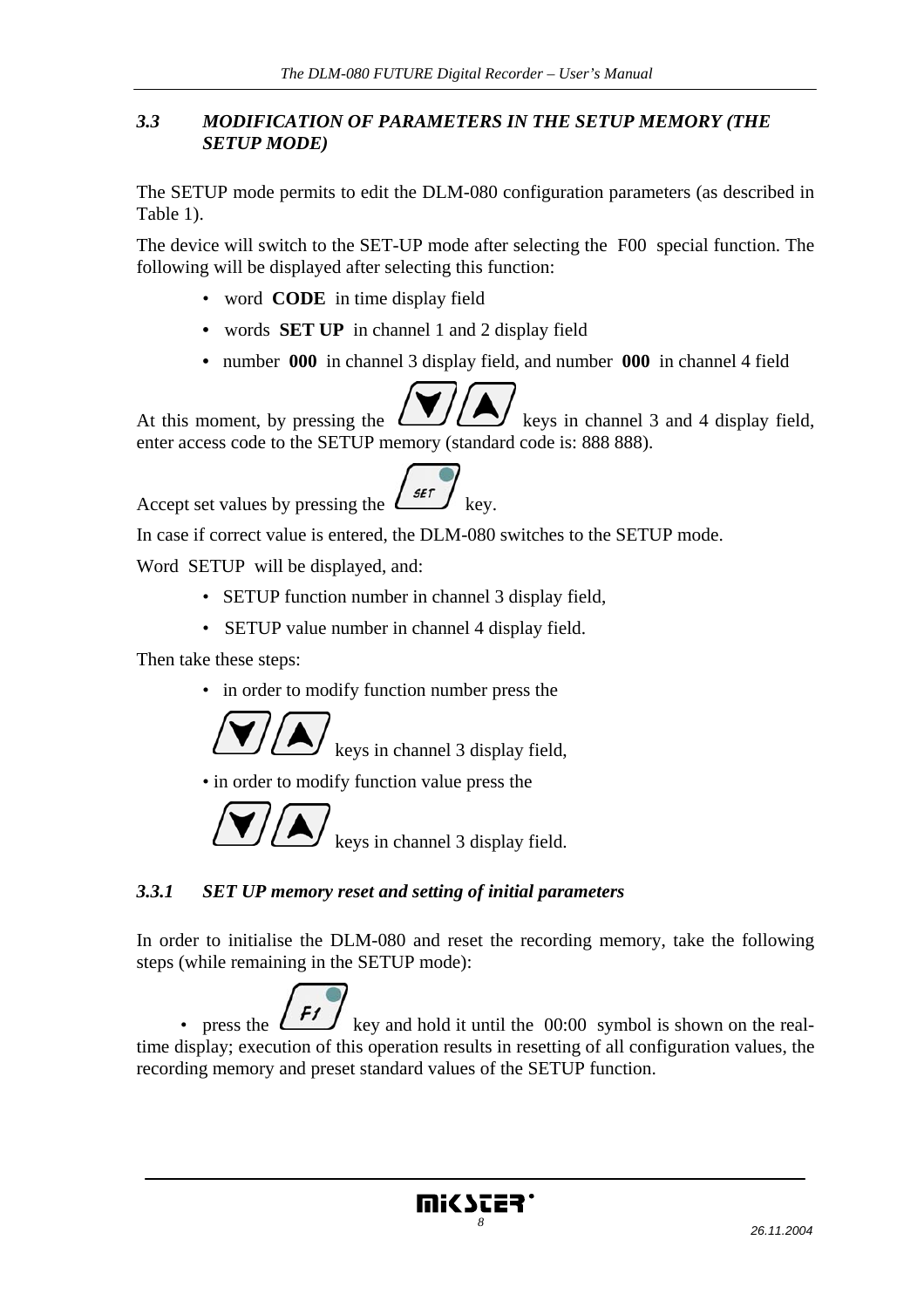#### *3.3.2 Exiting the SETUP mode*

press the  $\left\lfloor \frac{\mathsf{SET}}{\mathsf{E}} \right\rfloor$  key (the SET EEP message will be displayed, and at the same time configuration parameters will be stored in memory).

#### *3.4 The MEASURE Mode*

This mode permits to preset for individual channels the measure of displayed / controlled physical quantity, e.g. (°C, bar, %, etc.), which will be displayed in the measure display field. In order to switch to the MEASURE [WYMIAR] mode, select the F01 special function:

• then (as appropriate for a selected channel) set the measure of the measured /

controlled quantity by pressing the

Follow the sequence below in order to change the display



Attention! The above applies only to standard version of the Recorder.

#### *3.4.1 Exiting the MEASURE mode*

press the  $\left\lfloor \frac{3\pi i}{2\pi i} \right\rfloor$  key (the SET EEP message will be displayed, and at the same time configuration parameters will be stored in memory).

#### *3.5 MEASUREMENT CHANNEL SCALING, THE -SERVICE- MODE*

#### **ATTENTION: Prior to commencement of measurement channel tuning, check whether location of switches defining type of input is in compliance with guidelines...!**

In order to scale (set zero and amplify) indications in individual measurement channels it is necessary to switch to the SERVICE mode by selecting the F02 special function.

The following information will be displayed after selecting this function :

- readout from the AC converter in the real-time clock display field
- letters **ch.** and measurement channel number in channel no. 1 display field
- readout value in units matching the configuration (in channel no. 2 display field)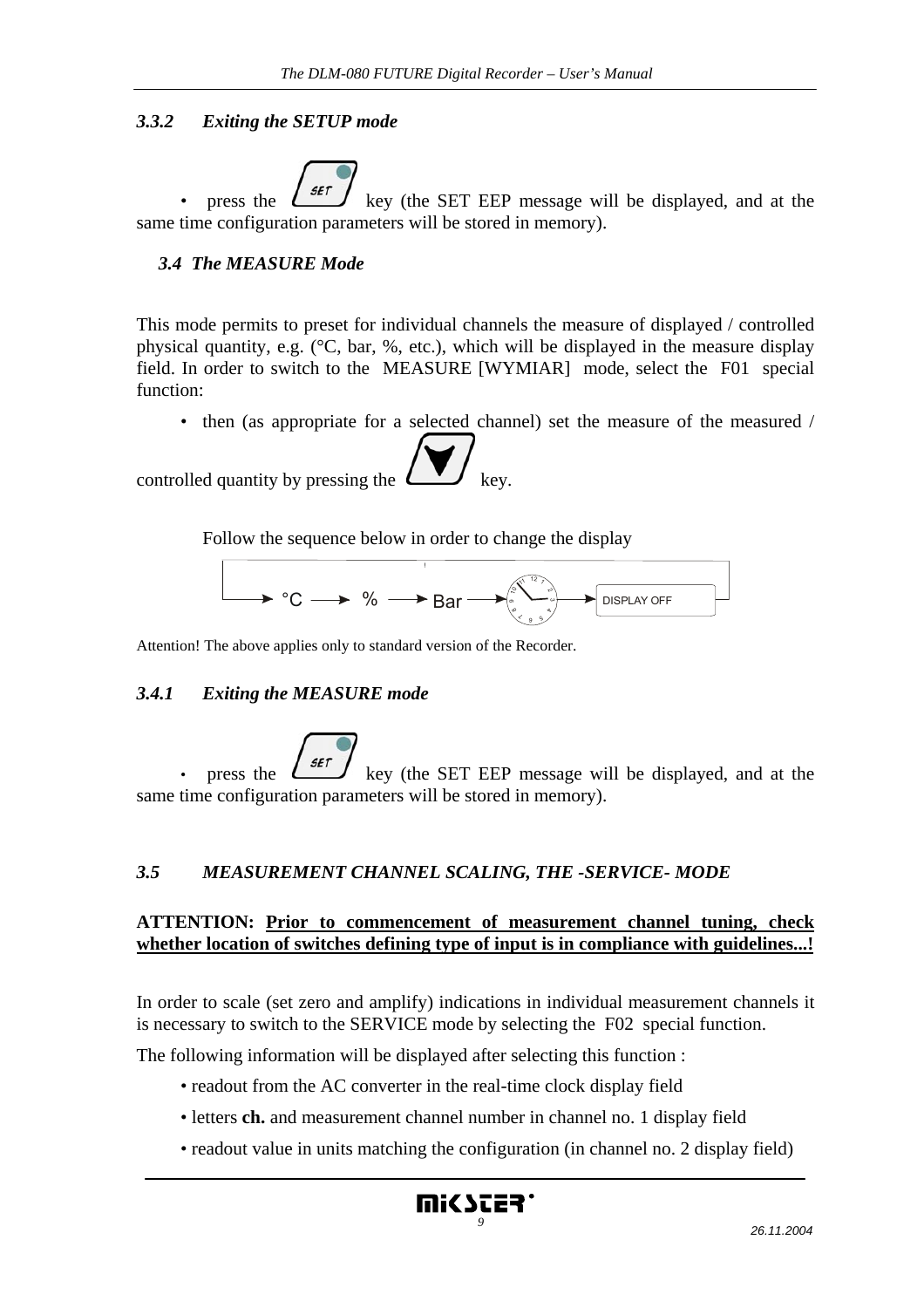• then, in case if channel is defined as 0.20 mA or 4.20 mA input, channel no. 4 display field will show value indicated for 0 mA (4 mA) current, and channel no. 6 display field will show value indicated for 20 mA current.

## *3.5.1 Change of active measurement channel*

• in order to change currently active measurement channel press



## *3.5.2 Measurement channel tuning procedure for the PT-100 input.*

#### **ATTENTION: Check position of measurement input type switch on the back panel of the Recorder.**

**1** - select channel to tune by pressing the  $\left\lfloor \frac{1}{2} \right\rfloor$  keys in channel 1 display field.

**2** - preset model signal value (0°C; Ro=100 Ω) or place sensing element in water and ice mix, which permits additional correction of sensing element error.

**3** - carry out correction of zero by pressing the  $\left(\frac{1}{1}\right)$  key in channel 1 display field.

(in order to cancel the correction press the  $\Box$ ) key in channel 2 display field)

completed correction will be indicated by blinking of the diode built-in in the

key in channel 2 display field.

**4** - preset model signal value in a selected point of the PT-100 sensor characteristic curve.

Recommended values are:

 $-R100 = 138.5 \Omega$  - which corresponds to the indication of 100 °C

then, by turning potentiometers (for respective channels

 Ch1,Ch2,Ch3,Ch4,Ch5,Ch6,Ch7,Ch8) on the back panel of the Recorder, ensure that correct read out value is being displayed.

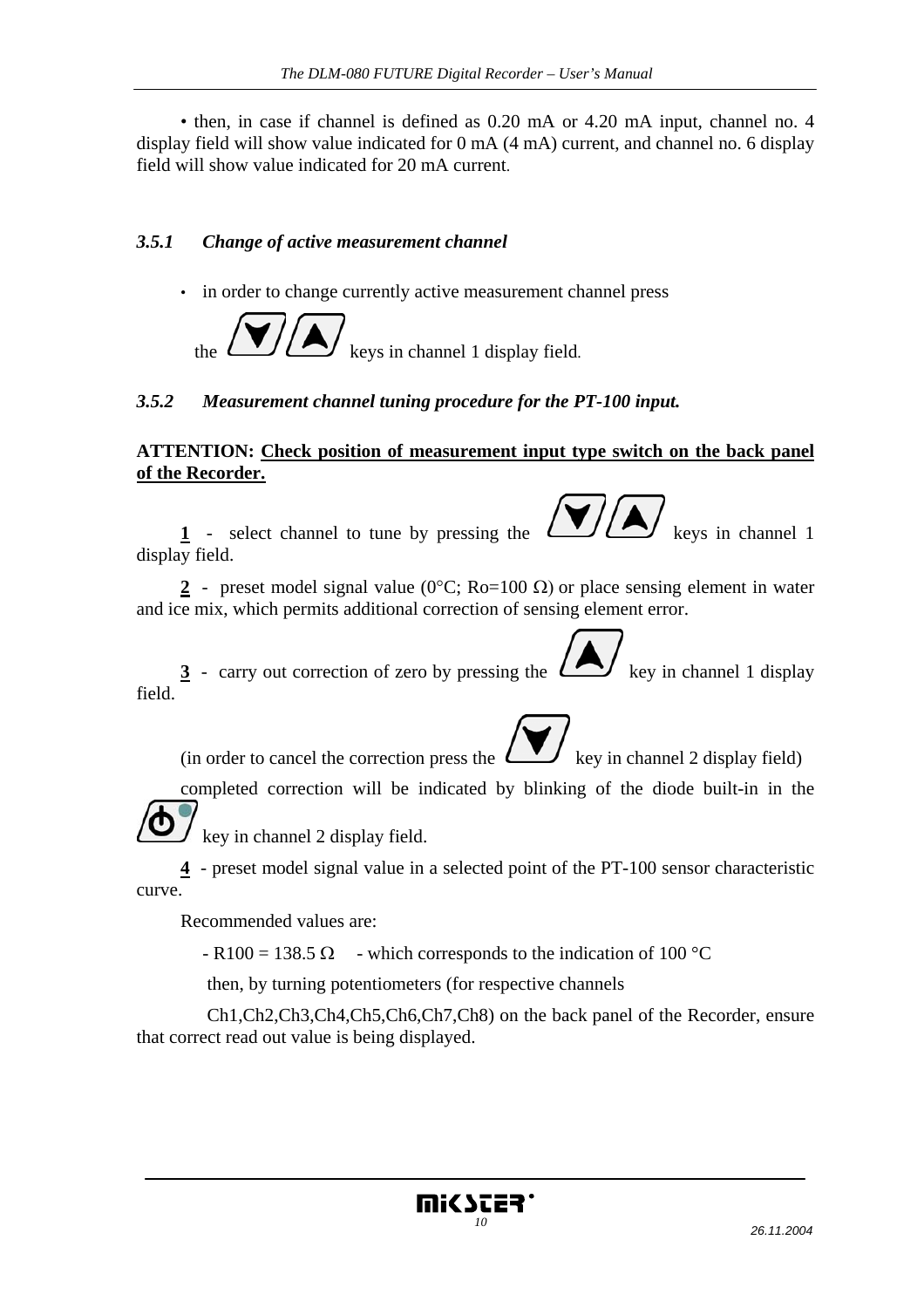#### *3.5.3 Measurement channel tuning procedure for the 0..20,4..20mA input*

1 - select channel to tune by pressing the  $\left\lfloor \bigcup_{k \in \mathbb{N}} \right\rfloor$  keys in channel 1 display field.

**2** - preset model signal value, e.g. **20mA**

**3** - enter indicated value for 0 mA (4 mA) current by pressing the keys in channel 4 display field.

**4** - enter indicated value for model signal by pressing the channel 6 display field (e.g. 20 mA )

**5** - as soon as the above-mentioned operations are complete, carry out correction of

amplification by pressing the  $k \geq k$  key in channel 2 display field.

(in order to cancel the correction press the  $\Box$ ) key in channel 2 display field)

completed correction will be indicated by blinking of the diode built-in in the

key in channel 2 display field.

Attention ! Do not carry out correction of **zero** for the 0..20 mA, 4..20 mA input **!**

#### *3.5.3 Saving corrections in memory, exiting the SERVICE mode*

Press the  $\left( \frac{\mathsf{SET}}{\mathsf{SET}} \right)$  key in order to exit the service mode and to save correction value.

## *4. THE DLM-080 RECORDER MEASUREMENT AND CONTROL CHANNELS*

The DLM-080 Recorder enables to define channel type for each of the channels as:

- a) the **PT-100** measurement channel (measurement range from -99.9 to +399.9° C, scale interval  $0.1 \degree C$
- b) the **0..20 mA** measurement channel (measurement range from -99 to 999)
- c) the **4..20 mA** measurement channel (measurement range from -99 to 999)
- d) a second-meter (range from 0 to 999)
- e) a minute-meter (range from 0 to 999)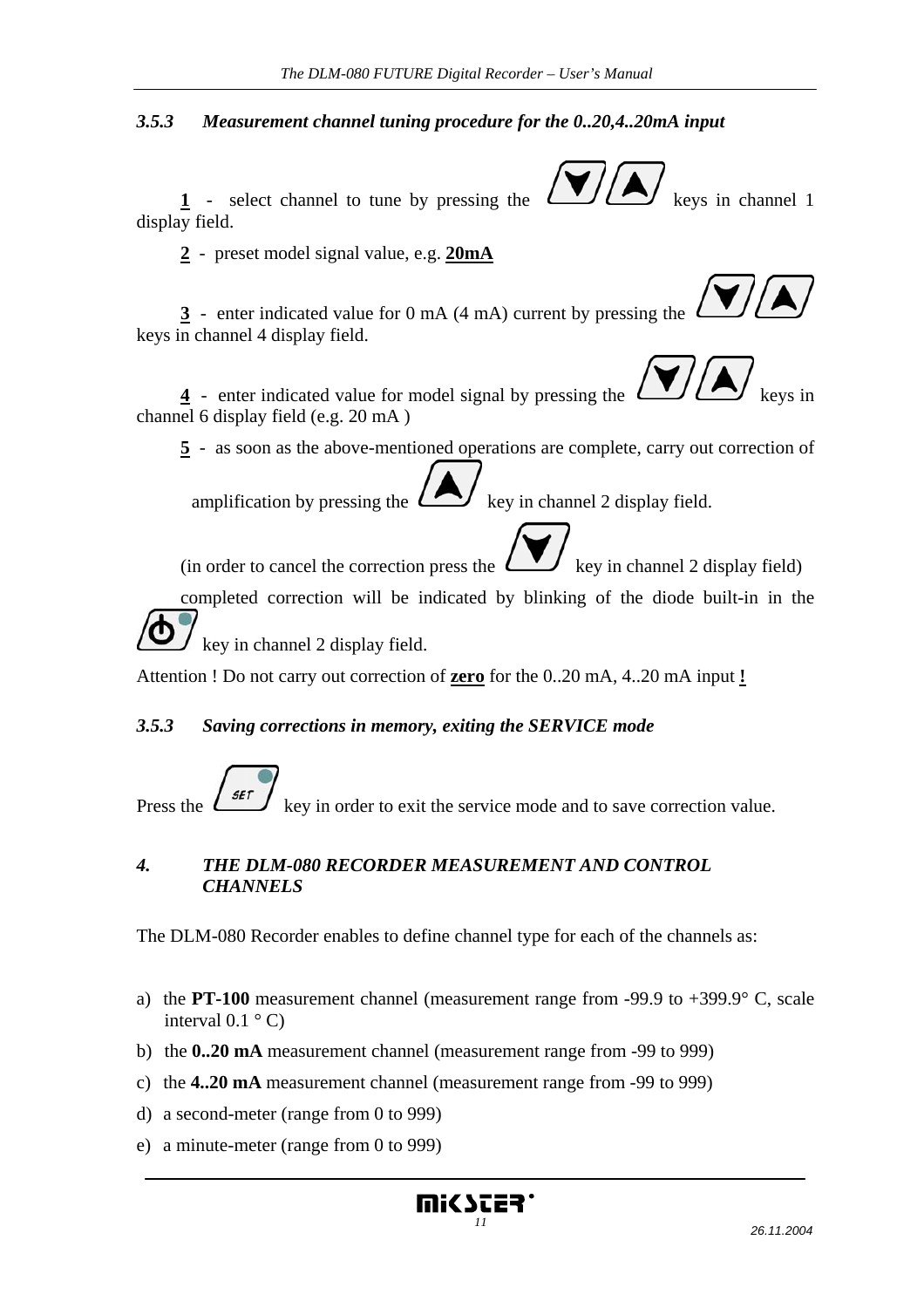- f) an hour-meter (range from 0 to 999)
- g) multivibrator (second or minute or hour base)

#### *4.1 THE PT-100 MEASUREMENT CHANNEL*

In case if a measurement channel is defined as PT-100, readout values will be displayed in a dynamic way, that is:

- within range from -99.9 to -10.0 with accuracy of  $1^{\circ}C$
- within range from -9.9 to +99.9 with accuracy of 0.1  $\degree$ C
- within range from  $+100.0$  to  $+399.9$  with accuracy of  $1^{\circ}$ C

#### *4.2 THE 0..20 (4..20) mA MEASUREMENT CHANNEL*

In case if a measurement channel is defined as 0..20 (4..20) mA, readout values will be displayed according to the value of the F54-F61(SETUP) function.

that is:

- if F54-F61 =  $3$ , then display range is  $0.00$  to  $9.99$  (0..20 mA)
- if F54-F61 = **4**, then display range is  $00.0$  to  $99.9$  (0..20 mA)
- if  $F54-F61 = 5$ , then display range is 000 to 999 (0..20 mA)
- if F54-F61 =  $6$ , then display range is  $0.00$  to  $9.99$  (4..20 mA)
- if F54-F61 =  $\frac{7}{2}$ , then display range is  $\frac{00.0}{29.9}$  (4..20 mA)
- if F54-F61 =  $\frac{8}{9}$ , then display range is  $\frac{000}{999}$  (4..20 mA)

#### *4.3 CHANNEL AS TIME-METER*

In case if a measurement channel is defined as time-meter, then method of time metering will be defined in the F38-F40 (SETUP) functions, that is:

- if F54-F61 =  $11$ , then second-meter
- if  $F54-F61 = 12$ , then minute-meter
- if  $F54-F61 = 13$ , then hour-meter

Moreover, it is necessary to define in the F62-F69 functions the method for time-meter release, that is:

• F62-F69  $= 0$  time-meter reset, and it is released "manually" after pressing and

holding the  $\sum$  key (for proper channel) for approximately 2[s].

• F62-F69  $=$  1 then, if Tini contact closed, time-meter counts down until reaching the set value, if time-meter reaches the set value and Tini contact opens, then the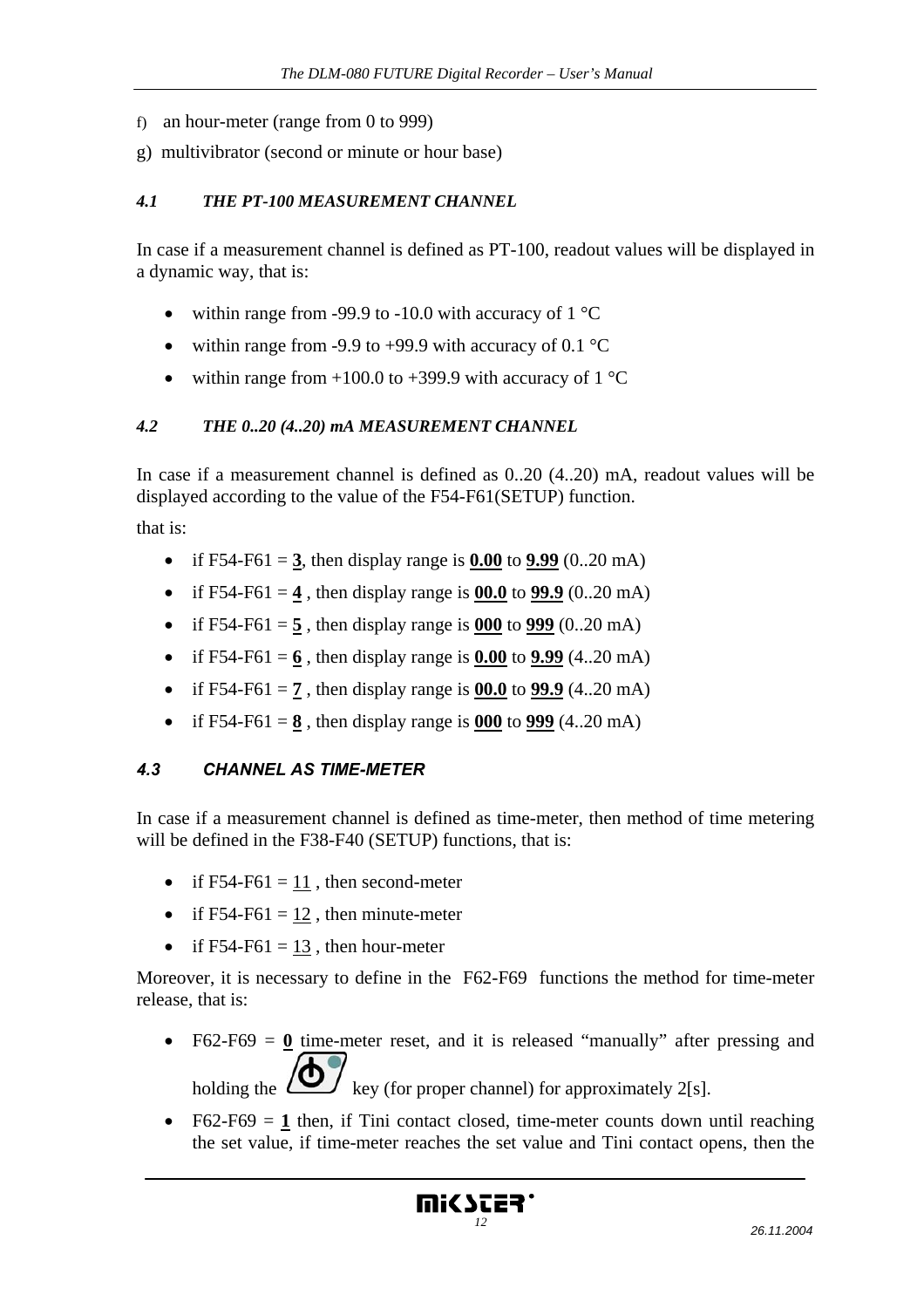time-meter will be reset to zero and as soon as Tini contact closes the count down will be repeated, if the time-meter does not reach the set value and Tini contact will open, time count down will stop and as soon as Tini contact closes the count down will be further repeated

• F62-F69  $= 2$  then - if Tini contact closed, time-meter counts down until reaching the set value – each opening of the Tini contact will result in resetting the timemeter to zero and as soon as Tini contact closes again, the count down will go on

ATTENTION: **Reaction to change of Tini contact state takes approximately 3 seconds !**

*In order to connect Tini contact follow the procedure described on the DLM-080 back panel!* 

**In order to ensure correct work of the channel as time-meter, the To(n) value saved in the F14 – F21 cells and referring to work of the channel as a multivibrator must be equal.** 

#### *4.4 CHANNEL AS MULTIVIBRATOR*

The DLM-080 enables to declare relay output as a multivibrator operating according to the algorithm shown below.



where:

- **n channel number**
- **PROG(n) state of diode in the PROG key for channel n**
- **RE(n) state of relay for channel n**
- **tz(n) preset time for channel n**
- **To(n) multivibrator period for channel n given in the F14-F21 SETUP functions**
- $\bullet$   $\tau$  time in compliance with definition in the F14-F21 SETUP functions

Press and hold the  $\sum$  key for approximately 3 sec. to reset time-meter and start the time count-down process (diode built-in in the key is on). Press the  $\sum_{k \in \mathbb{Z}} k$  key in order to stop time count-down. Press the  $\sum$  key to restart channel operation as a multivibrator.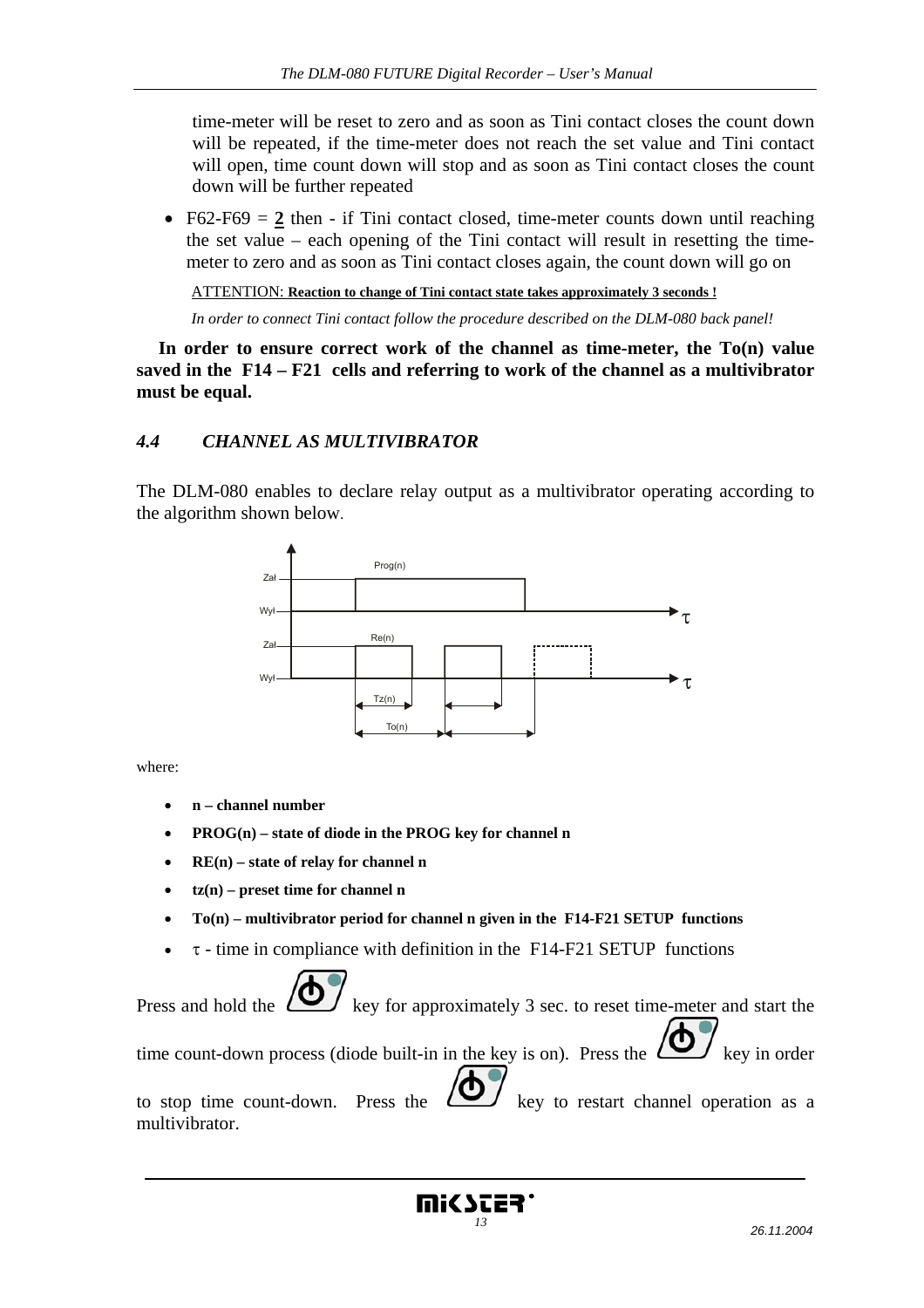#### *4.5 CONTROLLER RELAY OUTPUTS*

As a standard the DLM-080 uses the algorithm of on-off controller with hysteresis. The hysteresis value must be specified in the F14-F29 (SETUP) functions. Depending on parameter setting in functions F30-F37 it is possible to define controller relay state as NR (normally open, algorithm 1) or NZ (normally closed, algorithm 2).

Press the key (for proper channel) in order to ensure that control for a given channel is carried out according to setting of the set value – the diode is on. In case if a

diode built-in in the  $\sum$  key (for proper channel) is off, then the control channel is blocked and controller relay is open.



Wz – set value

Hg – "upper" hysteresis (F30-F45, SETUP)

Hd – "lower" hysteresis (F30-F45, SETUP)



Wz – set value

Hg – "upper" hysteresis (F14-F29, SETUP)

Hd – "lower" hysteresis (F14-F29, SETUP)

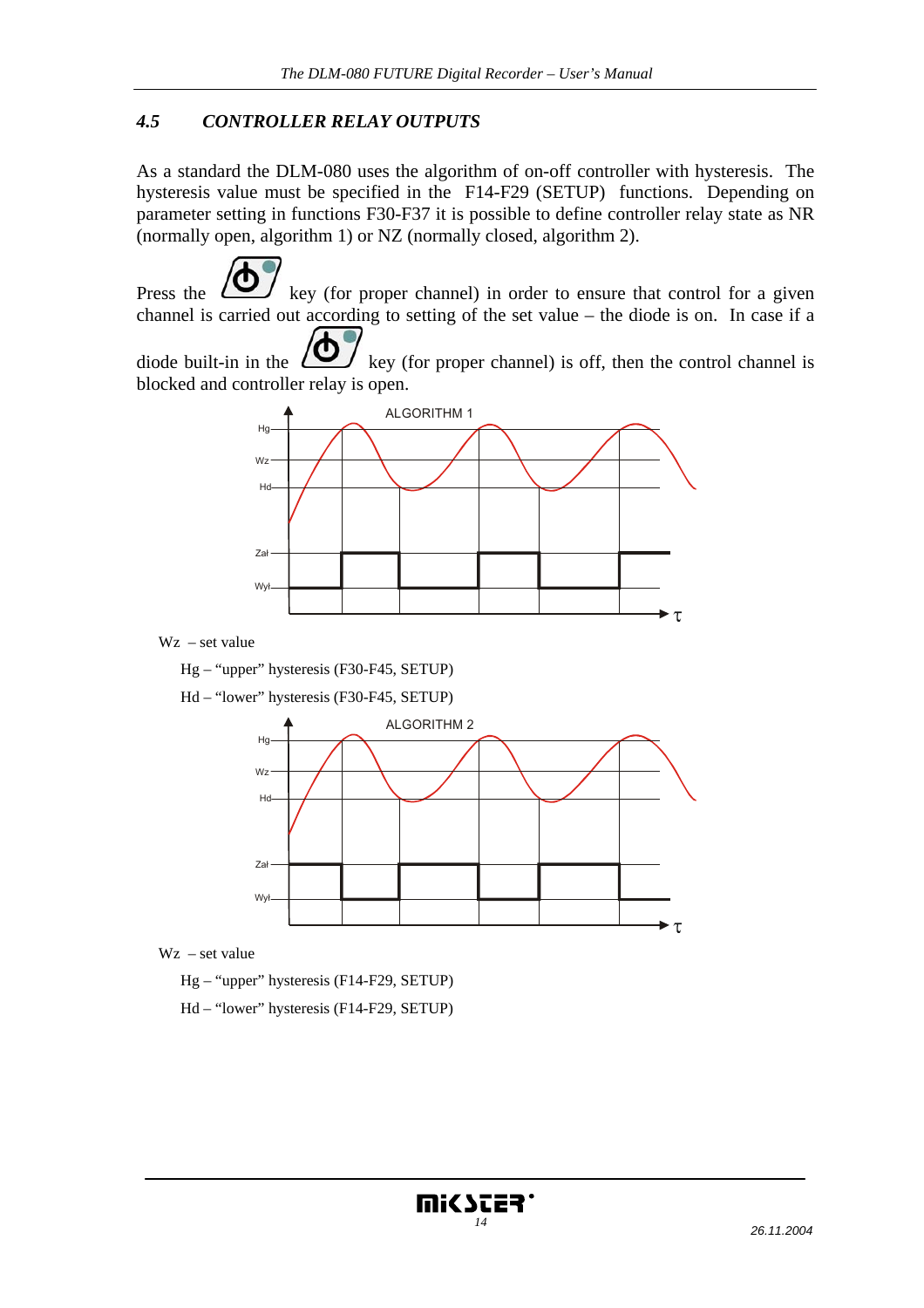

#### **(Algorithm 3) 3-state controller according to algorithm**

\* for F46  $\rightarrow$  REL9 ; for F47  $\rightarrow$  REL10 ; for F48  $\rightarrow$  REL11 ; for F49  $\rightarrow$  REL12

*ATTENTION! In case if channel is defined as time-meter, relay contact state changes immediately after reaching the set value.* 

*Blinking message in the MEASURE field indicates controller contact closed state!* 

# *4.6 MODIFICATION OF CONTROLLER SET VALUE*

Press the  $\Box$  keys (for proper channel) in order to set and modify already set values for individual control channels. If any of these keys is pressed once, the set value will be displayed, which is indicated by blinking of the displayed value. The display will return automatically to read out value after approximately 2 seconds from the moment any key was pressed last time.

#### *5. HUMIDITY MEASUREMENT USING THE PSYCHROMETER METHOD*

The Recorder permits humidity measurement using the psychrometer method. However, in order to make it possible it is necessary to follow guidelines listed below:

1. if channel 1 is declared as humidity readout, (**F54 = 1**) then "dry" temperature sensor is connected to channel no. 1 and "wet" temperature sensor is connected to channel no. 2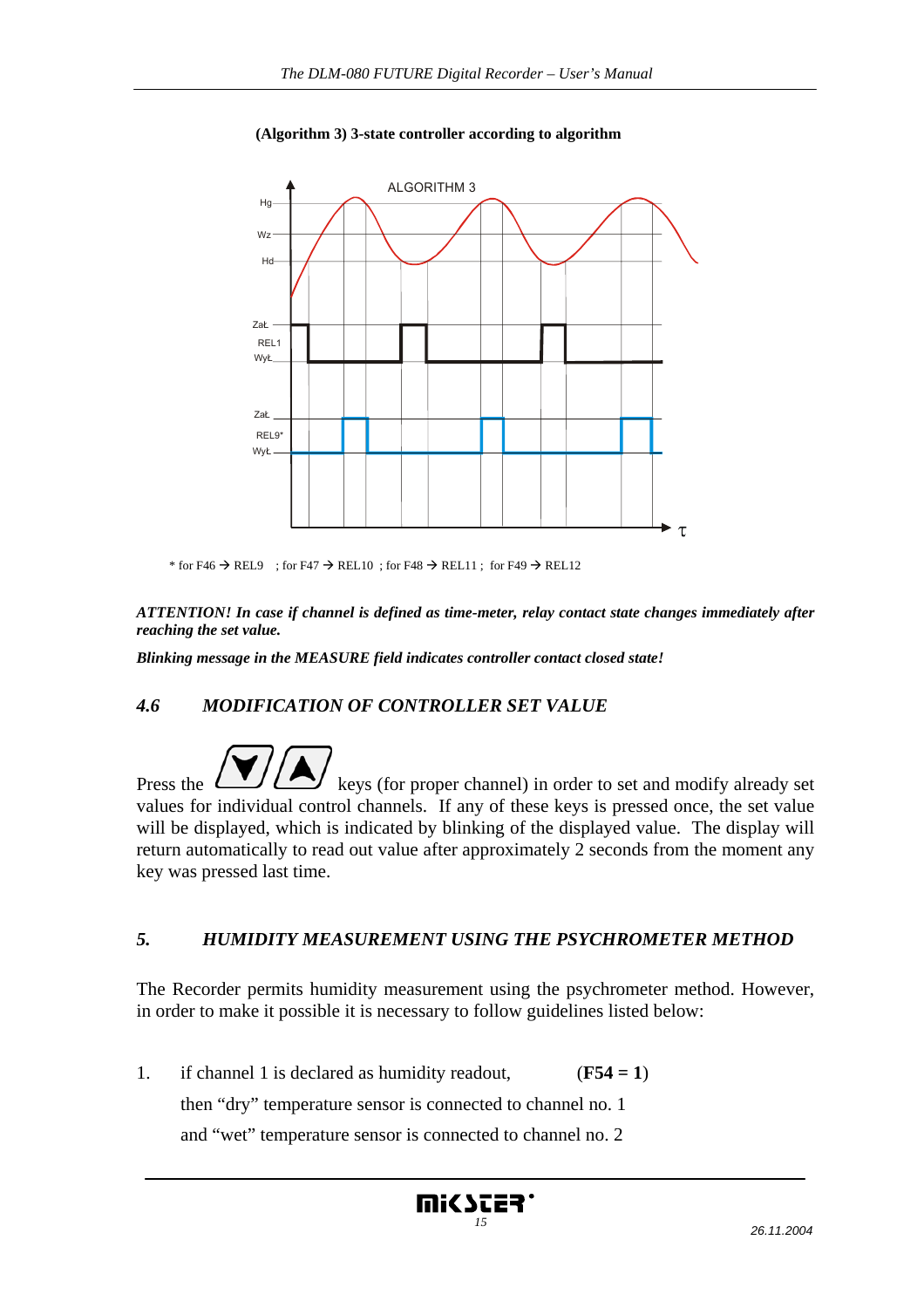- 2. if channel 1 is declared as humidity readout,  $(F55 = 1)$  then "wet" temperature sensor is connected to channel no. 2 and "dry" temperature sensor is connected to channel no. 1
- 3. if channel 1 is declared as humidity readout, (**F56 = 1**) then "dry" temperature sensor is connected to channel no. 3 and "wet" temperature sensor is connected to channel no. 4
- 4. if channel 1 is declared as humidity readout, (**F57 = 1**) then "wet" temperature sensor is connected to channel no. 4 and "dry" temperature sensor is connected to channel no. 3
- 5. if channel 1 is declared as humidity readout, (**F58 = 1**) then "dry" temperature sensor is connected to channel no. 5 and "wet" temperature sensor is connected to channel no. 6
- 6. if channel 1 is declared as humidity readout, (**F59 = 1**) then "wet" temperature sensor is connected to channel no. 6 and "dry" temperature sensor is connected to channel no. 5
- 7. if channel 1 is declared as humidity readout, (**F60 = 1**) then "dry" temperature sensor is connected to channel no. 7 and "wet" temperature sensor is connected to channel no. 8
- 8. if channel 1 is declared as humidity readout, (**F61 = 1**) then "wet" temperature sensor is connected to channel no. 8 and "dry" temperature sensor is connected to channel no. 7

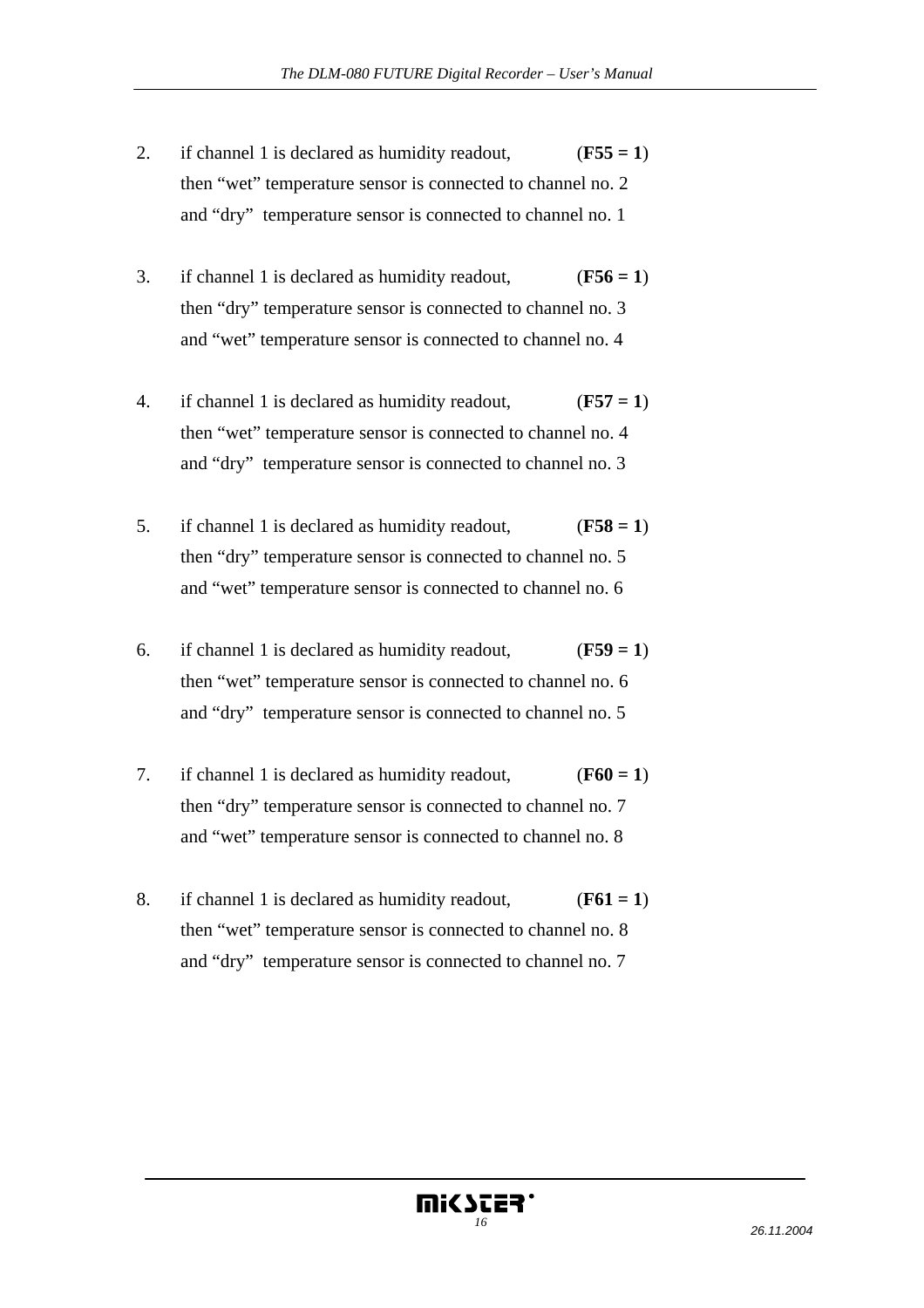# *6. ALARMS*

The DLM-080 Recorder enables setting of alarm thresholds in relation to set value. It is required to preset the alarm threshold value in the F70-F77 (SETUP) functions. In order

to activate alarm press the  $\frac{\sqrt{m}}{2}$  key in field of the channel, for which exceeded threshold value is to be signalled. In case if value  $= 0$  is set in the F70-F77 functions, threshold exceeding control is off, and alarm is off no matter what is current state of the



Blinking diodes in the  $\frac{\sqrt{m}}{2}$  keys (for proper channels) and intermittent signal on the RE9 relay output indicate occurrence of an alarm.

*Alarm enable unit, which is preset in SETUP (F70-F77 cells), depends on measurement resolution !* 

E.g.: Channel 4 is defined as temperature measurement carried out with the Pt-100 sensor. Measurement resolution (accuracy) is 0.1°C. Set value: 27 °C. In order to activate alarm in the F73 cell value 5 has been entered. Then alarm will be activated as soon as read out temperature value exceeds 27.5°C.

## *7. CO-OPERATION OF THE RECORDER WITH MASTER COMPUTER (RS-485)*

In order to connect the Recorder to master computer (RS-485) it is necessary to make suitable connections between the Recorder and master computer according to Drawing No. 1, and then to install the DLM-SIMPLE communication application. Each DLM-080 recorder connected to master computer with the RS-485 network shall have attributed its own number in the RS-485 network (0-31). Specify this number in the F00 (SETUP) function.

**In case, if there are two or more recorders in the network, which have the same network number attributed, communication with these recorders will be impossible !**

#### *8. PRINTING OF RECORDS*

Printing data transmission to printer is carried out through the RS-232 serial connector, with the following transmission parameters :

- transmission speed: 9600 BAUD
- no parity control
- 8 data bits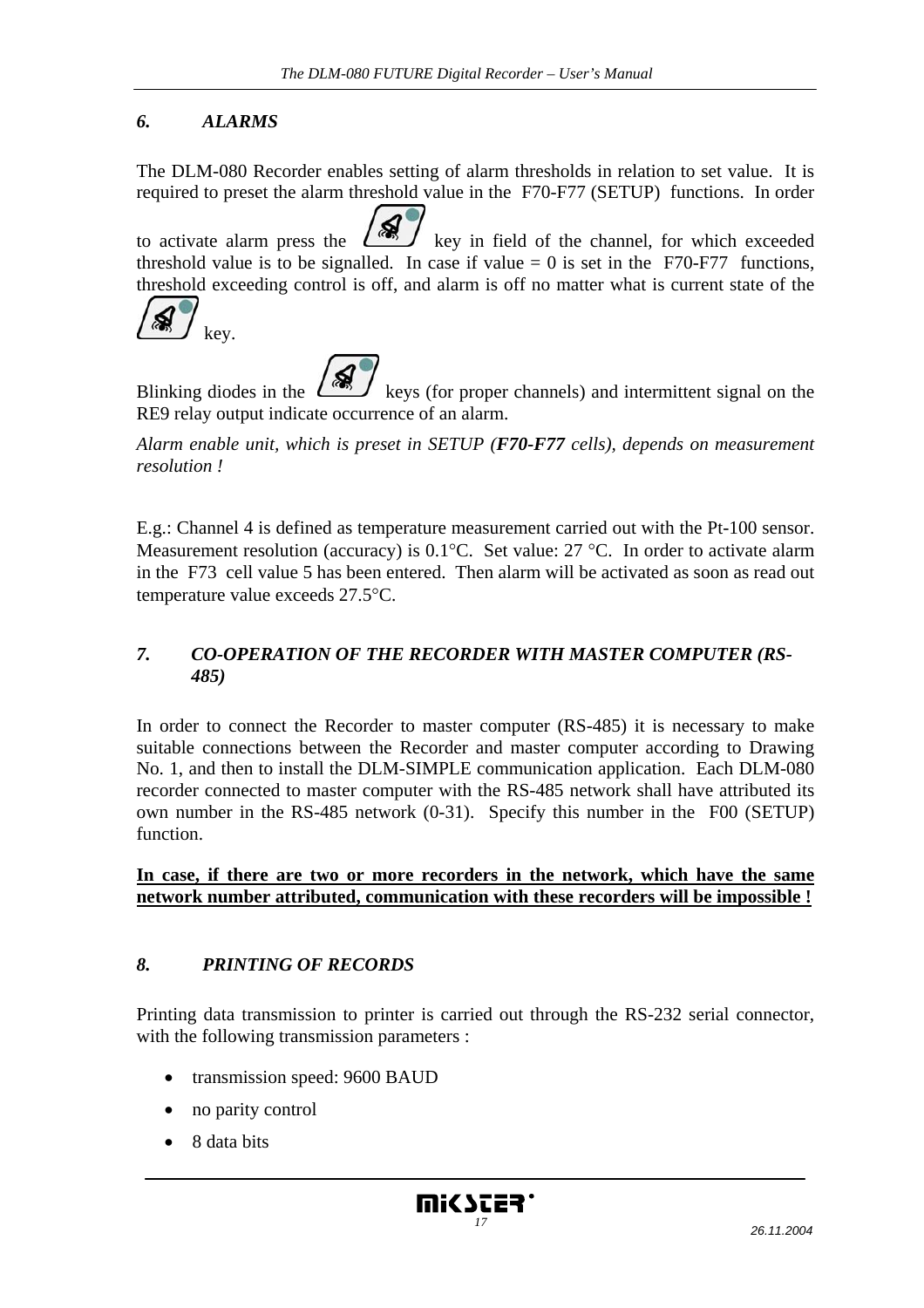$\bullet$  1 stop bit

Correct method of making cable connections is shown on Drawing 2



Press the  $k_{\text{FINT}}$  key in order to print the recording heading and current readouts.

AUTO Press the  $\left(\begin{array}{cc} \overrightarrow{PRINT} \\ \overrightarrow{RPNT} \end{array}\right)$  key and hold it for approximately 2 [s] (diode built-in in the key is on) in order to make periodic printouts of data from the recorder.

In this case the recording heading will be printed and readouts from the recorder will be printed with frequency specified in the F05 (SETUP) function.



Press the  $\frac{\sqrt{PRINT}}{\sqrt{RINT}}$  key again, holding it for approximately 2 [s], in order to disable periodic printout option.

## *9. KEYBOARD INTERLOCK*

The DLM-080 enables interlocking of keyboard in order to protect it against access of unauthorised persons, which is obtained in the following way :



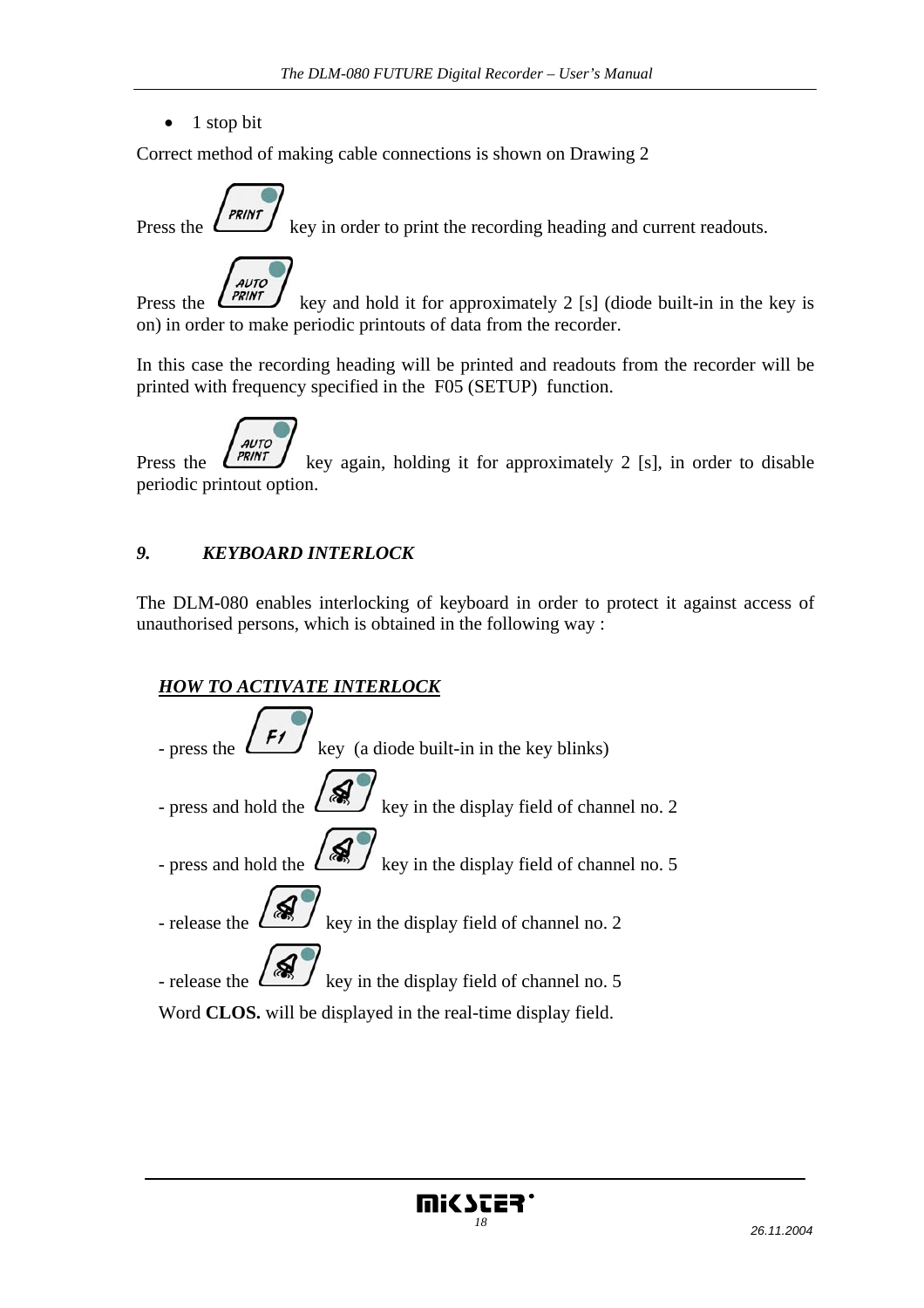# *INTERLOCK DISABLE*

| - press and hold the $\left(\frac{1}{\sqrt{2}}\right)^{k}$ key in the display field of channel no. 2 |
|------------------------------------------------------------------------------------------------------|
| - press and hold the $\left(\frac{1}{2}\right)^{n}$ key in the display field of channel no. 5        |
| - release the $\left(\frac{1}{\sqrt{2}}\right)^{1/2}$ key in the display field of channel no. 2      |
| - release the $\left(\frac{8}{100}\right)^{1}$ key in the display field of channel no. 5             |
|                                                                                                      |

Word **OPEN.** will be displayed in the real-time display field

ATTENTION ! In case if keyboard interlock is on, pressing of any key results in word **CLOS.** being displayed in the real-time display field, and set values for all channels are shown.

#### *10. EXAMPLES HOW TO CONFIGURE THE DLM-080*

#### *10.1 CHANNEL No. 5 AS THE PT100 MEASUREMENT INPUT*

The procedure:

**1- set position of the A/D converter input type switch (back panel of the Recorder, the switch in lower position)** 



 **2- turn on the Recorder** 

 **3- switch to the SETUP mode** 



mi(Scer'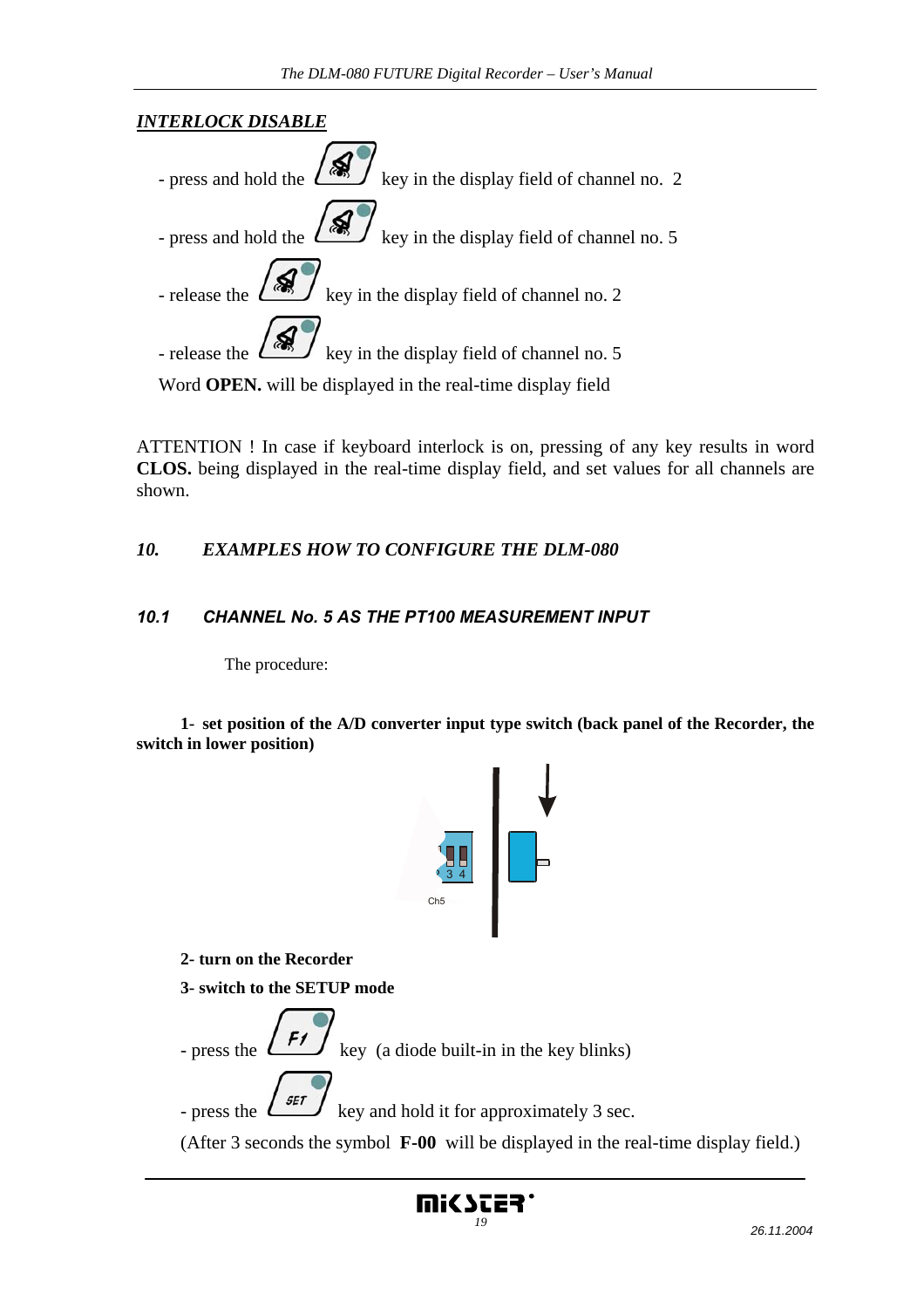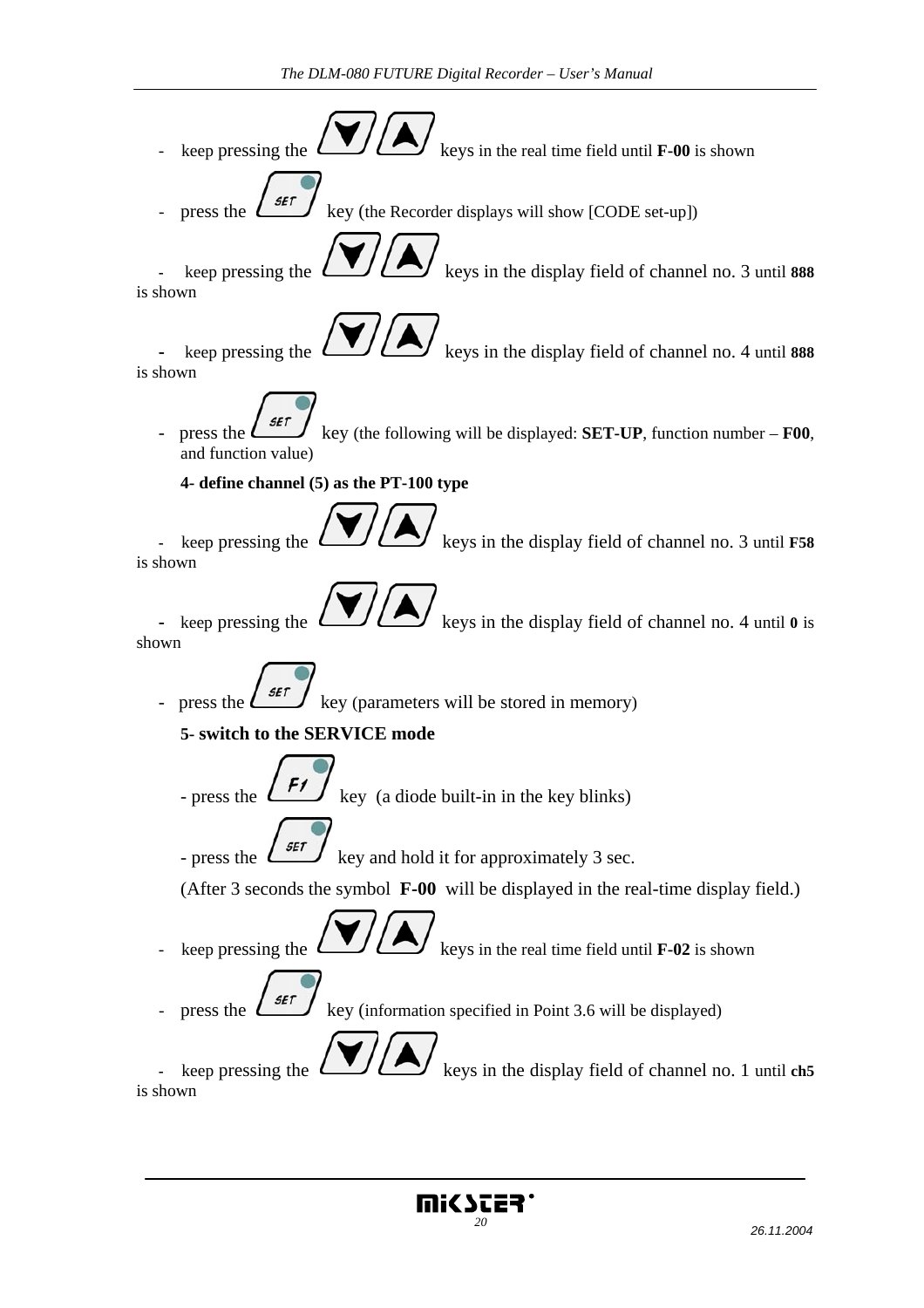**6- connect model resistor R0=100** Ω **to Recorder terminals nos. 67,68,69** 



#### **7- carry out correction of zero for the converter**

ტ - press the  $\sum$  key in the display field of channel no. 2 (a diode in the key blinks)

#### **8- connect model resistor R100=138.5** Ω **to Recorder terminals nos. 67,68,69**



#### **9- carry out correction of amplification for the converter**

- turn the ch5 potentiometer on the back panel of the controller



until **100** value is shown (on the display of channel no. 2)

 **10- finish configuring measurement channel no. 5** 

press the  $\left( \frac{\mathsf{SET}}{\mathsf{key}} \right)$  key (parameters will be stored in memory)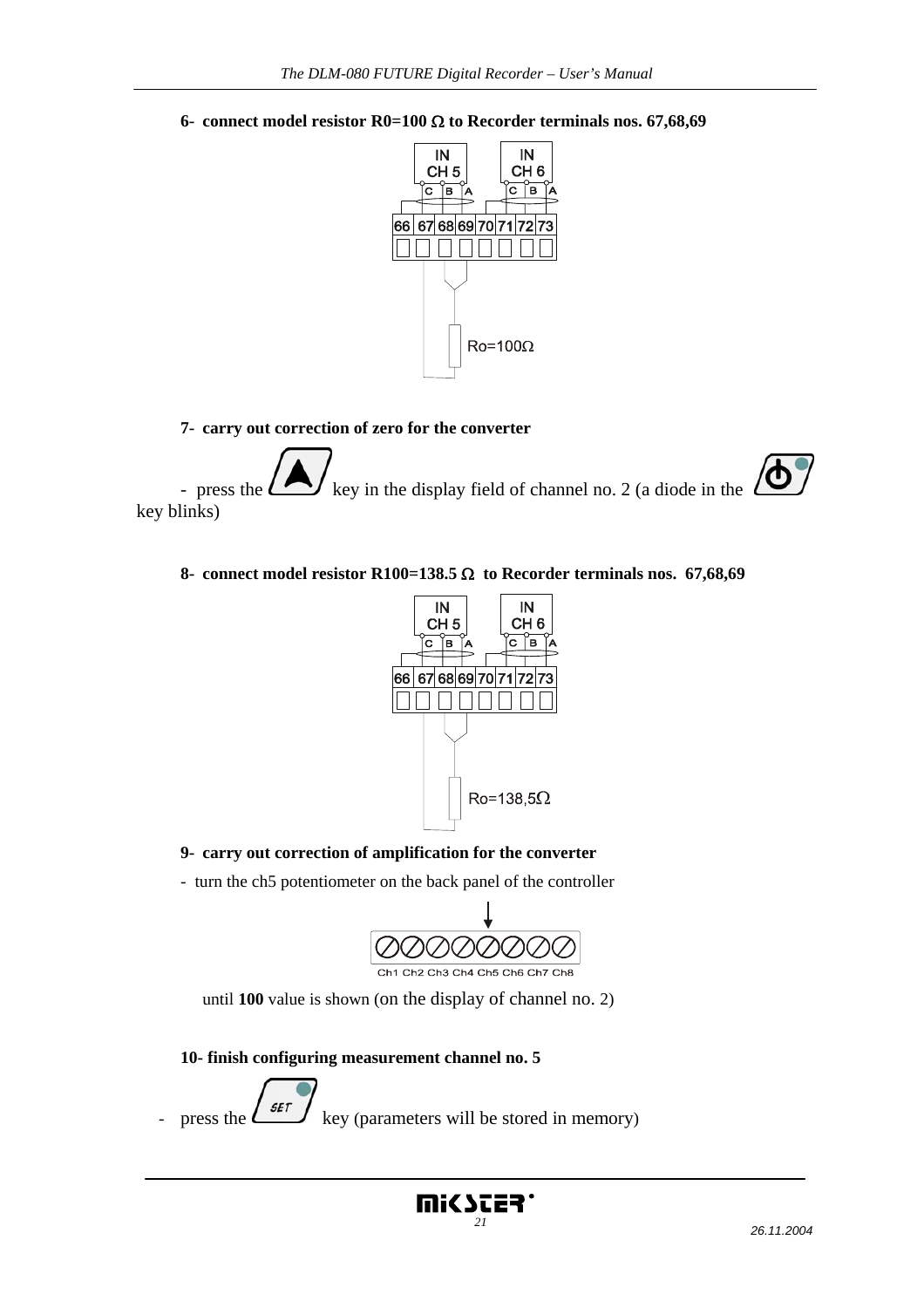#### *10.2 CHANNEL No. 8 AS THE 0..20 mA MEASUREMENT INPUT*

#### **(with measured values ranging from 100 to 500)**

The procedure:

**1- set position of the A/D converter input type switch (back panel of the Recorder, the switch in upper position)** 

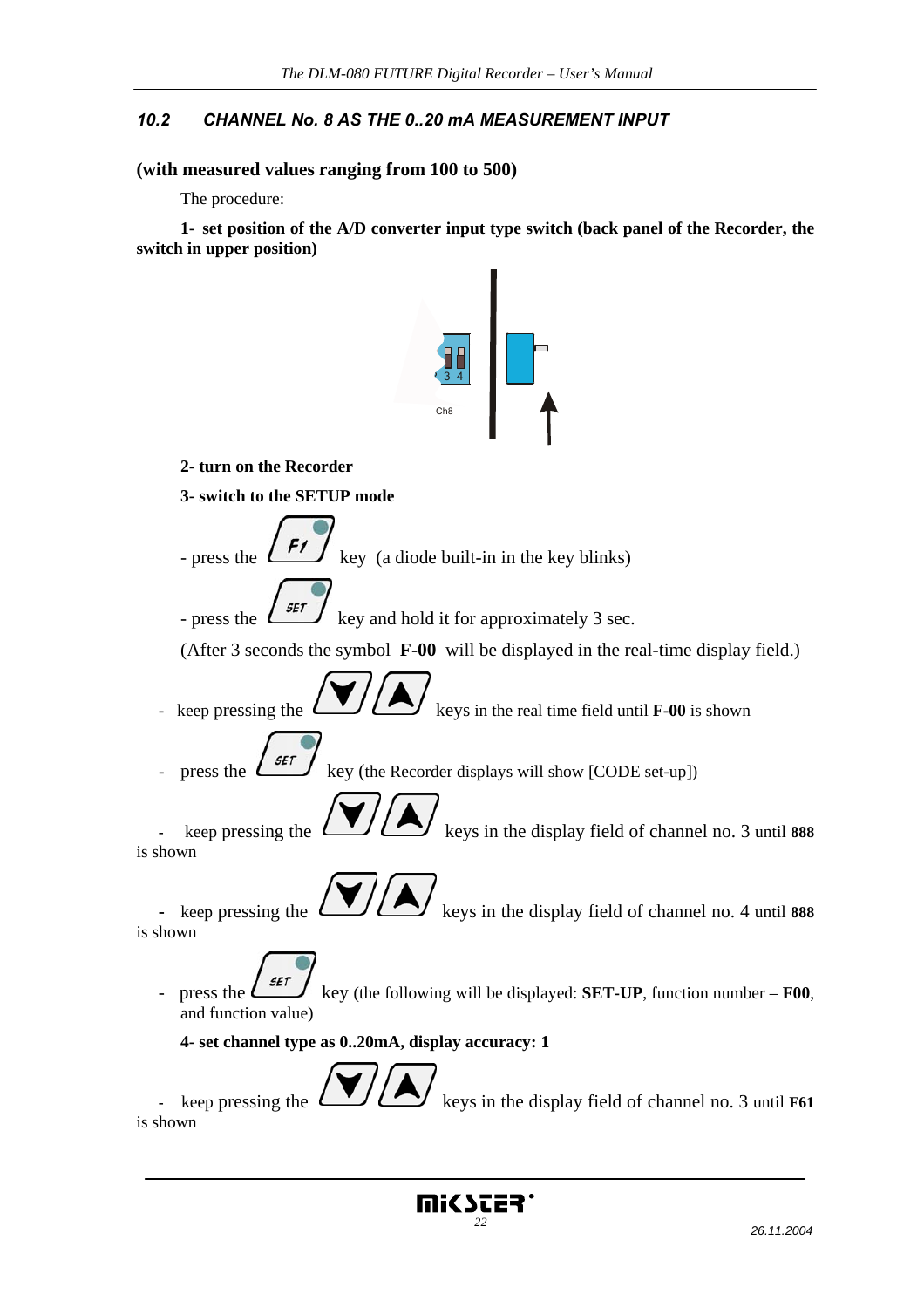



 **7- preset displayed value [100] for the I=0mA current** 

keep pressing the  $\left(\begin{array}{c} \bullet \\ \bullet \end{array}\right)$  keys in the display field of channel no. 4 until 100 is shown

 **8- preset displayed value [500] for the I=20mA current** 



keep pressing the  $\left(\begin{array}{c} \bullet \end{array}\right)$  keys in the display field of channel no. 6 until **500** is shown

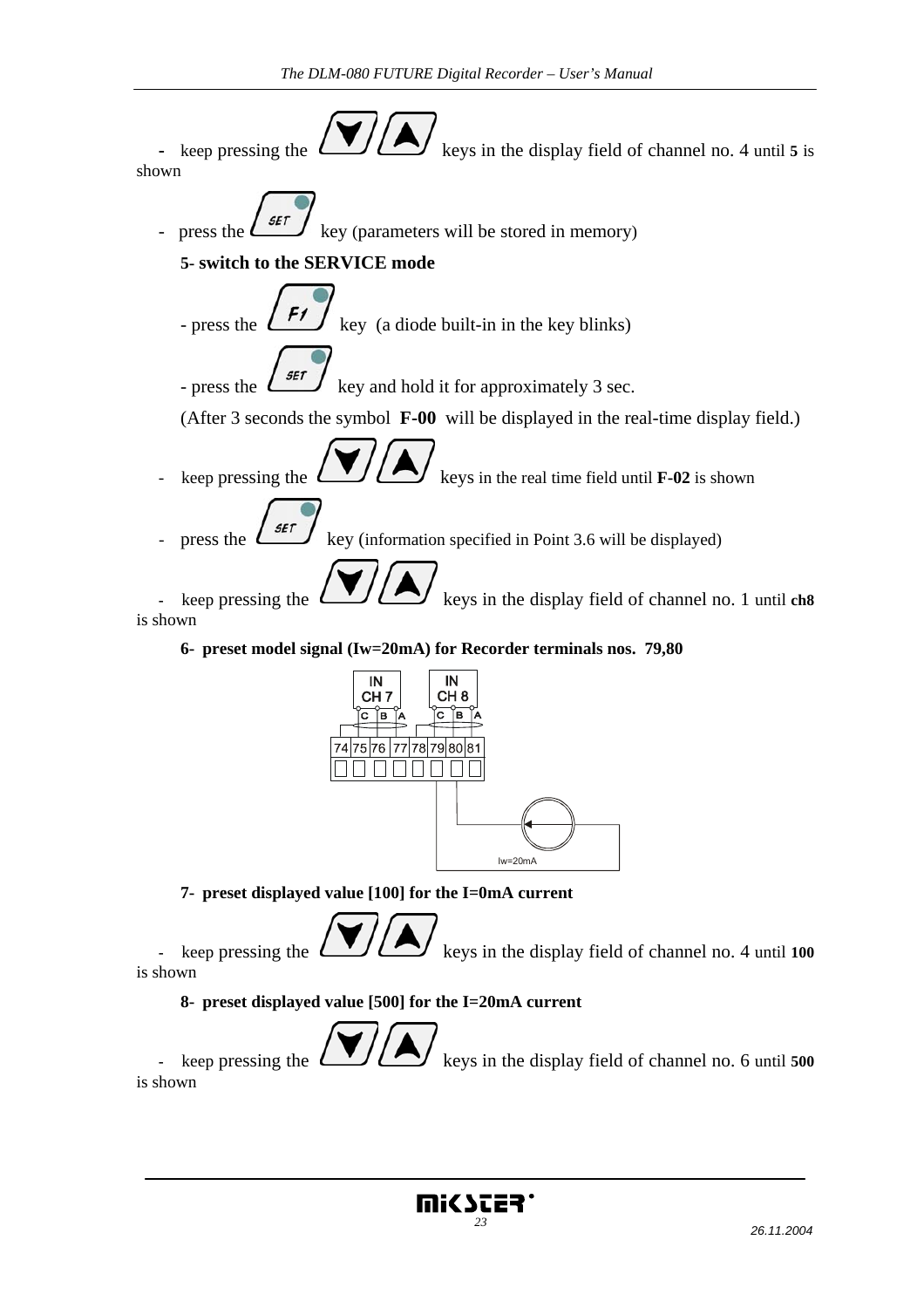#### **9- carry out correction of amplification for the converter**

- press the  $\sum$  key in the display field of channel no. 2 (a diode in the key blinks)

 **10- finish configuring measurement channel no. 8** 

- press the  $\left\lfloor \frac{\mathsf{SET}}{\mathsf{key}} \right\rfloor$  key (parameters will be stored in memory)

#### *10.3 CHANNEL No. 2 AS THE 4..20 mA MEASUREMENT INPUT*

#### **(with measured values ranging from 5.50 to 8.00 )**

The procedure:

**1- set position of the A/D converter input type switch (back panel of the Recorder, the switch in upper position)** 



 **2- turn on the Recorder** 

 **3- switch to the SETUP mode** 

- press the  $\left\lfloor \frac{F'}{F} \right\rfloor$  key (a diode built-in in the key blinks)

- press the  $\left( \frac{\mathsf{SET}}{\mathsf{SET}} \right)$  key and hold it for approximately 3 sec.

(After 3 seconds the symbol **F-00** will be displayed in the real-time display field.)

keep pressing the  $\left(\begin{array}{c} \bullet \\ \bullet \end{array}\right)$  keys in the real time field until **F-00** is shown

press the  $\left( \frac{\mathsf{SET}}{\mathsf{SET}} \right)$  key (the Recorder displays will show [CODE set-up])

keep pressing the  $\left(\begin{array}{c} \bullet \\ \bullet \end{array}\right)$  keys in the display field of channel no. 3 until 888 is shown

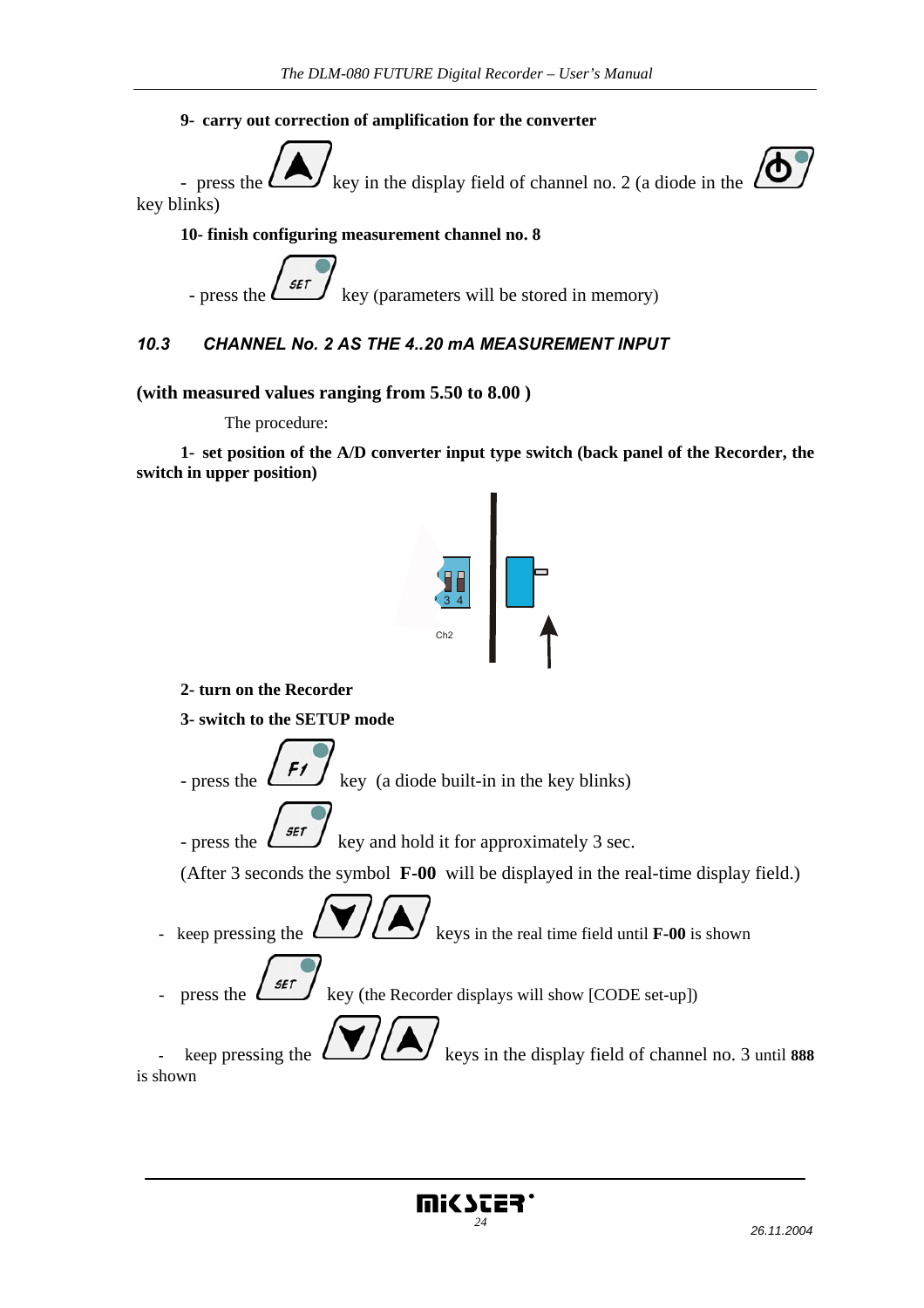

CH<sub>1</sub>

CH<sub>2</sub>

**Mi<STER**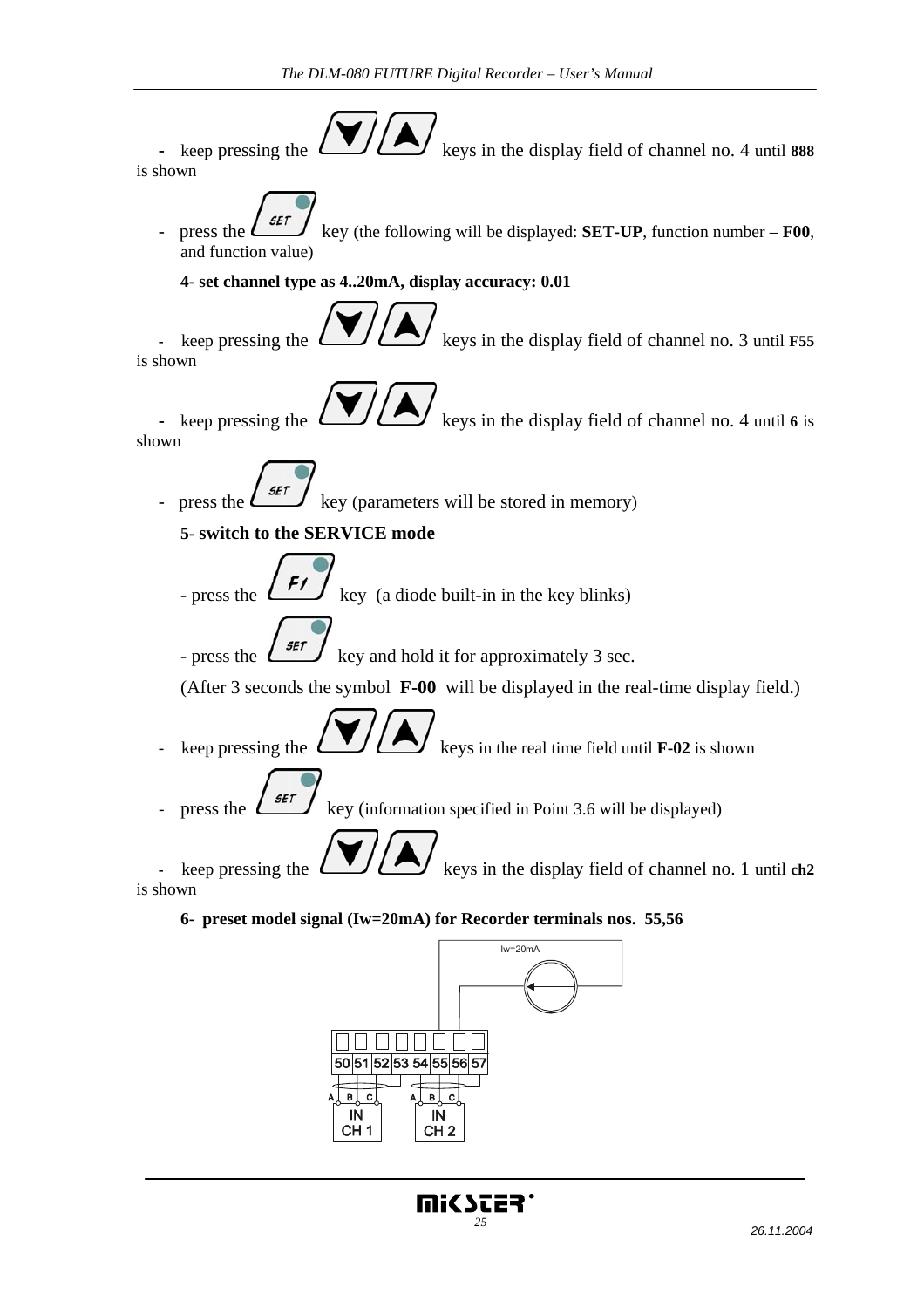#### **7- preset displayed value [5.50] for the I=4mA current**



keep pressing the  $\left(\begin{array}{c} \bullet \end{array}\right)$  keys in the display field of channel no. 4 until **5.50** is shown

#### **8- preset displayed value [8.00] for the I=20mA current**

keep pressing the  $\left(\frac{1}{\sqrt{1-\frac{1}{\sqrt{1-\frac{1}{\sqrt{1-\frac{1}{\sqrt{1-\frac{1}{\sqrt{1-\frac{1}{\sqrt{1-\frac{1}{\sqrt{1-\frac{1}{\sqrt{1-\frac{1}{\sqrt{1-\frac{1}{\sqrt{1-\frac{1}{\sqrt{1-\frac{1}{\sqrt{1-\frac{1}{\sqrt{1-\frac{1}{\sqrt{1-\frac{1}{\sqrt{1-\frac{1}{\sqrt{1-\frac{1}{\sqrt{1-\frac{1}{\sqrt{1-\frac{1}{\sqrt{1-\frac{1}{\sqrt{1-\frac{1}{\sqrt{1-\frac{1}{\sqrt{1-\frac$ is shown

#### **9- carry out correction of amplification for the converter**

- press the  $\sum$  key in the display field of channel no. 2 (a diode in the key blinks)

 **10- finish configuring measurement channel no. 2** 

- press the  $\left\lfloor \frac{\mathsf{SET}}{\mathsf{SET}} \right\rfloor$  key (parameters will be stored in memory)

#### *10.4 CHANNEL No.1 AS HOUR-METER*



The procedure:

**1- set position of the A/D converter input type switch (back panel of the Recorder, the switch in lower position)** 



 **2- turn on the Recorder** 

 **3- switch to the SETUP mode** 



(After 3 seconds the symbol **F-00** will be displayed in the real-time display field.)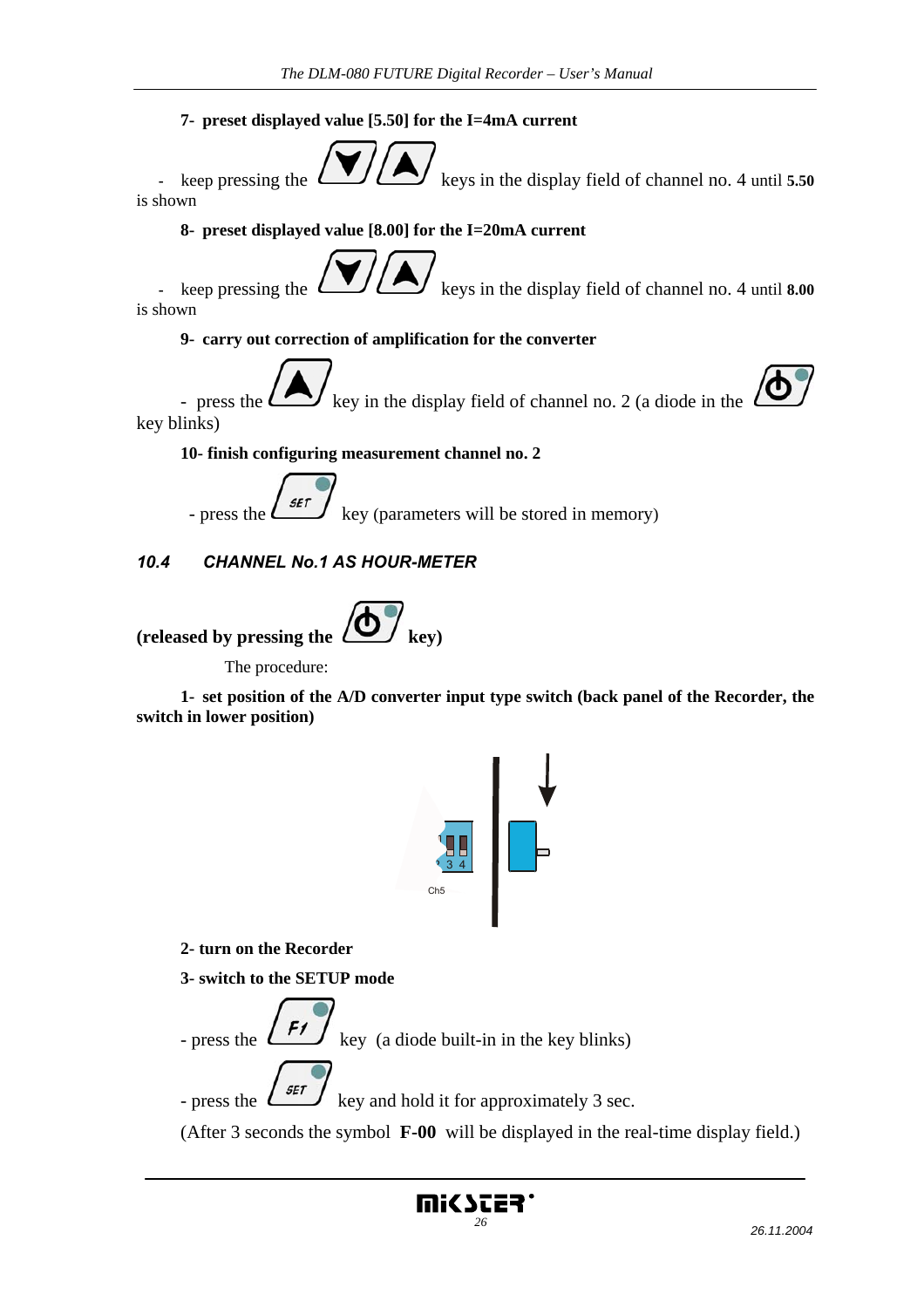

press the  $\left( \frac{\mathsf{SET}}{\mathsf{key}} \right)$  key (the Recorder displays will show [CODE set-up])

keep pressing the  $\left(\begin{array}{c} \bullet \end{array}\right)$  keys in the display field of channel no. 3 until 888 is shown

- keep pressing the  $\left(\begin{array}{c} \bullet \end{array}\right)$  keys in the display field of channel no. 4 until 888

is shown

press the  $\left[\begin{array}{cc} \mathcal{I} & \mathcal{I} \\ \mathcal{I} & \mathcal{I} \end{array}\right]$  key (the following will be displayed: **SET-UP**, function number – **F00**, and function value)

 **4- set output type as hour-meter** 

keep pressing the  $\left(\begin{array}{c} \bullet \end{array}\right)$  keys in the display field of channel no. 3 until **F54** is shown

- keep pressing the  $\left(\frac{1}{\sqrt{1-\epsilon}}\right)$  keys in the display field of channel no. 4 until 13 is shown

 **5- set method of meter release** 

repeat pressing the  $\left(\begin{array}{c} \bullet \\ \bullet \end{array}\right)$  keys in the display field of channel no. 3 until **F62** is shown

- keep pressing the  $\left(\begin{array}{c} \bullet \end{array}\right)$  keys in the display field of channel no. 4 until 0 is shown

- press the  $\left\lfloor \frac{\mathsf{SET}}{\mathsf{key}} \right\rfloor$  key (parameters will be stored in memory)

 **6- finish configuring measurement channel no. 1** 

- press the  $\left\lfloor \frac{\mathsf{SET}}{\mathsf{key}} \right\rfloor$  key (parameters will be stored in memory)

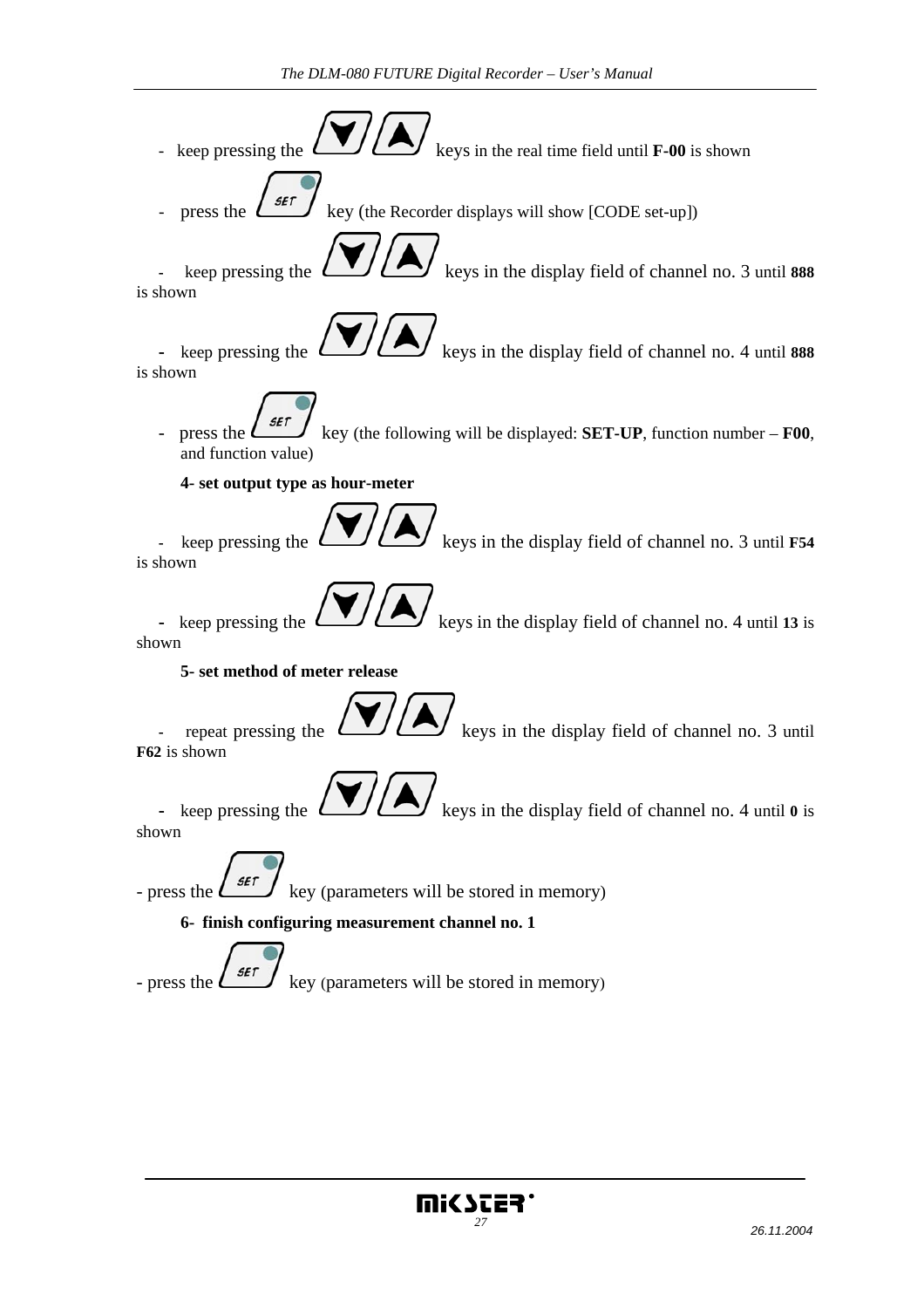#### *11. DLM-080 – SPECIAL APPLICATIONS*

#### *11.1 DLM-080 AS PARAMETER RECORDER USED AT POULTRY SLAUGHTERHOUSES.*

Due to necessity to record technological parameters while slaughtering poultry it is possible to configure the DLM-080 so that it meets requirements set in this case.

Typical system hardware configuration required for recording the above-mentioned parameters is as follows:

- impulse sensor (counting number of pieces - quantity) – connection to 0/1 control input

 - flowmeter (water meter) with 0..20mA current output; impulse sensor (counting number of pieces - quantity) – connection to 0/1 control input

#### *THE SETUP FUNCTIONS – SPECIFICATION*

| FUNC-<br><b>TION No.</b> | <b>TYPICAL</b><br><b>VALUE</b> | PARA-<br><b>METER</b><br><b>RANGE</b> | <b>FUNCTION DEFINITION</b>                                         | <b>COMMENTS</b>                                        |
|--------------------------|--------------------------------|---------------------------------------|--------------------------------------------------------------------|--------------------------------------------------------|
| F00                      | $\mathbf{0}$                   | 0.31                                  | Recorder number in the RS-485 network                              |                                                        |
| <b>F01</b>               | 111                            | 0999                                  | First digit of safety code for CLOCK setting                       |                                                        |
| F02                      | 111                            | 0.999                                 | Second digit of safety code for CLOCK setting                      |                                                        |
| <b>F03</b>               | 888                            | 0.999                                 | First digit of safety code for SETUP setting                       |                                                        |
| F <sub>04</sub>          | 888                            | 0.999                                 | Second digit of safety code for SETUP setting                      |                                                        |
| <b>F05</b>               | $0$ [min]                      | 0255                                  | Recording printing frequency                                       | In case if $F05=0$ is set, printing<br>is interlocked. |
| <b>F06</b>               | $1 \text{ [min]}$              | 0999                                  | Digital recording frequency (the same for all<br>channels)         |                                                        |
| <b>F07</b>               |                                |                                       | Free                                                               |                                                        |
| <b>F08</b>               |                                |                                       | Free                                                               |                                                        |
| <b>F09</b>               |                                |                                       | Free                                                               |                                                        |
| F10                      |                                |                                       | Free                                                               |                                                        |
| <b>F11</b>               |                                |                                       | Free                                                               |                                                        |
| <b>F12</b>               |                                |                                       | Free                                                               |                                                        |
| <b>F13</b>               |                                |                                       | Free                                                               |                                                        |
| F14                      | $\overline{0}$                 | 0999                                  | The $To$ time length for CHANNEL $1$ (see Point<br>(4.4)           |                                                        |
| F <sub>15</sub>          | $\boldsymbol{0}$               | 0.999                                 | The $To$ time length for CHANNEL $2$ (see Point<br>4.4)            |                                                        |
| F <sub>16</sub>          | $\boldsymbol{0}$               | 0.999                                 | The $To$ time length for CHANNEL $\frac{3}{5}$ (see Point<br>(4.4) |                                                        |
| <b>F17</b>               | $\overline{0}$                 | 0999                                  | The To time length for CHANNEL 4 (see Point<br>4.4)                |                                                        |
| <b>F18</b>               | $\mathbf{0}$                   | 0999                                  | The $To$ time length for CHANNEL $5$ (see Point                    |                                                        |

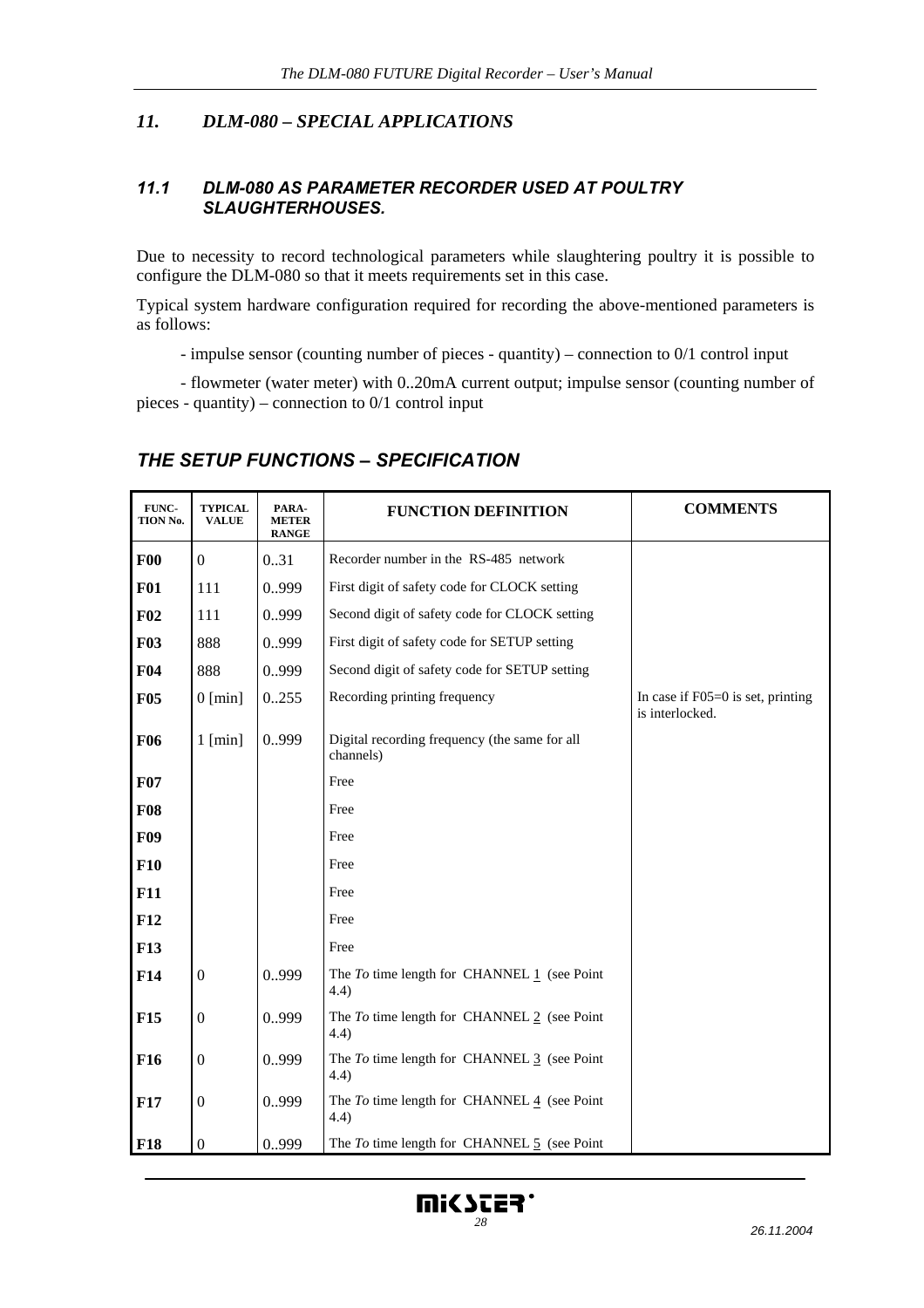|                                                                                                                     |                  |                          | 4.4)                                                                             |                                                                                                                                                                    |
|---------------------------------------------------------------------------------------------------------------------|------------------|--------------------------|----------------------------------------------------------------------------------|--------------------------------------------------------------------------------------------------------------------------------------------------------------------|
| <b>F19</b>                                                                                                          | $\boldsymbol{0}$ | 0.999                    | The $To$ time length for CHANNEL $6$ (see Point<br>4.4)                          |                                                                                                                                                                    |
| F20                                                                                                                 | $\boldsymbol{0}$ | 0999                     | The $To$ time length for CHANNEL $\frac{7}{2}$ (see Point<br>(4.4)               |                                                                                                                                                                    |
| F21                                                                                                                 | $\boldsymbol{0}$ | 0999                     | The $To$ time length for CHANNEL $8$ (see Point<br>(4.4)                         |                                                                                                                                                                    |
| F22                                                                                                                 | 1.0              |                          | Meter constant                                                                   | If the value set in setup function<br>F85 is $(1)$ , then the real-time<br>clock display shows value<br>obtained from impulse counter<br>according to the formula: |
|                                                                                                                     |                  |                          |                                                                                  | Displayed value $=$ quantity                                                                                                                                       |
| F23                                                                                                                 | $\boldsymbol{0}$ | 0.1                      | Transmission protocol                                                            |                                                                                                                                                                    |
| F24                                                                                                                 | $\boldsymbol{0}$ | 0.1                      | Temperature unit                                                                 | 0-celcius                                                                                                                                                          |
|                                                                                                                     |                  |                          |                                                                                  | 1-fahrenhait                                                                                                                                                       |
| F25                                                                                                                 | $\boldsymbol{0}$ |                          | Free                                                                             |                                                                                                                                                                    |
| F26                                                                                                                 | $\boldsymbol{0}$ |                          | Free                                                                             |                                                                                                                                                                    |
| F27                                                                                                                 | $\boldsymbol{0}$ |                          | Free                                                                             |                                                                                                                                                                    |
| <b>F28</b>                                                                                                          | $\boldsymbol{0}$ |                          | Free                                                                             |                                                                                                                                                                    |
| F29                                                                                                                 | $\boldsymbol{0}$ |                          | Free                                                                             |                                                                                                                                                                    |
| <b>F30</b>                                                                                                          | $\overline{2}$   | 0.25.5                   | The controller's lower hysteresis value for<br>CHANNEL 1.                        | Depending on measurement<br>input type :                                                                                                                           |
|                                                                                                                     |                  |                          |                                                                                  | For PT-100 F30=2 corresponds<br>to 0.2°C; for 020mA (420mA)<br>F30=2 corresponds to<br>0.02/00.2/002 of measured<br>value (depending on<br>configuration)          |
| $\overline{c}$<br>The controller's upper hysteresis value for<br><b>F31</b><br>0.25.5<br>CHANNEL 1.<br>input type : |                  | Depending on measurement |                                                                                  |                                                                                                                                                                    |
|                                                                                                                     |                  |                          |                                                                                  | For PT-100 F31=2 corresponds<br>to 0.2°C; for 020mA (420mA)<br>$F31=2$ corresponds to<br>0.02/00.2/002 of measured<br>value (depending on<br>configuration)        |
| F32                                                                                                                 | $\sqrt{2}$       | 0.25.5                   | The controller's lower hysteresis value for<br>similarly as before<br>CHANNEL 2. |                                                                                                                                                                    |
| <b>F33</b>                                                                                                          | $\overline{2}$   | 0.25.5                   | The controller's upper hysteresis value for<br>CHANNEL 2.                        | similarly as before                                                                                                                                                |
| F34                                                                                                                 | $\sqrt{2}$       | 0.25.5                   | The controller's lower hysteresis value for<br>CHANNEL 3.                        | similarly as before                                                                                                                                                |
| F35                                                                                                                 | $\boldsymbol{2}$ | 0.25.5                   | The controller's upper hysteresis value for<br>CHANNEL 3.                        | similarly as before                                                                                                                                                |
| F36                                                                                                                 | $\boldsymbol{2}$ | 0.25.5                   | The controller's lower hysteresis value for<br>similarly as before<br>CHANNEL 4. |                                                                                                                                                                    |

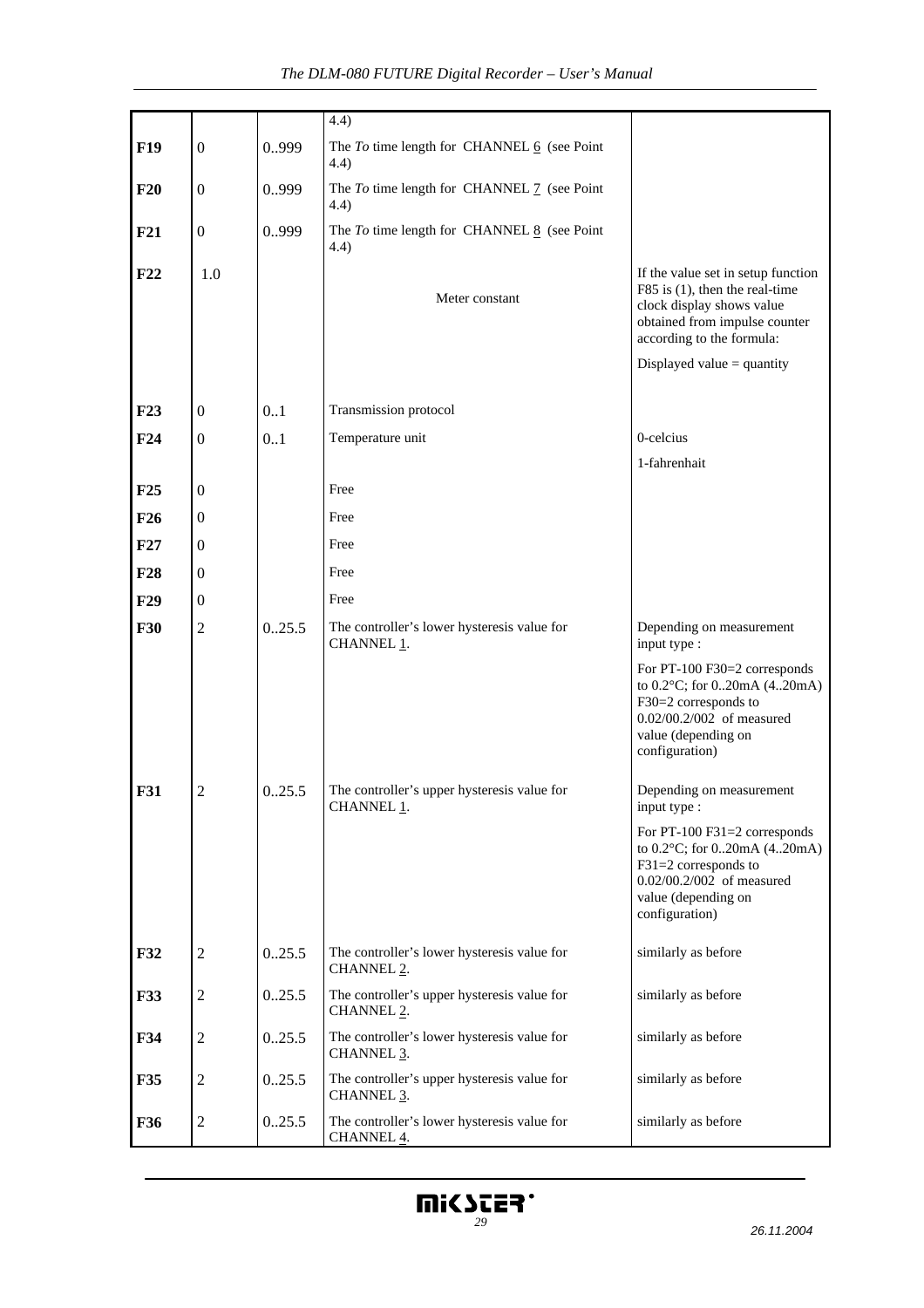| <b>F37</b> | $\overline{2}$   | 0.25.5 | The controller's upper hysteresis value for<br>similarly as before<br>CHANNEL 4. |                                                                                                                                                                                                                           |  |
|------------|------------------|--------|----------------------------------------------------------------------------------|---------------------------------------------------------------------------------------------------------------------------------------------------------------------------------------------------------------------------|--|
| <b>F38</b> | $\overline{2}$   | 0.25.5 | The controller's lower hysteresis value for<br>CHANNEL 5.                        | similarly as before                                                                                                                                                                                                       |  |
| <b>F39</b> | $\overline{2}$   | 0.25.5 | The controller's upper hysteresis value for<br>CHANNEL 5.                        | similarly as before                                                                                                                                                                                                       |  |
| F40        | $\overline{2}$   | 0.25.5 | The controller's lower hysteresis value for<br>CHANNEL 6.                        | similarly as before                                                                                                                                                                                                       |  |
| F41        | $\overline{2}$   | 0.25.5 | The controller's upper hysteresis value for<br>CHANNEL 6.                        | similarly as before                                                                                                                                                                                                       |  |
| F42        | $\overline{2}$   | 0.25.5 | The controller's lower hysteresis value for<br>CHANNEL 7.                        | similarly as before                                                                                                                                                                                                       |  |
| F43        | $\overline{2}$   | 0.25.5 | The controller's upper hysteresis value for<br>CHANNEL 7.                        | similarly as before                                                                                                                                                                                                       |  |
| F44        | $\overline{2}$   | 0.25.5 | The controller's lower hysteresis value for<br>CHANNEL 8.                        | similarly as before                                                                                                                                                                                                       |  |
| F45        | $\overline{2}$   | 0.25.5 | The controller's upper hysteresis value for<br>CHANNEL 8.                        | similarly as before                                                                                                                                                                                                       |  |
| F46        | $\boldsymbol{0}$ | 0.2    | Controller output definition for CHANNEL 1                                       | F46=0 controller contact<br>normally closed (algorithm 1)<br>F46=1 controller contact<br>normally open (algorithm 2)                                                                                                      |  |
|            |                  |        |                                                                                  | Cell value = $2 \rightarrow 3$ -state<br>controller (according to<br>algorithm 3)                                                                                                                                         |  |
| F47        | $\boldsymbol{0}$ | 0.2    | Controller output definition for CHANNEL 2                                       | as before                                                                                                                                                                                                                 |  |
| F48        | $\boldsymbol{0}$ | 0.2    | Controller output definition for CHANNEL 3                                       | as before                                                                                                                                                                                                                 |  |
| F49        | $\boldsymbol{0}$ | 0.2    | Controller output definition for CHANNEL 4                                       | as before                                                                                                                                                                                                                 |  |
| <b>F50</b> | $\boldsymbol{0}$ | 0.1    | Controller output definition for CHANNEL 5                                       | F50=0 controller contact<br>normally closed (algorithm 1)<br>F50=1 controller contact<br>normally open (algorithm 2)                                                                                                      |  |
| F51        | 0                | 0.1    | Controller output definition for CHANNEL 6                                       | as before                                                                                                                                                                                                                 |  |
| F52        | $\boldsymbol{0}$ | 0.1    | Controller output definition for CHANNEL 7                                       | as before                                                                                                                                                                                                                 |  |
| F53        | $\boldsymbol{0}$ | 0.1    | Controller output definition for CHANNEL 8                                       | as before                                                                                                                                                                                                                 |  |
| F54        | $\boldsymbol{0}$ | 0.13   | Analogue input type definition and display range<br>definition for CHANNEL 1     | Definition:<br>$0 - PT-100$ RANGE:<br>$(-99,0400,0);$<br>1 - RANGE OF HUMIDITY<br>FROM PSYCHROMETER:<br>099<br>2 - NOT USED<br>3-RANGE 0,009,99<br>(0.20mA)<br>4-RANGE 00,099,9<br>(0.20mA)<br>5-RANGE 000999<br>(0.20mA) |  |
|            |                  |        |                                                                                  | 6 - RANGE 0,009,99<br>(420mA)<br>7 - RANGE 00,099,9                                                                                                                                                                       |  |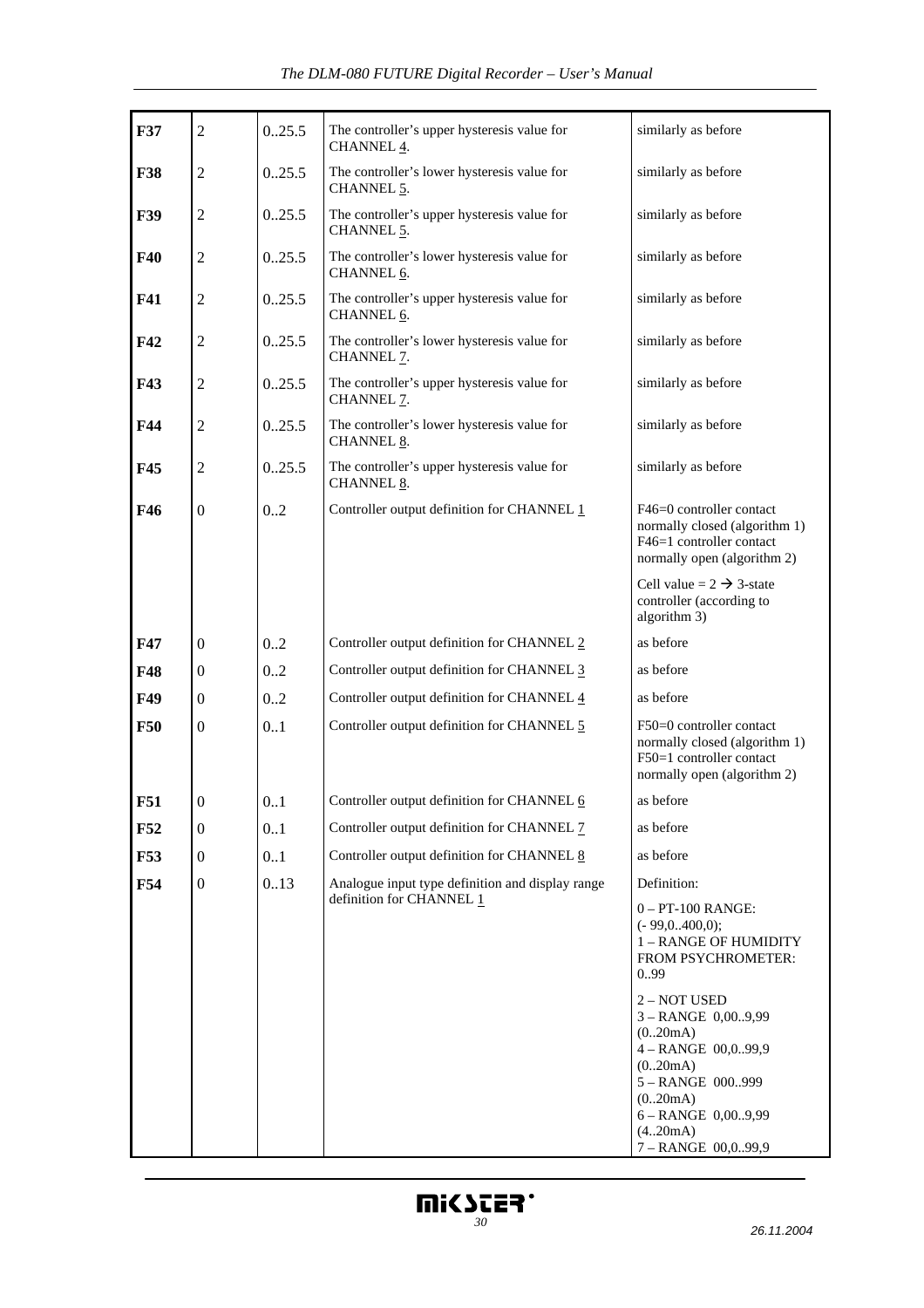|            |                  |      |                                                                                           | (420mA)<br>8-RANGE 000999<br>(4.20mA)<br>9 - NOT USED<br>10 - NOT USED<br>11 - TIME RANGE: 0999<br>SECONDS (forward counting)<br>12 - TIME RANGE: 0999<br>MINUTES (forward counting)<br>13 - TIME RANGE: 0999<br>(forward counting)<br><b>HOURS</b>                                                                                                                                                                       |
|------------|------------------|------|-------------------------------------------------------------------------------------------|---------------------------------------------------------------------------------------------------------------------------------------------------------------------------------------------------------------------------------------------------------------------------------------------------------------------------------------------------------------------------------------------------------------------------|
| <b>F55</b> | $\mathbf{0}$     | 0.13 | Analogue input type definition and display range<br>definition for CHANNEL 2              | as before                                                                                                                                                                                                                                                                                                                                                                                                                 |
| <b>F56</b> | $\boldsymbol{0}$ | 0.13 | Analogue input type definition and display range<br>definition for CHANNEL 3              | as before                                                                                                                                                                                                                                                                                                                                                                                                                 |
| <b>F57</b> | $\mathbf{0}$     | 0.13 | Analogue input type definition and display range<br>definition for CHANNEL 4              | as before                                                                                                                                                                                                                                                                                                                                                                                                                 |
| <b>F58</b> | $\boldsymbol{0}$ | 0.13 | Analogue input type definition and display range<br>definition for CHANNEL 5              | as before                                                                                                                                                                                                                                                                                                                                                                                                                 |
| <b>F59</b> | $\mathbf{0}$     | 0.13 | Analogue input type definition and display range<br>definition for CHANNEL 6              | as before                                                                                                                                                                                                                                                                                                                                                                                                                 |
| <b>F60</b> | $\boldsymbol{0}$ | 0.13 | Analogue input type definition and display range<br>definition for CHANNEL 7              | as before                                                                                                                                                                                                                                                                                                                                                                                                                 |
| <b>F61</b> | $\boldsymbol{0}$ | 0.13 | Analogue input type definition and display range<br>as before<br>definition for CHANNEL 8 |                                                                                                                                                                                                                                                                                                                                                                                                                           |
| F62        | $\boldsymbol{0}$ | 0.2  | Procedure of operation for CHANNEL 1 defined as<br>time-meter (F38)                       | $0$ – time-meter initiating<br>(PROG+2seconds)<br>$1$ – while time-meter is counting<br>and Tini contact opens, counting<br>will be stopped. Closing the<br>contact again will result in<br>continuation of time metering.<br>In case if time-meter reaches set<br>value, after opening Tini contact<br>the time-meter will be reset to<br>zero. Closing the contact again<br>will make the time-meter start<br>counting. |
|            |                  |      |                                                                                           | $2 - if$ Tini contact opens, time-<br>meter will be reset to zero.<br>Closing the contact again will<br>make the time-meter start<br>counting.                                                                                                                                                                                                                                                                            |
| F63        | $\boldsymbol{0}$ | 0.2  | as before<br>Procedure of operation for CHANNEL 2 defined as<br>time-meter (F39)          |                                                                                                                                                                                                                                                                                                                                                                                                                           |
| <b>F64</b> | $\mathbf{0}$     | 0.2  | Procedure of operation for CHANNEL 3 defined as<br>as before<br>time-meter $(F40)$        |                                                                                                                                                                                                                                                                                                                                                                                                                           |
| F65        | $\boldsymbol{0}$ | 0.2  | Procedure of operation for CHANNEL 4 defined as<br>time-meter $(F41)$                     | as before                                                                                                                                                                                                                                                                                                                                                                                                                 |
| <b>F66</b> | $\mathbf{0}$     | 0.2  | Procedure of operation for CHANNEL 5 defined as<br>time-meter (F42)                       | as before                                                                                                                                                                                                                                                                                                                                                                                                                 |
| F67        | $\boldsymbol{0}$ | 0.2  | Procedure of operation for CHANNEL 6 defined as<br>as before<br>time-meter (F43)          |                                                                                                                                                                                                                                                                                                                                                                                                                           |
| <b>F68</b> | $\boldsymbol{0}$ | 02   | Procedure of operation for CHANNEL 7 defined as<br>as before                              |                                                                                                                                                                                                                                                                                                                                                                                                                           |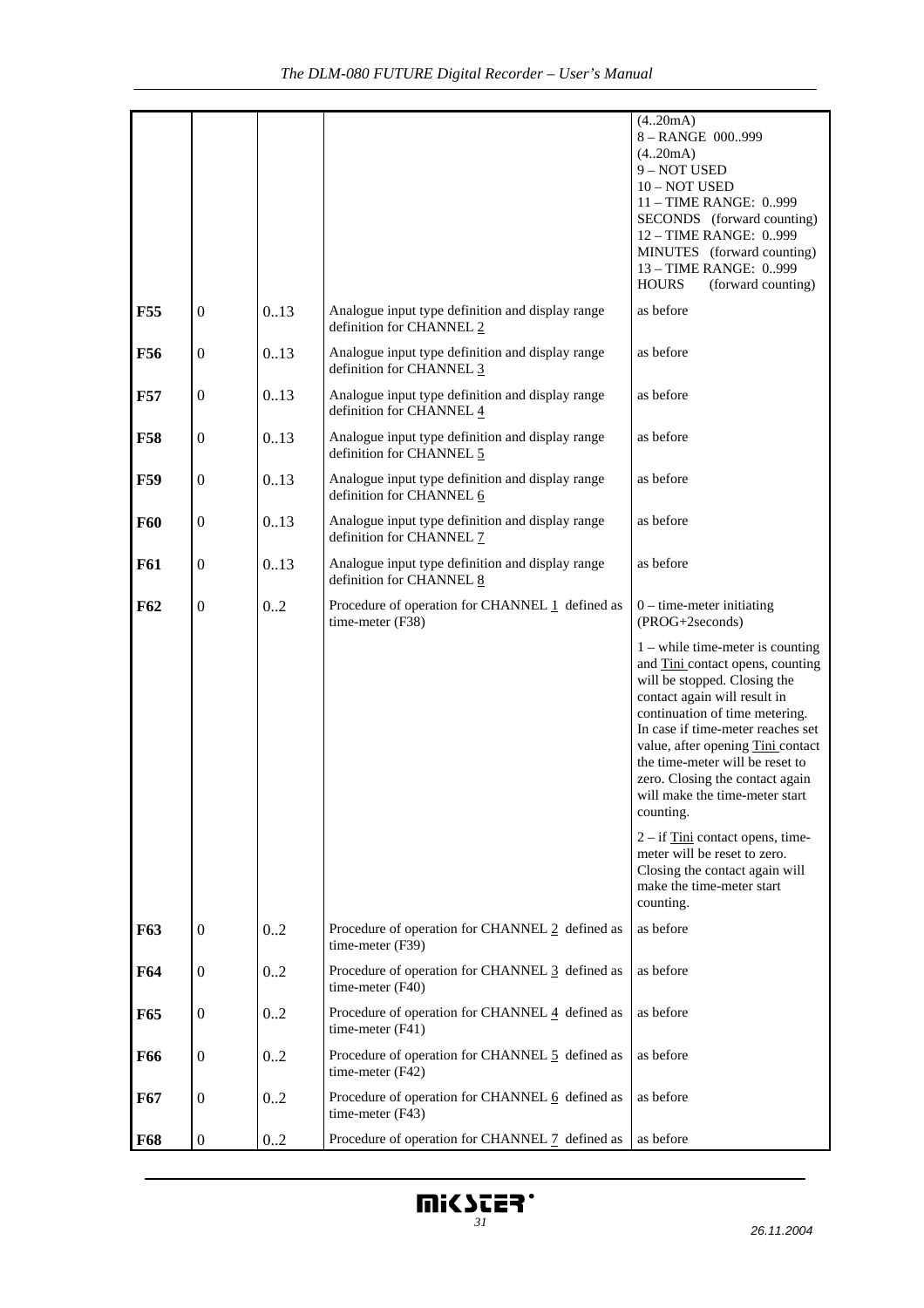|                                                     |                  |               | time-meter (F44)                                                                                                                            |                                                           |  |
|-----------------------------------------------------|------------------|---------------|---------------------------------------------------------------------------------------------------------------------------------------------|-----------------------------------------------------------|--|
| F69                                                 | $\mathbf{0}$     | 0.2           | Procedure of operation for CHANNEL 8 defined as<br>time-meter (F45)                                                                         | as before                                                 |  |
| F70                                                 | $\mathbf{0}$     | 0255          | Allowable difference between set value and read out<br>value for channel 1. Alarm will indicate cases,<br>when this difference is exceeded. |                                                           |  |
| F71                                                 | $\mathbf{0}$     | 0.255         | Allowable difference between set value and read out<br>value for channel 2. Alarm will indicate cases,<br>when this difference is exceeded. |                                                           |  |
| F72                                                 | $\mathbf{0}$     | 0255          | Allowable difference between set value and read out<br>value for channel 3. Alarm will indicate cases,<br>when this difference is exceeded. |                                                           |  |
| F73                                                 | $\boldsymbol{0}$ | 0255          | Allowable difference between set value and read out<br>value for channel 4. Alarm will indicate cases,<br>when this difference is exceeded. |                                                           |  |
| F74                                                 | $\mathbf{0}$     | 0255          | Allowable difference between set value and read out<br>value for channel 5. Alarm will indicate cases,<br>when this difference is exceeded. |                                                           |  |
| F75                                                 | $\mathbf{0}$     | 0.255         | Allowable difference between set value and read out<br>value for channel 6. Alarm will indicate cases,<br>when this difference is exceeded. |                                                           |  |
| F76                                                 | $\mathbf{0}$     | 0.255         | Allowable difference between set value and read out<br>value for channel 7. Alarm will indicate cases,<br>when this difference is exceeded. |                                                           |  |
| <b>F77</b>                                          | $\mathbf{0}$     | 0.255         | Allowable difference between set value and read out<br>value for channel 8. Alarm will indicate cases,<br>when this difference is exceeded. |                                                           |  |
| F78                                                 |                  |               | Free                                                                                                                                        |                                                           |  |
| F79                                                 |                  |               | Free                                                                                                                                        |                                                           |  |
| <b>F80</b>                                          | $\mathbf{0}$     | 0.1           | PT-100 measurement range                                                                                                                    | $0$ – range up to 400 $^{\circ}$ C                        |  |
|                                                     |                  |               |                                                                                                                                             | 1 – range up to $600^{\circ}$ C                           |  |
| Recording base<br><b>F81</b><br>0.1<br>$\mathbf{0}$ |                  | $0$ – seconds |                                                                                                                                             |                                                           |  |
|                                                     |                  |               |                                                                                                                                             | $1 -$ minutes                                             |  |
| <b>F82</b>                                          | $\boldsymbol{0}$ | 0.1           | Digital filter for the AC converter on / off                                                                                                | $0$ – filter off                                          |  |
|                                                     |                  |               |                                                                                                                                             | $1$ – filter on                                           |  |
| <b>F83</b>                                          | 1                | 0.1           | Transmission speed                                                                                                                          | $0 - 9600$ bps                                            |  |
|                                                     |                  |               |                                                                                                                                             | $1 - 19200$ bps                                           |  |
|                                                     |                  |               | (THE ONLY TRANSMISSION<br>SPEED AVAILABLE FOR<br>MODBUS RTU PROTOCOL IS<br>9600; SET PROPER VALUE)                                          |                                                           |  |
| F84                                                 | $\boldsymbol{0}$ | 0/1           | Printing base                                                                                                                               | $0$ – seconds                                             |  |
|                                                     |                  |               |                                                                                                                                             | $1 -$ minutes                                             |  |
| <b>F85</b>                                          | $\boldsymbol{0}$ | 0.1           | Clock / time-meter                                                                                                                          | "0"- displays real-time clock                             |  |
|                                                     |                  |               |                                                                                                                                             | "1" – displays impulse counter<br>on the 0/1 24V DC input |  |
| F86                                                 | $\boldsymbol{0}$ | 0.1           | Relay status - REL 9                                                                                                                        | "0" - relay as an alarm<br>signalling device              |  |

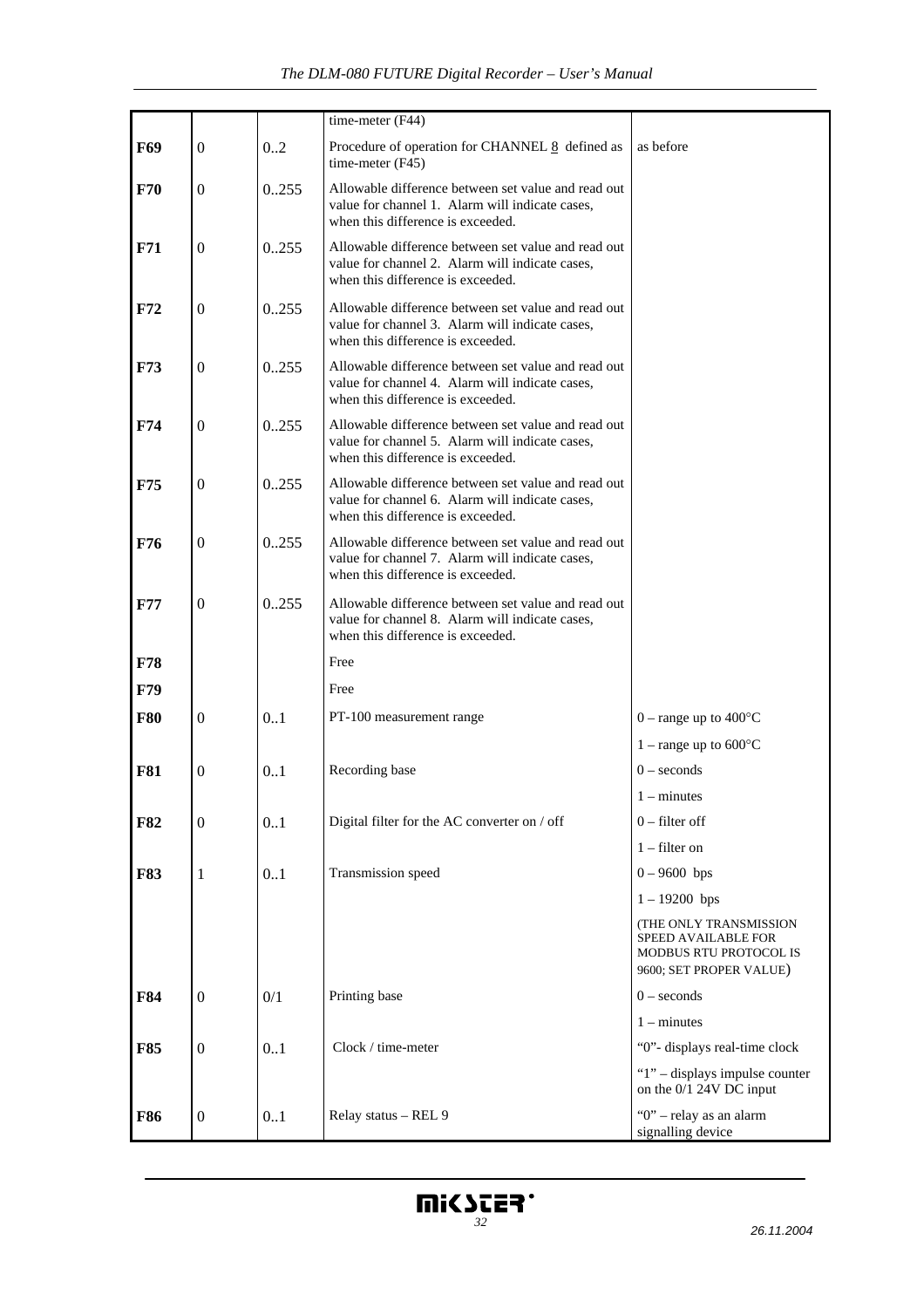|            |                  |       |                                           | "1" – relay as the 3-rd state in a<br>3-state algorithm for channel 1                                                                                                                                            |
|------------|------------------|-------|-------------------------------------------|------------------------------------------------------------------------------------------------------------------------------------------------------------------------------------------------------------------|
| <b>F87</b> | $\mathbf{0}$     | 0.1   | Relay status - REL 10                     | "0" – relay off                                                                                                                                                                                                  |
|            |                  |       |                                           | " $1$ " – relay as the 3-rd state in a<br>3-state algorithm for channel 2                                                                                                                                        |
| <b>F88</b> | $\boldsymbol{0}$ | 0.1   | Relay status - REL 11                     | "0" - relay as an alarm<br>signalling device                                                                                                                                                                     |
|            |                  |       |                                           | " $1$ " – relay as the 3-rd state in a<br>3-state algorithm for channel 3                                                                                                                                        |
| <b>F89</b> | $\mathbf{0}$     | 0.1   | Relay status - REL 12                     | "0" - relay as an alarm<br>signalling device                                                                                                                                                                     |
|            |                  |       |                                           | " $1$ " – relay as the 3-rd state in a<br>3-state algorithm for channel 4                                                                                                                                        |
| F 90       | $\boldsymbol{0}$ | 0.3   | Measurement processing type for channel 1 | "0" – actual value at the moment<br>of recording                                                                                                                                                                 |
|            |                  |       |                                           | " $1"$ – average value in sampling<br>period (measurement every two<br>seconds)                                                                                                                                  |
|            |                  |       |                                           | "2" - maximum value                                                                                                                                                                                              |
|            |                  |       |                                           | "3" - minimum value                                                                                                                                                                                              |
|            |                  |       |                                           | Functions are inactive when<br>seconds are the time base                                                                                                                                                         |
| F 91       | $\mathbf{0}$     | 0.3   | Measurement processing type for channel 2 |                                                                                                                                                                                                                  |
| F 92       | $\boldsymbol{0}$ | 0.3   | Measurement processing type for channel 3 |                                                                                                                                                                                                                  |
| F 93       | $\boldsymbol{0}$ | 0.3   | Measurement processing type for channel 4 |                                                                                                                                                                                                                  |
| F 94       | $\boldsymbol{0}$ | 0.3   | Measurement processing type for channel 5 |                                                                                                                                                                                                                  |
| F 95       | $\mathbf{0}$     | 0.3   | Measurement processing type for channel 6 |                                                                                                                                                                                                                  |
| F 96       | $\mathbf{0}$     | 0.3   | Measurement processing type for channel 7 |                                                                                                                                                                                                                  |
| F 97       | $\mathbf{0}$     | 0.3   | Measurement processing type for channel 8 |                                                                                                                                                                                                                  |
| F 98       |                  | 01    | Impulse counter recording on / off        | $0$ – Impulse counter recording<br>off                                                                                                                                                                           |
|            |                  |       |                                           | $1 -$ Impulse counter recording on                                                                                                                                                                               |
|            |                  |       |                                           | Attention ! If impulse counter<br>recording is on then it takes<br>memory area normally used by<br>measurement channel no. 8, that<br>is in this case measurements<br>from channel 8 cannot be<br>registered !!! |
| F 99       |                  | 0.999 | Time of measurement cycle end             |                                                                                                                                                                                                                  |

Other SETUP functions are not used in current recorder version !!!

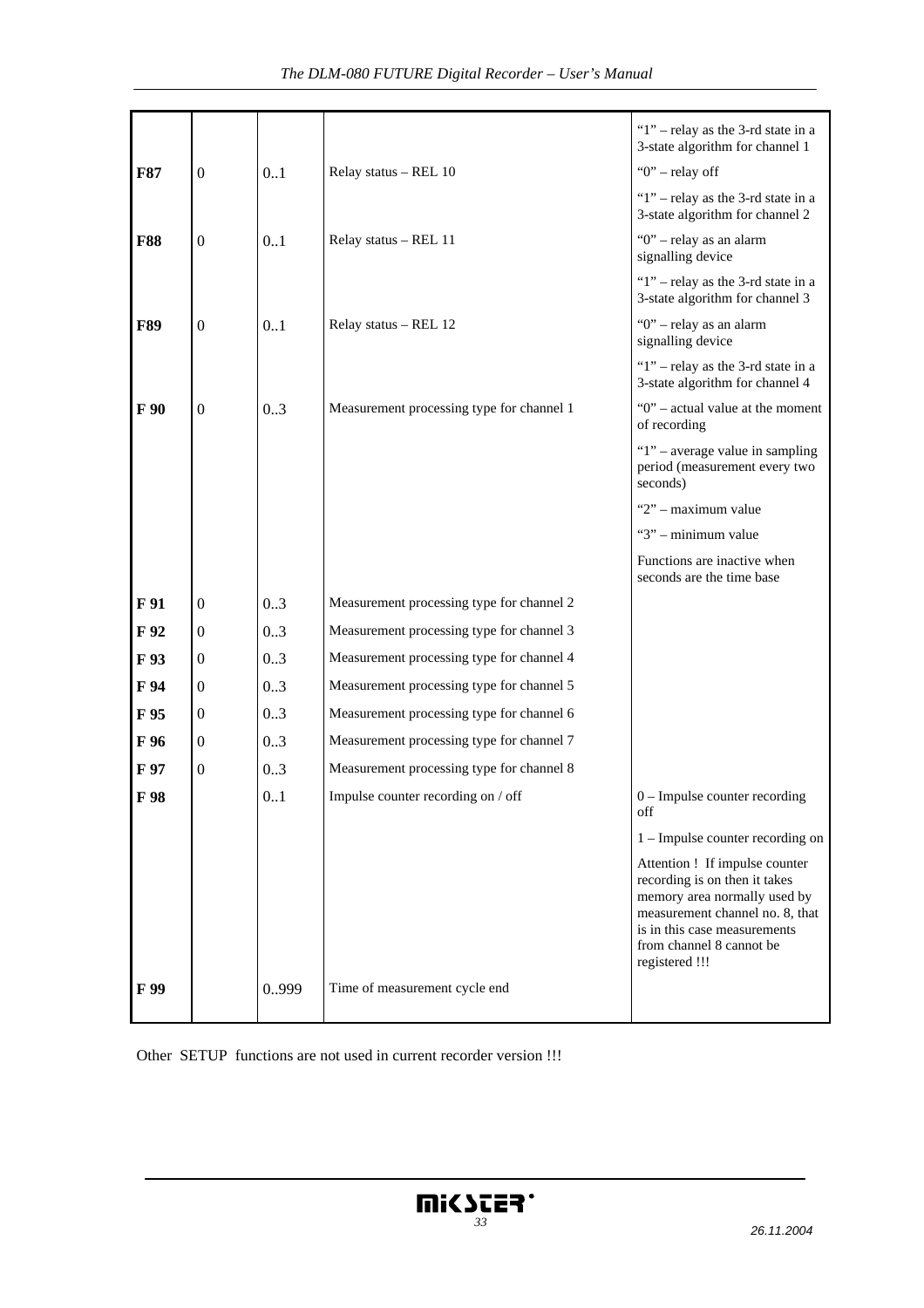# *MODBUS RTU*

The DLM-080 digital recorder communicates with master systems through two-wire serial link (RS-485) using two transmission protocols: MIKSTER-BUS (protocol used in-house by MIKSTER) and MODBUS RTU.

#### MODBUS RTU FRAME

| <b>T1 T2 T3</b> | <b>Device</b><br><b>Address</b> | <b>Function</b> | <b>Data</b>      | <b>Control</b><br><b>Total</b><br>CRC-16 | <b>T1 T2 T3</b> |
|-----------------|---------------------------------|-----------------|------------------|------------------------------------------|-----------------|
|                 | 8 bit                           | 8 bit           | $n \times 8$ bit | 16 bit                                   |                 |

Functions available from the DLM-080 recorder using the MODBUS protocol:

| <b>Function</b> I<br>number | <b>Definition</b>                                         |
|-----------------------------|-----------------------------------------------------------|
| $\mathbf{0}$                | Reserved                                                  |
| 1                           | Reserved                                                  |
| $\mathbf{2}$                | Reserved                                                  |
| 3                           | Reserved                                                  |
| 4                           | <b>Readout of DLM-080 records</b>                         |
| 5.64                        | Reserved                                                  |
|                             | 65 RTC clock setting in the DLM-080                       |
| 66                          | Setting of highlighted measure using the DLM-080 keyboard |
| 67                          | Transmission of SETUP settings to the DLM-080             |
| 68                          | <b>Clearing of recording buffer</b>                       |
|                             | $69.255$ Reserved                                         |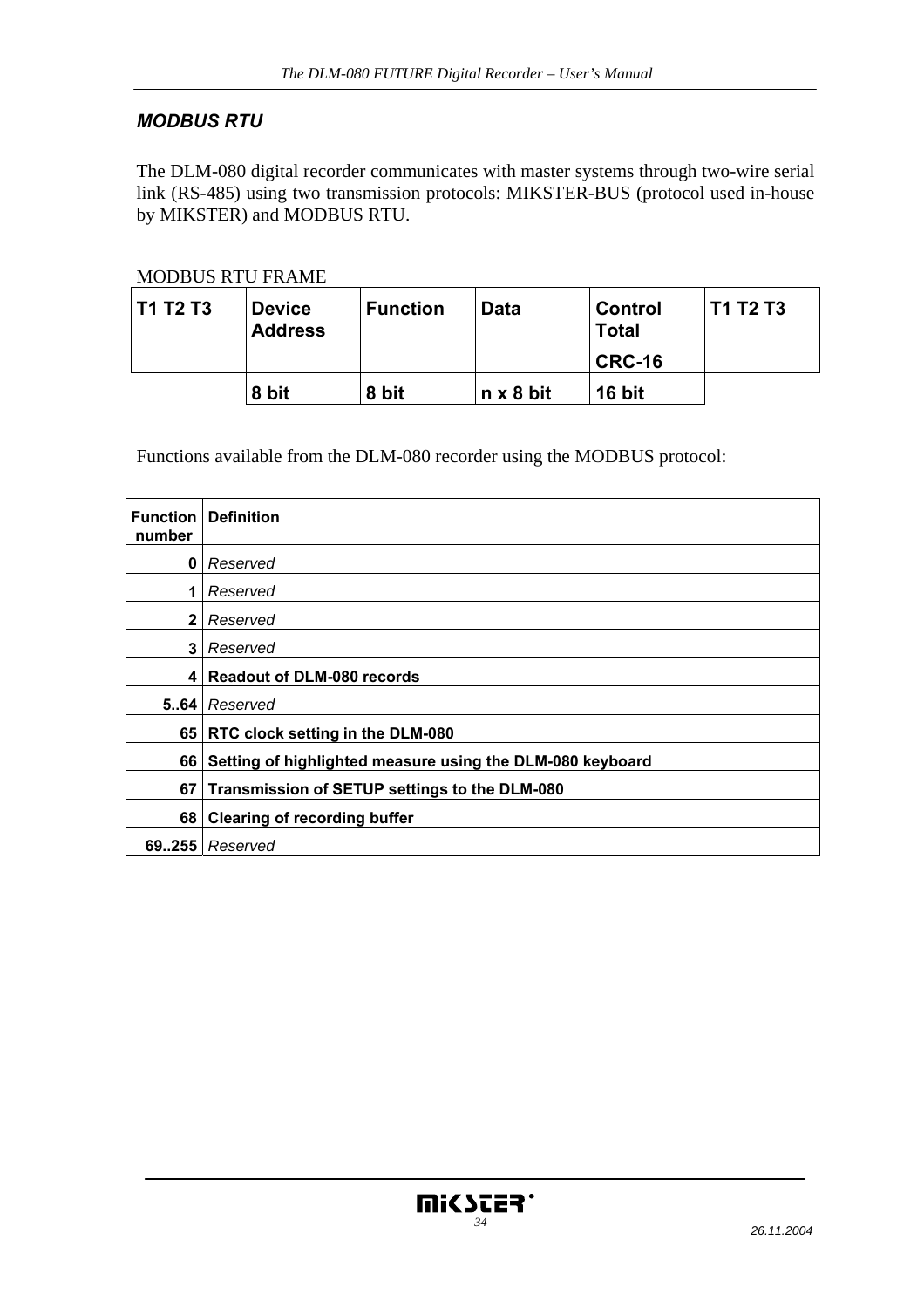# *Function 4 (Recorder Register Reading)*

| <b>Byte</b><br>number | Value / variable | <b>Definition</b>                                                    |
|-----------------------|------------------|----------------------------------------------------------------------|
| 1                     | <b>ADDEV</b>     | Slave address in the rs485 network (range<br>132)                    |
| $\mathbf{2}$          | 04 (04h)         | <b>Function number</b>                                               |
| 3                     | Adres h          | (h) address of the beginning of currently<br>read out register block |
| 4                     | Adres I          | (I) address of the beginning of currently<br>read out register block |
| 5                     | Długość_H        | Number of two-byte registers                                         |
| 6                     | Długość I        |                                                                      |
| 7                     | CRC h            | <b>Control total CRC-16</b>                                          |
| 8                     | CRC I            |                                                                      |

#### **Master >>> Slave**

## **Master <<< Slave**

| <b>Byte</b><br>number | Value / variable | <b>Definition</b>                                                  |
|-----------------------|------------------|--------------------------------------------------------------------|
| 1                     | <b>ADDEV</b>     | Slave address in the rs485 network (range<br>031)                  |
| $\mathbf{2}$          | 04 (04h)         | <b>Function number</b>                                             |
| 3                     | <b>ByteCNT</b>   | <b>Byte counter</b>                                                |
| 4                     | Rej 0            | Block of data (registers) determined by start                      |
| 5                     | rej 1            | address and data volume in a frame sent by<br><b>MASTER device</b> |
|                       | .                |                                                                    |
| $n+2$                 | rej n            |                                                                    |
| $n+3$                 | CRC H            | <b>Control total</b>                                               |
| $n+4$                 | <b>CRC L</b>     |                                                                    |

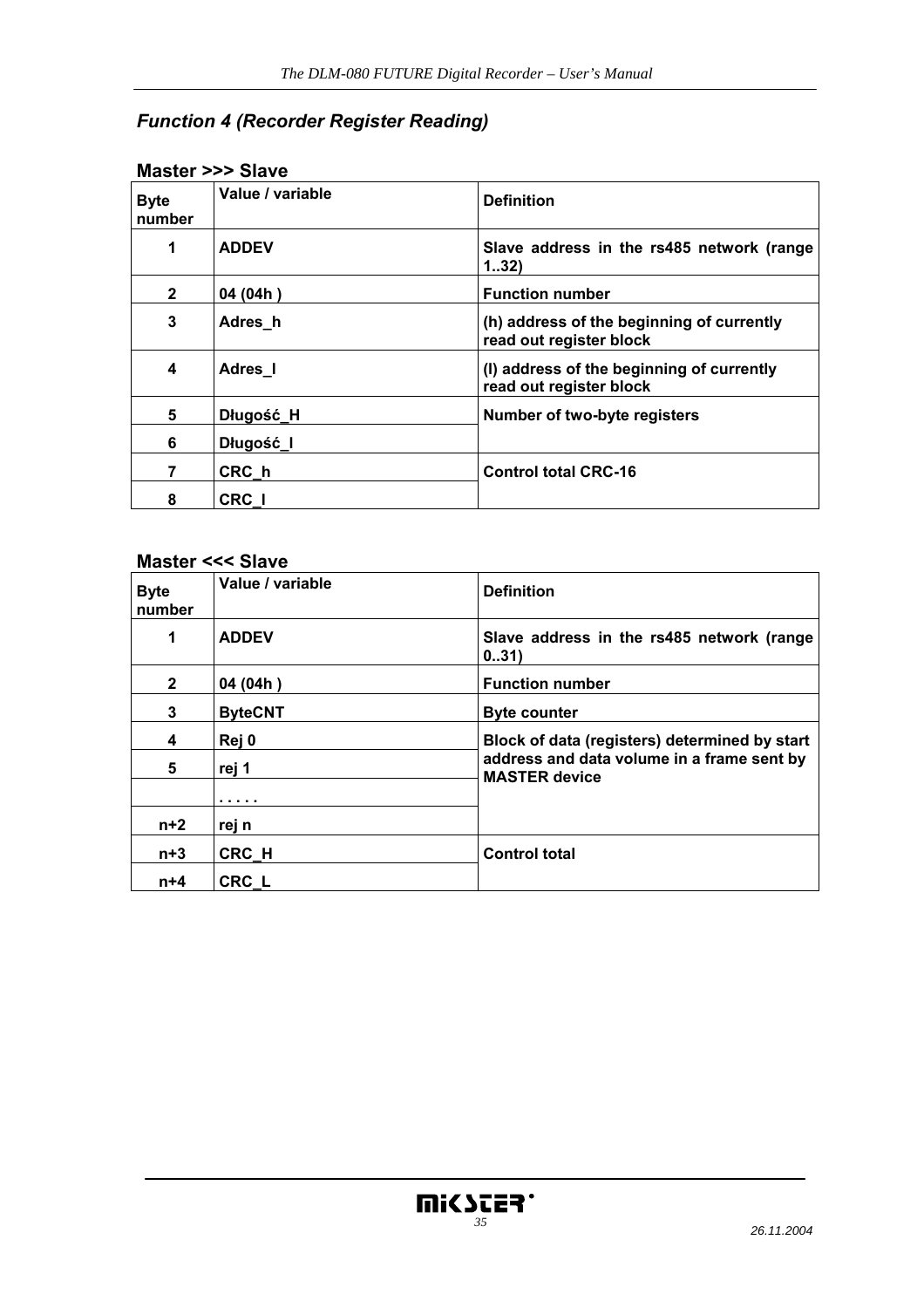# *Function 65 (Real-time Clock – RTC Setting)*

# **Master >>> Slave**

| <b>Byte</b><br>number   | Value / variable | Range | <b>Definition</b>                  |
|-------------------------|------------------|-------|------------------------------------|
| 1                       | <b>ADDEV</b>     | 031   | Slave address in the rs485 network |
| $\overline{2}$          | 65 (41h)         | 0.255 | <b>Function number</b>             |
| $\mathbf{3}$            | RTC_rok          | 0099  | Year                               |
| $\overline{\mathbf{4}}$ | RTC_miesiąc      | 1.12  | <b>Month</b>                       |
| 5                       | RTC_dzień        | 131   | Day                                |
| $6\phantom{a}$          | RTC_godzina      | 0.23  | Hour                               |
| $\overline{7}$          | RTC_minuta       | 0.59  | <b>Minute</b>                      |
| 8                       | RTC_sekunda      | 0.59  | <b>Second</b>                      |
| 9                       | CRC_h            | 0.255 | <b>CRC-16 control total</b>        |
| 10                      | CRC_I            | 0.255 |                                    |

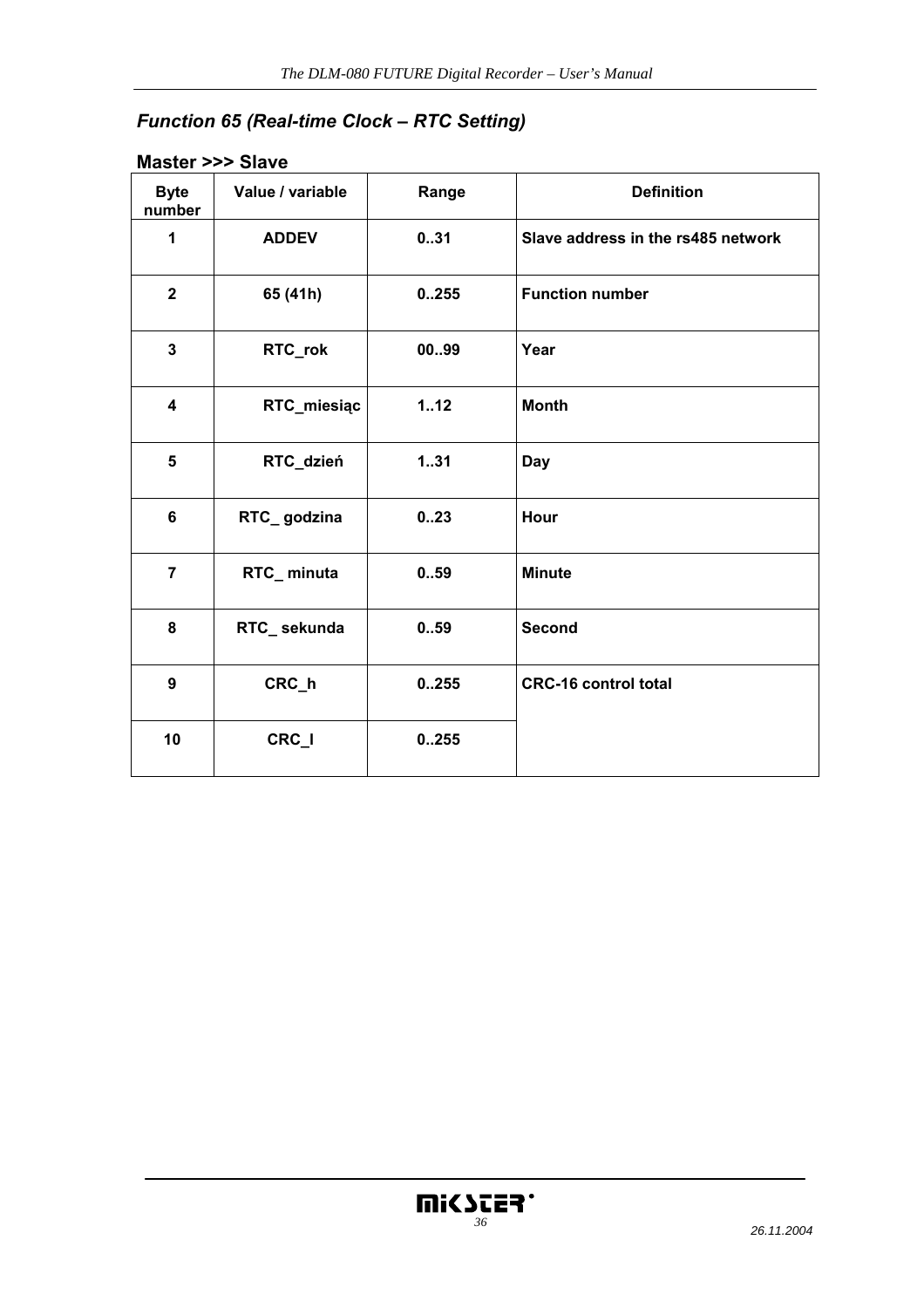# *Function 66 (Measure)*

| <b>Byte</b><br>number | Value / variable | Range | <b>Definition</b>                                 |
|-----------------------|------------------|-------|---------------------------------------------------|
| $\mathbf{1}$          | <b>ADDEV</b>     | 031   | Slave address in the rs485 network                |
| $\mathbf{2}$          | 66 (42h)         | 0.255 | <b>Function number</b>                            |
| $\mathbf{3}$          | Wym_kan_1        | 03    | $0 - \circ C$<br>$1 - %$<br>$2-bar$<br>3- "clock" |
| 4                     | Wym_kan_2        | 03    | As before                                         |
| 5                     | Wym_kan_3        | 03    | As before                                         |
| $6\phantom{a}$        | Wym_kan_4        | 03    | As before                                         |
| $\overline{7}$        | Wym_kan_5        | 03    | As before                                         |
| 8                     | Wym_kan_6        | 03    | As before                                         |
| 9                     | Wym_kan_7        | 03    | As before                                         |
| 10                    | Wym_kan_8        | 03    | As before                                         |
| 11                    | CRC_h            | 0.255 | <b>CRC-16 control total</b>                       |
| 12                    | CRC_I            | 0.255 |                                                   |

# **Master >>> Slave**

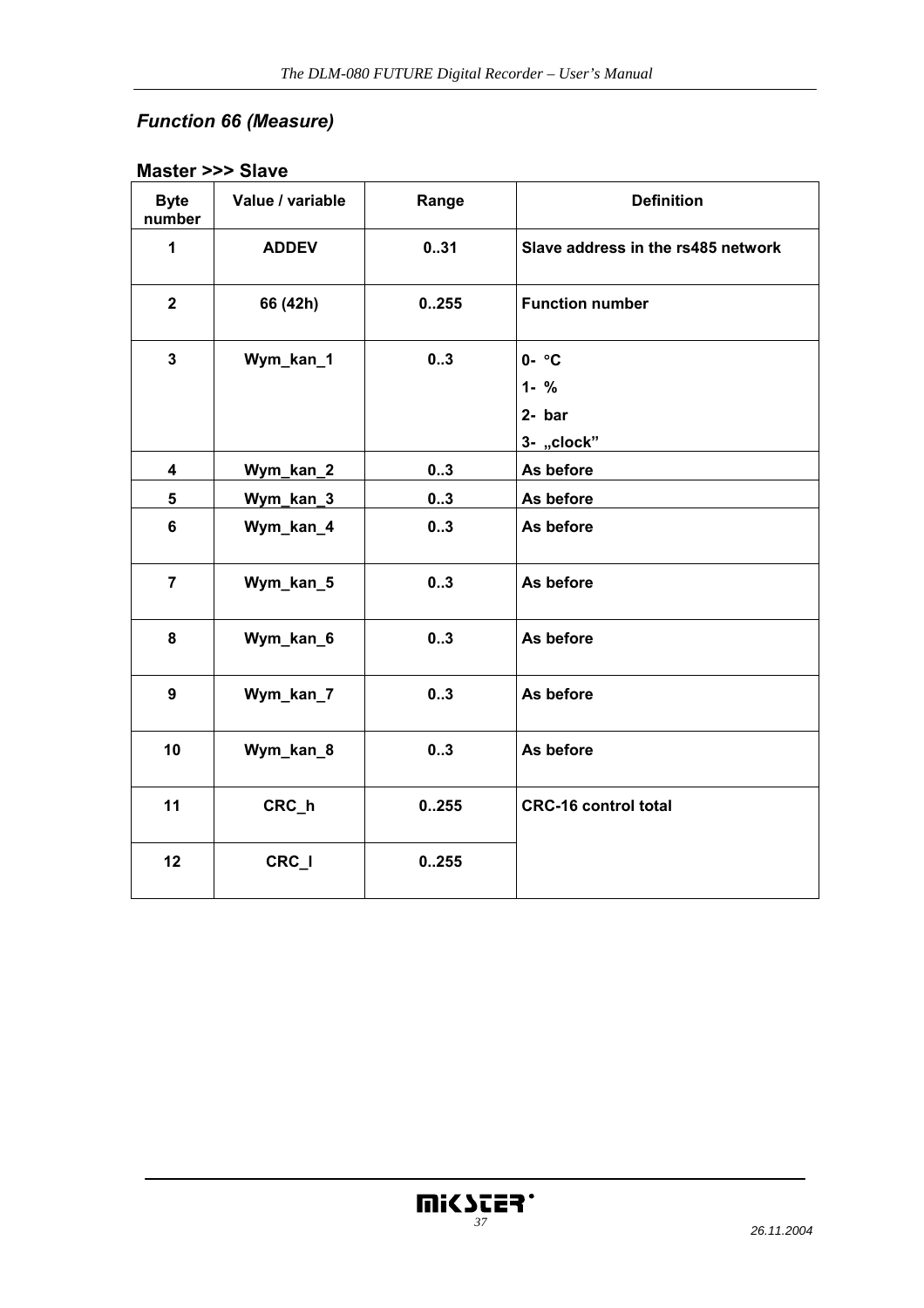# *Function 67 (Saving Setup Parameters)*

| <b>Byte</b><br>number | Value / variable | Range | <b>Definition</b>                                   |
|-----------------------|------------------|-------|-----------------------------------------------------|
| 1                     | <b>ADDEV</b>     | 031   | Slave address in the rs485 network                  |
| $\mathbf{2}$          | 67 (43h)         | 0.255 | <b>Function number</b>                              |
| 3                     | Setup_Reg        | 0.255 | <b>Block of setup registers transmitted</b><br>from |
|                       |                  |       | <b>MASTER to SLAVE, length: 128 bytes.</b>          |
|                       |                  |       | Data format same as SETUP area in the<br>memory     |
| 130                   |                  |       | map.                                                |
| 131                   | CRC_h            | 0.255 | <b>CRC-16 control total</b>                         |
| 132                   | CRC_I            | 0255  |                                                     |

## **Master >>> Slave**

# *Function 68 (Clearing of Recording Buffer)*

#### **Master >>> Slave**

| <b>Byte</b><br>number | Value / variable | Range | <b>Definition</b>                  |
|-----------------------|------------------|-------|------------------------------------|
| 1                     | <b>ADDEV</b>     | 031   | Slave address in the rs485 network |
| $\mathbf{2}$          | 68 (44h)         | 0.255 | <b>Function number</b>             |
| 3                     | CRC_h            | 0.255 | <b>CRC-16 control total</b>        |
| 4                     | CRC_I            | 0.255 |                                    |

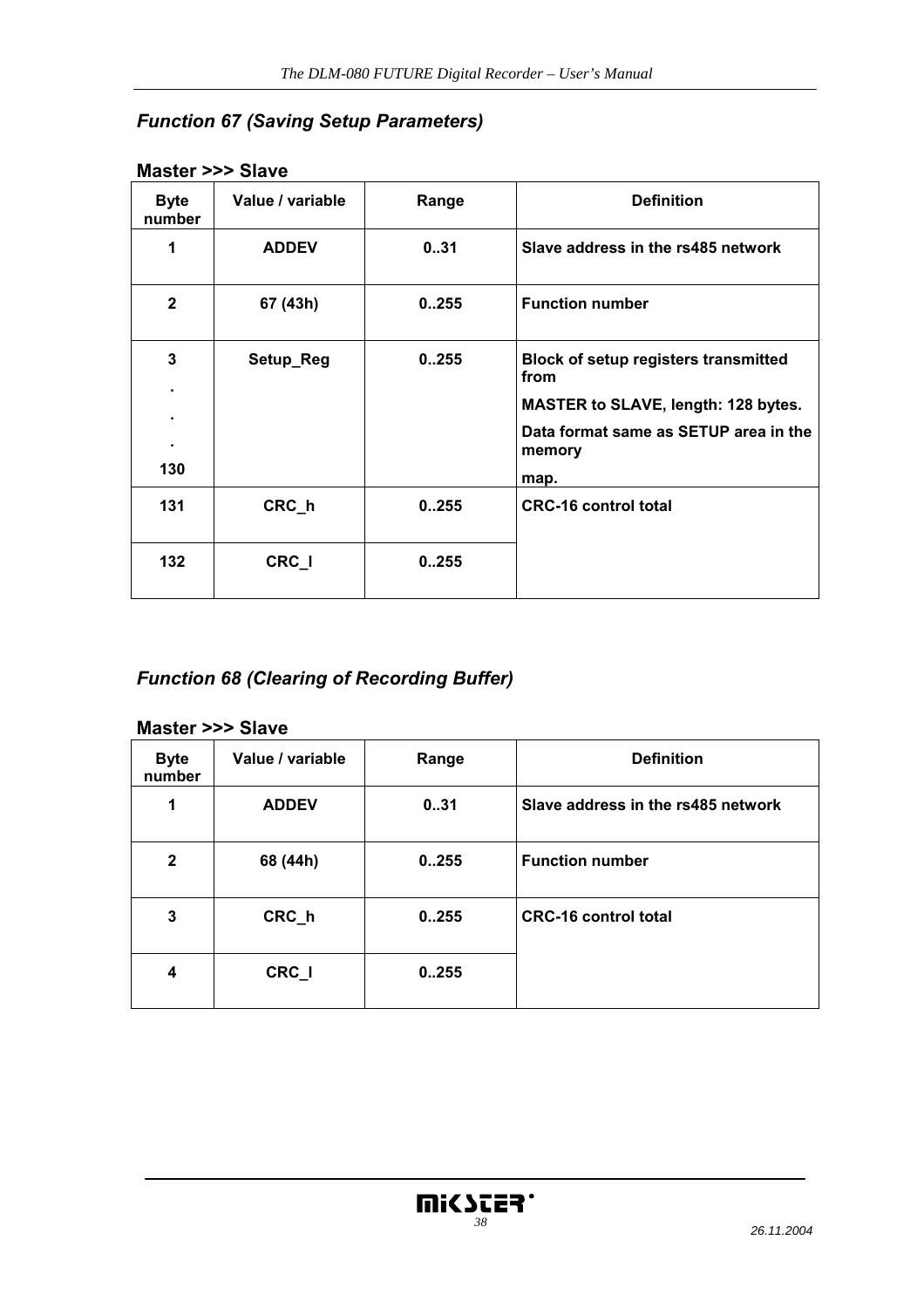| <b>ADDRESS</b> | <b>Definition</b>          | Range | Format                                              |
|----------------|----------------------------|-------|-----------------------------------------------------|
| 0000H          | RTC - second               | 0.59  |                                                     |
| 0001H          | RTC - minute               | 0.59  |                                                     |
| 0002H          | RTC - hour                 | 0.23  |                                                     |
| 0003H          | RTC - day                  | 1.31  |                                                     |
| 0004H          | RTC - month                | 112   |                                                     |
| 0005H          | RTC-YEAR                   | 0.99  |                                                     |
| 0006H          | reserved                   |       |                                                     |
| 0007H          | reserved                   |       |                                                     |
| 0008H          | reserved                   |       |                                                     |
| 0009H          | reserved                   |       |                                                     |
| 000AH          | reserved                   |       |                                                     |
| 000BH          | reserved                   |       |                                                     |
| 000CH          | reserved                   |       |                                                     |
| 000DH          | reserved                   |       |                                                     |
| 000EH          | reserved                   |       |                                                     |
| 000FH          | reserved                   |       |                                                     |
| 0010H          | Set value (L); Channel 1   | 0.255 | Set value for Channel 1 is stored in four           |
| 0011H          | Set value (H); Channel 1   | 0.255 | successive memory bytes in the<br>following format: |
| 0012H          | Set value (HH); Channel 1  | 0.255 | Set value (real) = [Wz(hhh) Wz(hh) Wz(h)            |
| 0013H          | Set value (HHH); Channel 1 | 0.255 | Wz(I)]/1000                                         |
| 0014H          | As before for channel 2    | 0.255 | As before for channel 2                             |
| 0015H          |                            |       |                                                     |
| 0016H          |                            |       |                                                     |
| 0017H          |                            |       |                                                     |
| 0018H          | As before for channel 3    | 0.255 | As before for channel 3                             |
| 0019H          |                            |       |                                                     |
| 001AH          |                            |       |                                                     |
| 001BH          |                            |       |                                                     |
| 001CH          | As before for channel 4    | 0255  | As before for channel 4                             |
| 001DH          |                            |       |                                                     |
| 001EH          |                            |       |                                                     |
| 001FH          |                            |       |                                                     |
| 0020H          | As before for channel 5    | 0.255 | As before for channel 5                             |
| 0021H          |                            |       |                                                     |
| 0022H          |                            |       |                                                     |
| 0023H          |                            |       |                                                     |
| 0024H          | As before for channel 6    | 0.255 | As before for channel 6                             |
| 0025H          |                            |       |                                                     |
| 0026H          |                            |       |                                                     |
| 0027H          |                            |       |                                                     |
| 0028H          | As before for channel 7    | 0.255 | As before for channel 7                             |
| 0029H          |                            |       |                                                     |
| 002AH          |                            |       |                                                     |

#### *The Memory Map : Multipurpose Registers*

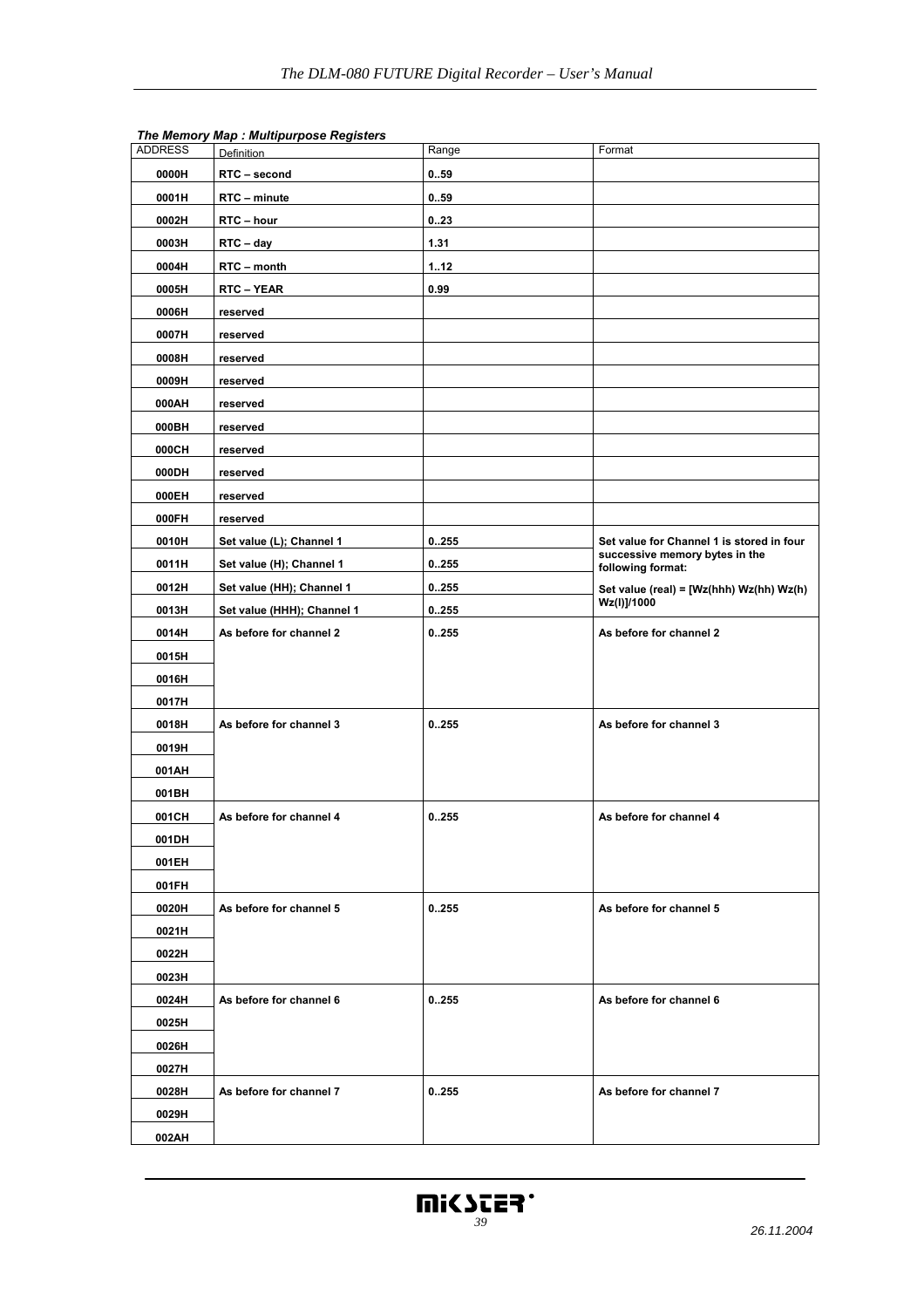| 002BH     |                                 |                    |                                                                         |
|-----------|---------------------------------|--------------------|-------------------------------------------------------------------------|
| 002CH     | As before for channel 8         | 0255               | As before for channel 8                                                 |
| 002DH     |                                 |                    |                                                                         |
| 002EH     |                                 |                    |                                                                         |
| 002FH     |                                 |                    |                                                                         |
| 0030H     | Read out value (L); Channel 1   | 0.255              | Set value for Channel 1 is stored in four                               |
| 0031H     | Read out value (H); Channel 1   | 0255               | successive memory bytes in the<br>following format:                     |
| 0032H     | Read out value (HH); Channel 1  | 0255               | Read out value (real) =                                                 |
| 0033H     | Read out value (HHH); Channel 1 | 0.255              | [Wo(hhh) Wo(hh) Wo(h) Wo(l)]/1000                                       |
| 0034H     | As before for channel 2         | 0255               | As before for channel 2                                                 |
| 0035H     |                                 |                    |                                                                         |
| 0036H     |                                 |                    |                                                                         |
| 0037H     |                                 |                    |                                                                         |
| 0038H     | As before for channel 3         | 0.255              | As before for channel 3                                                 |
| 0039H     |                                 |                    |                                                                         |
| 003AH     |                                 |                    |                                                                         |
| 003BH     |                                 |                    |                                                                         |
| 003CH     | As before for channel 4         | 0.255              | As before for channel 4                                                 |
| 003DH     |                                 |                    |                                                                         |
| 003EH     |                                 |                    |                                                                         |
| 003FH     |                                 |                    |                                                                         |
| 0040H     | As before for channel 5         | 0.255              | As before for channel 5                                                 |
| 0041H     |                                 |                    |                                                                         |
| 0042H     |                                 |                    |                                                                         |
| 0043H     |                                 |                    |                                                                         |
| 0044H     | As before for channel 6         | 0.255              | As before for channel 6                                                 |
| 0045H     |                                 |                    |                                                                         |
| 0046H     |                                 |                    |                                                                         |
| 0047H     |                                 |                    |                                                                         |
| 0048H     | As before for channel 7         | 0255               | As before for channel 7                                                 |
| 0049H     |                                 |                    |                                                                         |
| 004AH     |                                 |                    |                                                                         |
| 004BH     |                                 |                    |                                                                         |
| 004CH     | As before for channel 8         | 0.255              | As before for channel 8                                                 |
| 004DH     |                                 |                    |                                                                         |
| 004EH     |                                 |                    |                                                                         |
| 004FH     |                                 |                    |                                                                         |
| 0050H007F | Reserved                        |                    |                                                                         |
| 0080H     | State of output relays [SP(L)]  | 00000000B11111111B | Two registers, in which current state of<br>relay outputs is indicated. |
|           |                                 |                    | 0B - relay off<br>1B - relay on                                         |
|           |                                 |                    | SP(H)<br>SP(L)                                                          |
|           |                                 |                    | xxxx0000 00000000 > Rel. 0<br>Rel. 12 >>                                |
| 0081H     | State of output relays [SP(H)]  |                    |                                                                         |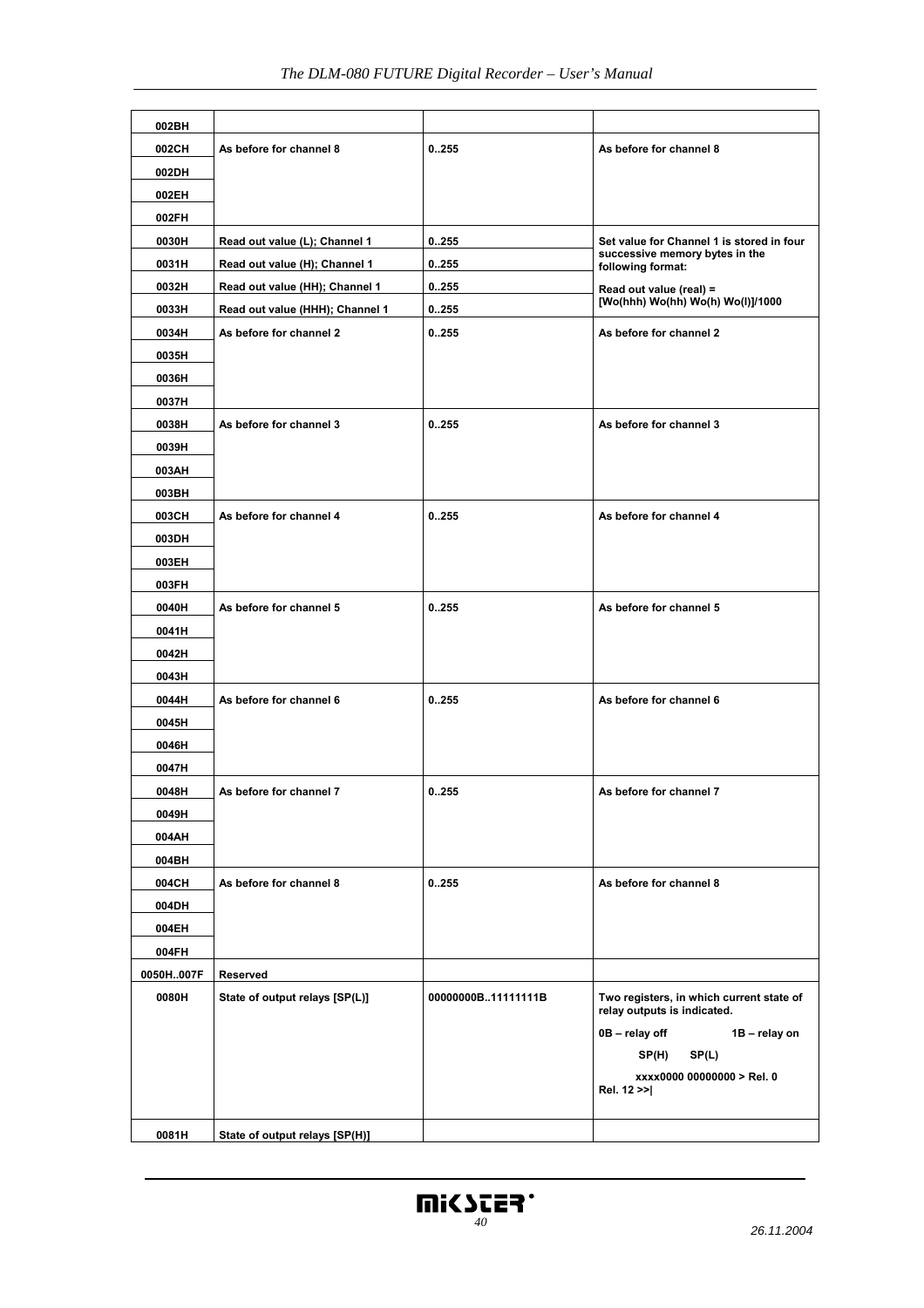# *The Memory Map: SETUP*

| Address           | <b>FUNCTION</b><br>No. | <b>VALUE</b> | PARA-<br><b>METER</b><br><b>RANGE</b> | <b>FUNCTION DEFINITION</b>                                 | <b>COMMENTS</b>                                      |
|-------------------|------------------------|--------------|---------------------------------------|------------------------------------------------------------|------------------------------------------------------|
| 0200h             | F00                    | (L)          | 0.32                                  | Recorder number in the RS-485 network                      |                                                      |
| 0201h             |                        | (H)          |                                       |                                                            |                                                      |
| 0202h             | F01                    | (L)          | 0.999                                 | First digit of safety code for CLOCK setting               |                                                      |
| 0203h             |                        | (H)          |                                       |                                                            |                                                      |
| 0204h             | F02                    | (L)          | 0.999                                 | Second digit of safety code for CLOCK setting              |                                                      |
| 0205h             |                        | (H)          |                                       |                                                            |                                                      |
| 0206h             | <b>F03</b>             | (L)          | 0.999                                 | First digit of safety code for SETUP setting               |                                                      |
| 0207h             |                        | (H)          |                                       |                                                            |                                                      |
| 0208h             | F04                    | (L)          | 0.999                                 | Second digit of safety code for SETUP setting              |                                                      |
| 0209h             |                        | (H)          |                                       |                                                            |                                                      |
| 020Ah             | <b>F05</b>             | (L)          | 0255                                  | Recording printing frequency                               | In case if F05=0 is set, printing is<br>interlocked. |
| 020Bh             |                        | (H)          |                                       |                                                            |                                                      |
| 020C <sub>h</sub> | <b>F06</b>             | (L)          | 0.999                                 | Digital recording frequency (the same for all<br>channels) |                                                      |
| 020Dh             |                        | (H)          |                                       |                                                            |                                                      |
| 020Eh             | F07                    | (L)          |                                       | Free                                                       |                                                      |
| 020Fh             |                        | (H)          |                                       |                                                            |                                                      |
| 0210h             | F08                    | (L)          |                                       | Free                                                       |                                                      |
| 0211h             |                        | (H)          |                                       |                                                            |                                                      |
| 0212h             | <b>F09</b>             | (L)          |                                       | Free                                                       |                                                      |
| 0213h             |                        | (H)          |                                       |                                                            |                                                      |
| 0214h             | F10                    | (L)          |                                       | Free                                                       |                                                      |
| 0215h             |                        | (H)          |                                       |                                                            |                                                      |
| 0216h             | F11                    | (L)          |                                       | Free                                                       |                                                      |
| 0217h             |                        | (H)          |                                       |                                                            |                                                      |
| 0218h             | F12                    | (L)          |                                       | Free                                                       |                                                      |
| 0219h             |                        | (H)          |                                       |                                                            |                                                      |
| 021Ah             | <b>F13</b>             | (L)          |                                       | Free                                                       |                                                      |
| 021Bh             |                        | (H)          |                                       |                                                            |                                                      |
| 021Ch             | F14                    | (L)          | 0.999                                 | The $To$ time length for CHANNEL $1$ (see<br>Point $4.4$ ) |                                                      |
| 021Dh             |                        | (H)          |                                       |                                                            |                                                      |
| 021Eh             | F15                    | (L)          | 0.999                                 | The $To$ time length for CHANNEL $2$ (see<br>Point 4.4)    |                                                      |
| 021Fh             |                        | (H)          |                                       |                                                            |                                                      |

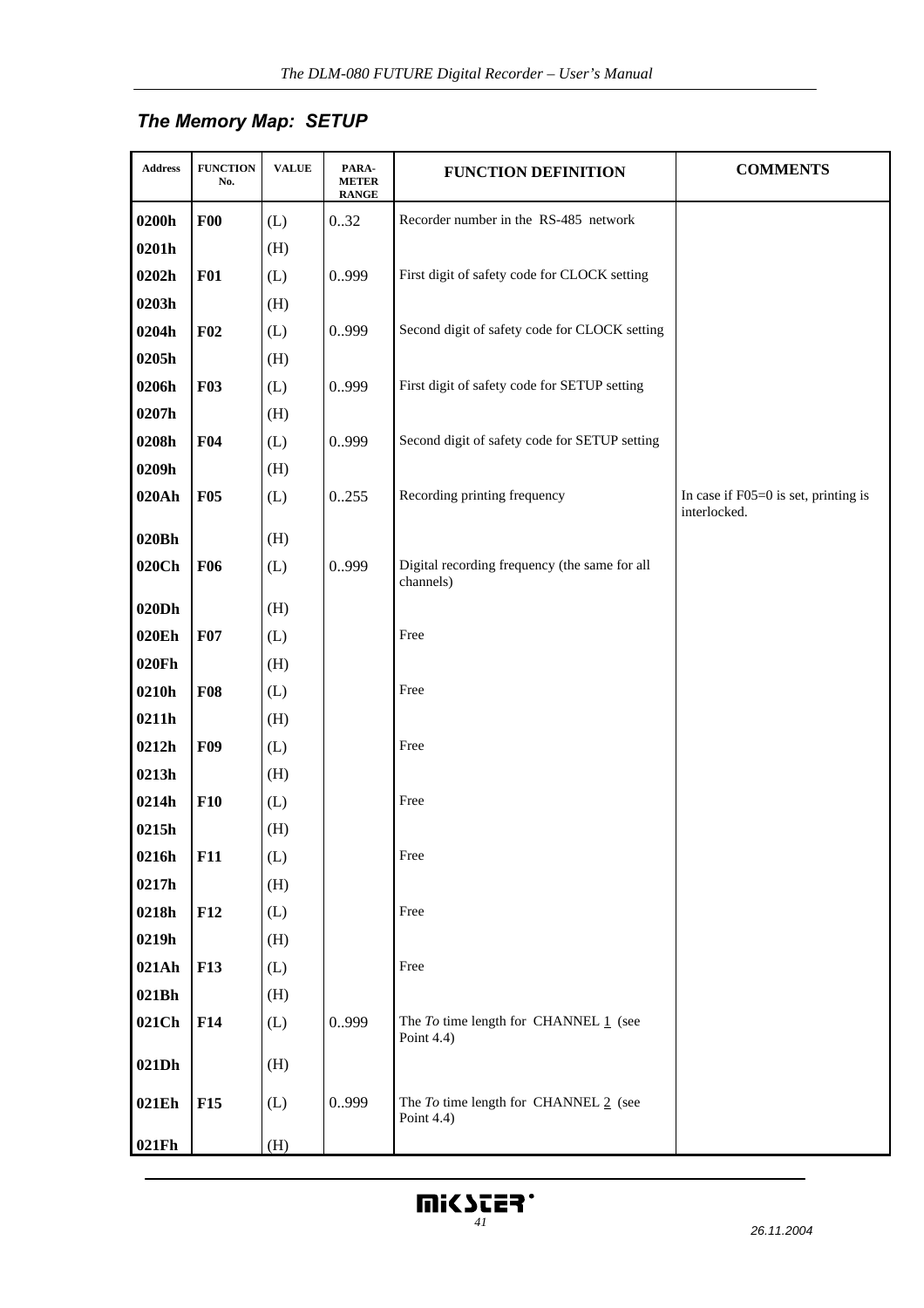| 0220h | F16             | (L) | 0.999 | The $To$ time length for CHANNEL $\frac{3}{5}$ (see<br>Point 4.4)    |                                                                                                                                                                 |
|-------|-----------------|-----|-------|----------------------------------------------------------------------|-----------------------------------------------------------------------------------------------------------------------------------------------------------------|
| 0221h |                 | (H) |       |                                                                      |                                                                                                                                                                 |
| 0222h | F17             | (L) | 0.999 | The $To$ time length for CHANNEL $\frac{4}{5}$ (see<br>Point $4.4$ ) |                                                                                                                                                                 |
| 0223h |                 | (H) |       |                                                                      |                                                                                                                                                                 |
| 0224h | <b>F18</b>      | (L) | 0.999 | The To time length for CHANNEL 5 (see<br>Point 4.4)                  |                                                                                                                                                                 |
| 0225h |                 | (H) |       |                                                                      |                                                                                                                                                                 |
| 0226h | <b>F19</b>      | (L) | 0.999 | The $To$ time length for CHANNEL $6$ (see<br>Point 4.4)              |                                                                                                                                                                 |
| 0227h |                 | (H) |       |                                                                      |                                                                                                                                                                 |
| 0228h | F20             | (L) | 0.999 | The To time length for CHANNEL 7 (see<br>Point 4.4)                  |                                                                                                                                                                 |
| 0229h |                 | (H) |       |                                                                      |                                                                                                                                                                 |
| 022Ah | F21             | (L) | 0.999 | The $To$ time length for CHANNEL $8$ (see<br>Point 4.4)              |                                                                                                                                                                 |
| 022Bh |                 | (H) |       |                                                                      |                                                                                                                                                                 |
| 022Ch | F22             | (L) |       | Meter constant                                                       | If the value set in setup function<br>F85 is (1), then the real-time clock<br>display shows value obtained from<br>impulse counter according to the<br>formula: |
|       |                 |     |       |                                                                      | Displayed value = quantity                                                                                                                                      |
|       |                 |     |       |                                                                      |                                                                                                                                                                 |
| 022Dh |                 | (H) |       |                                                                      |                                                                                                                                                                 |
| 022Eh | F23             | (L) | 0.1   | Transmission protocol                                                | - MIKSTER-BUS<br>$\boldsymbol{0}$                                                                                                                               |
|       |                 |     |       |                                                                      | $-$ MODBUS RTU $\,$<br>1                                                                                                                                        |
|       |                 |     |       |                                                                      | (THE ONLY TRANSMISSION SPEED<br>AVAILABLE FOR MODBUS RTU<br>PROTOCOL IS 9600; SET PROPER<br>VALUE IN FUNCTION F-83)                                             |
| 022Fh |                 | (H) |       |                                                                      |                                                                                                                                                                 |
| 0230h | F24             | (L) |       | Free                                                                 |                                                                                                                                                                 |
| 0231h |                 | (H) |       |                                                                      |                                                                                                                                                                 |
| 0232h | F25             | (L) |       | Free                                                                 |                                                                                                                                                                 |
| 0233h |                 | (H) |       |                                                                      |                                                                                                                                                                 |
| 0234h | F <sub>26</sub> | (L) |       | Free                                                                 |                                                                                                                                                                 |
| 0235h |                 | (H) |       |                                                                      |                                                                                                                                                                 |
| 0236h | F27             | (L) |       | Free                                                                 |                                                                                                                                                                 |
| 0237h |                 | (H) |       |                                                                      |                                                                                                                                                                 |
| 0238h | <b>F28</b>      | (L) |       | Free                                                                 |                                                                                                                                                                 |
| 0239h |                 | (H) |       |                                                                      |                                                                                                                                                                 |

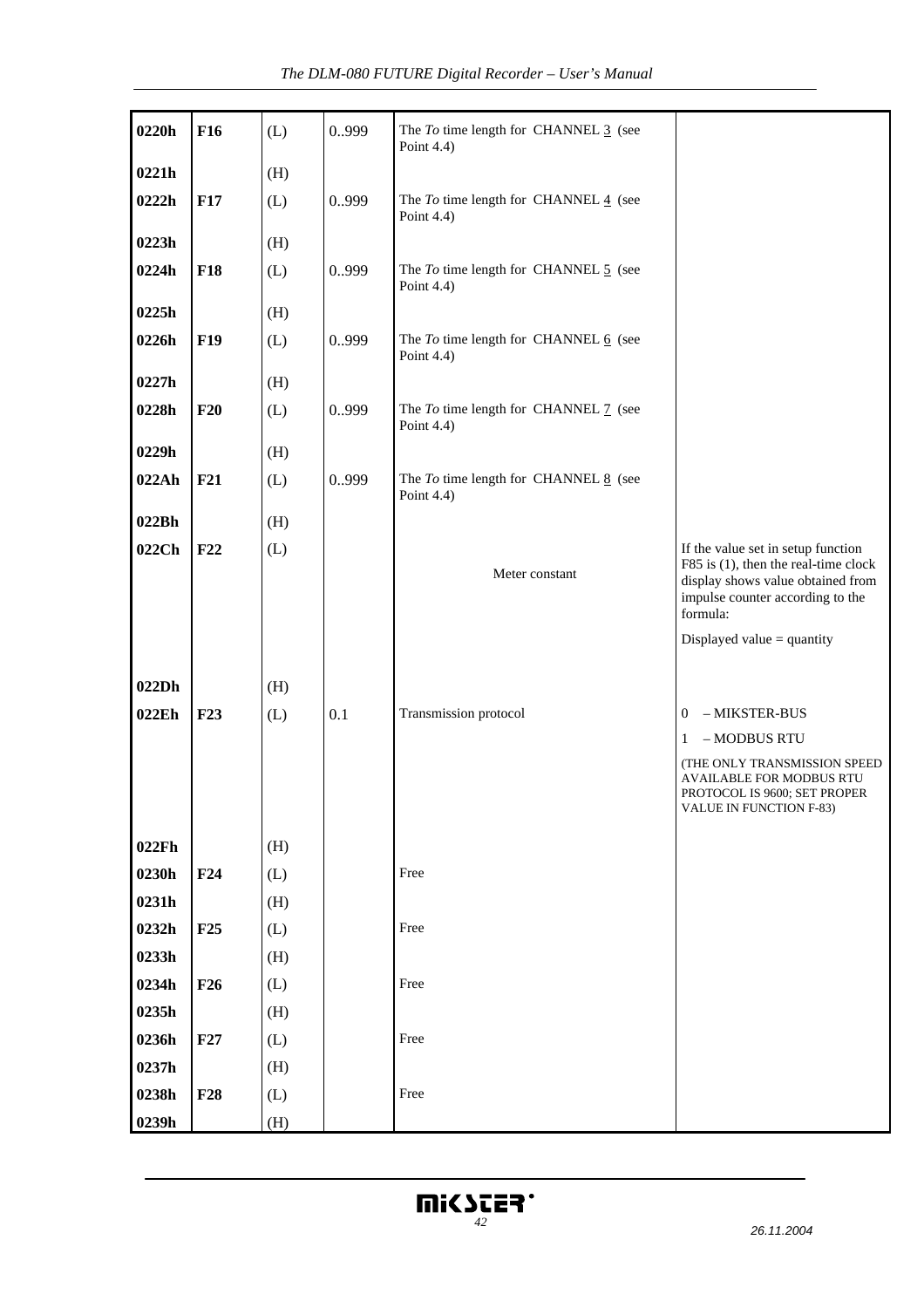| 023Ah | F29        | (L) |        | Free                                                                  |                                                                                                                                                                   |
|-------|------------|-----|--------|-----------------------------------------------------------------------|-------------------------------------------------------------------------------------------------------------------------------------------------------------------|
| 023Bh |            | (H) |        |                                                                       |                                                                                                                                                                   |
| 023Ch | <b>F30</b> |     | 0.25.5 | The controller's lower hysteresis value for<br>CHANNEL <sub>1</sub> . | Depending on measurement input<br>type:                                                                                                                           |
|       |            |     |        |                                                                       | For PT-100 F30=2 corresponds to<br>$0.2$ °C; for $0.20$ mA $(4.20$ mA)<br>F30=2 corresponds to<br>0.02/00.2/002 of measured value<br>(depending on configuration) |
| 023Dh | <b>F31</b> |     | 0.25.5 | The controller's upper hysteresis value for<br>CHANNEL 1.             | Depending on measurement input<br>type:                                                                                                                           |
|       |            |     |        |                                                                       | For PT-100 F31=2 corresponds to<br>$0.2$ °C; for $020$ mA $(420$ mA)<br>$F31=2$ corresponds to<br>0.02/00.2/002 of measured value<br>(depending on configuration) |
| 023Eh | <b>F32</b> |     | 0.25.5 | The controller's lower hysteresis value for<br>CHANNEL <sub>2</sub> . | similarly as before                                                                                                                                               |
| 023Fh | <b>F33</b> |     | 0.25.5 | The controller's upper hysteresis value for<br>CHANNEL <sub>2</sub> . | similarly as before                                                                                                                                               |
| 0240h | <b>F34</b> |     | 0.25.5 | The controller's lower hysteresis value for<br>CHANNEL 3.             | similarly as before                                                                                                                                               |
| 0241h | F35        |     | 0.25.5 | The controller's upper hysteresis value for<br>CHANNEL 3.             | similarly as before                                                                                                                                               |
| 0242h | F36        |     | 0.25.5 | The controller's lower hysteresis value for<br>CHANNEL 4.             | similarly as before                                                                                                                                               |
| 0243h | <b>F37</b> |     | 0.25.5 | The controller's upper hysteresis value for<br>CHANNEL 4.             | similarly as before                                                                                                                                               |
| 0244h | <b>F38</b> |     | 0.25.5 | The controller's lower hysteresis value for<br>CHANNEL 5.             | similarly as before                                                                                                                                               |
| 0245h | <b>F39</b> |     | 0.25.5 | The controller's upper hysteresis value for<br>CHANNEL 5.             | similarly as before                                                                                                                                               |
| 0246h | F40        |     | 0.25.5 | The controller's lower hysteresis value for<br>CHANNEL 6.             | similarly as before                                                                                                                                               |
| 0247h | <b>F41</b> |     | 0.25.5 | The controller's upper hysteresis value for<br>CHANNEL 6.             | similarly as before                                                                                                                                               |
| 0248h | F42        |     | 0.25.5 | The controller's lower hysteresis value for<br>CHANNEL 7.             | similarly as before                                                                                                                                               |
| 0249h | F43        |     | 0.25.5 | The controller's upper hysteresis value for<br>CHANNEL 7.             | similarly as before                                                                                                                                               |
| 024Ah | F44        |     | 0.25.5 | The controller's lower hysteresis value for<br>CHANNEL 8.             | similarly as before                                                                                                                                               |
| 024Bh | F45        |     | 0.25.5 | The controller's upper hysteresis value for<br>CHANNEL 8.             | similarly as before                                                                                                                                               |
| 024Ch | F46        |     | 0.2    | Controller output definition for CHANNEL 1                            | F46=0 controller contact normally<br>closed (algorithm 1)<br>F46=1 controller contact normally<br>open (algorithm 2)                                              |
|       |            |     |        |                                                                       | Cell value = $2 \rightarrow 3$ -state controller                                                                                                                  |

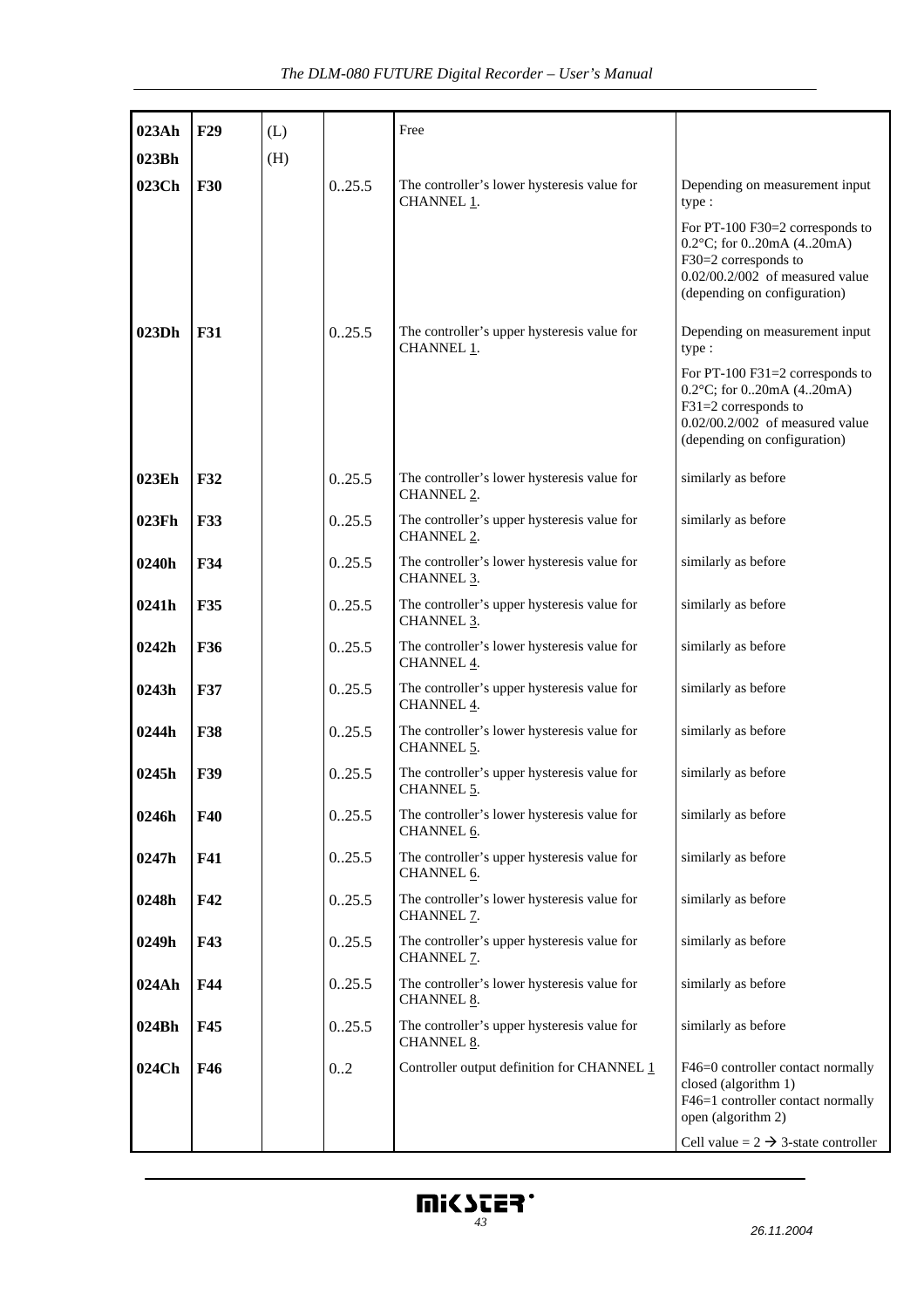|       |            |      |                                                                              | $(\text{according to algorithm 3})$                                                                                                                                                                                                                                                                                                                                                                                 |
|-------|------------|------|------------------------------------------------------------------------------|---------------------------------------------------------------------------------------------------------------------------------------------------------------------------------------------------------------------------------------------------------------------------------------------------------------------------------------------------------------------------------------------------------------------|
| 024Dh | F47        | 0.2  | Controller output definition for CHANNEL 2                                   | as before                                                                                                                                                                                                                                                                                                                                                                                                           |
| 024Eh | <b>F48</b> | 0.2  | Controller output definition for CHANNEL 3                                   | as before                                                                                                                                                                                                                                                                                                                                                                                                           |
| 024Fh | F49        | 0.2  | Controller output definition for CHANNEL 4                                   | as before                                                                                                                                                                                                                                                                                                                                                                                                           |
| 0250h | <b>F50</b> | 0.1  | Controller output definition for CHANNEL 5                                   | F50=0 controller contact normally<br>closed (algorithm 1)<br>F50=1 controller contact normally<br>open (algorithm 2)                                                                                                                                                                                                                                                                                                |
| 0251h | <b>F51</b> | 0.1  | Controller output definition for CHANNEL 6                                   | as before                                                                                                                                                                                                                                                                                                                                                                                                           |
| 0252h | F52        | 0.1  | Controller output definition for CHANNEL 7                                   | as before                                                                                                                                                                                                                                                                                                                                                                                                           |
| 0253h | <b>F53</b> | 0.1  | Controller output definition for CHANNEL 8                                   | as before                                                                                                                                                                                                                                                                                                                                                                                                           |
| 0254h | F54        | 0.13 | Analogue input type definition and display                                   | Definition:                                                                                                                                                                                                                                                                                                                                                                                                         |
|       |            |      | range definition for CHANNEL 1                                               | $0 - PT-100$ RANGE:<br>$(-$<br>99,0400,0);<br>- RANGE OF HUMIDITY FROM<br>PSYCHROMETER: 099                                                                                                                                                                                                                                                                                                                         |
|       |            |      |                                                                              | 2 - NOT USED<br>$3 - RANGE$ 0,009,99 (020mA)<br>$4 - RANGE$ 00,099,9<br>(020mA)<br>5-RANGE 000999<br>(0.20mA)<br>$6 - RANGE$ 0,009,99<br>(4.20mA)<br>7-RANGE 00,099,9<br>(4.20mA)<br>8-RANGE 000999<br>(4.20mA)<br>9 - NOT USED<br>10 - NOT USED<br>11 - TIME RANGE: 0999<br>SECONDS (forward counting)<br>12 - TIME RANGE: 0999<br>MINUTES (forward counting)<br>13 - TIME RANGE: 0999<br>HOURS (forward counting) |
| 0255h | <b>F55</b> | 0.13 | Analogue input type definition and display<br>range definition for CHANNEL 2 | as before                                                                                                                                                                                                                                                                                                                                                                                                           |
| 0256h | F56        | 0.13 | Analogue input type definition and display<br>range definition for CHANNEL 3 | as before                                                                                                                                                                                                                                                                                                                                                                                                           |
| 0257h | <b>F57</b> | 0.13 | Analogue input type definition and display<br>range definition for CHANNEL 4 | as before                                                                                                                                                                                                                                                                                                                                                                                                           |
| 0258h | <b>F58</b> | 0.13 | Analogue input type definition and display<br>range definition for CHANNEL 5 | as before                                                                                                                                                                                                                                                                                                                                                                                                           |
| 0259h | <b>F59</b> | 0.13 | Analogue input type definition and display<br>range definition for CHANNEL 6 | as before                                                                                                                                                                                                                                                                                                                                                                                                           |
| 025Ah | <b>F60</b> | 0.13 | Analogue input type definition and display<br>range definition for CHANNEL 7 | as before                                                                                                                                                                                                                                                                                                                                                                                                           |
| 025Bh | <b>F61</b> | 0.13 | Analogue input type definition and display<br>range definition for CHANNEL 8 | as before                                                                                                                                                                                                                                                                                                                                                                                                           |
| 025Ch | <b>F62</b> | 0.2  | Procedure of operation for CHANNEL 1<br>defined as time-meter (F38)          | $0$ – time-meter initiating<br>(PROG+2seconds)                                                                                                                                                                                                                                                                                                                                                                      |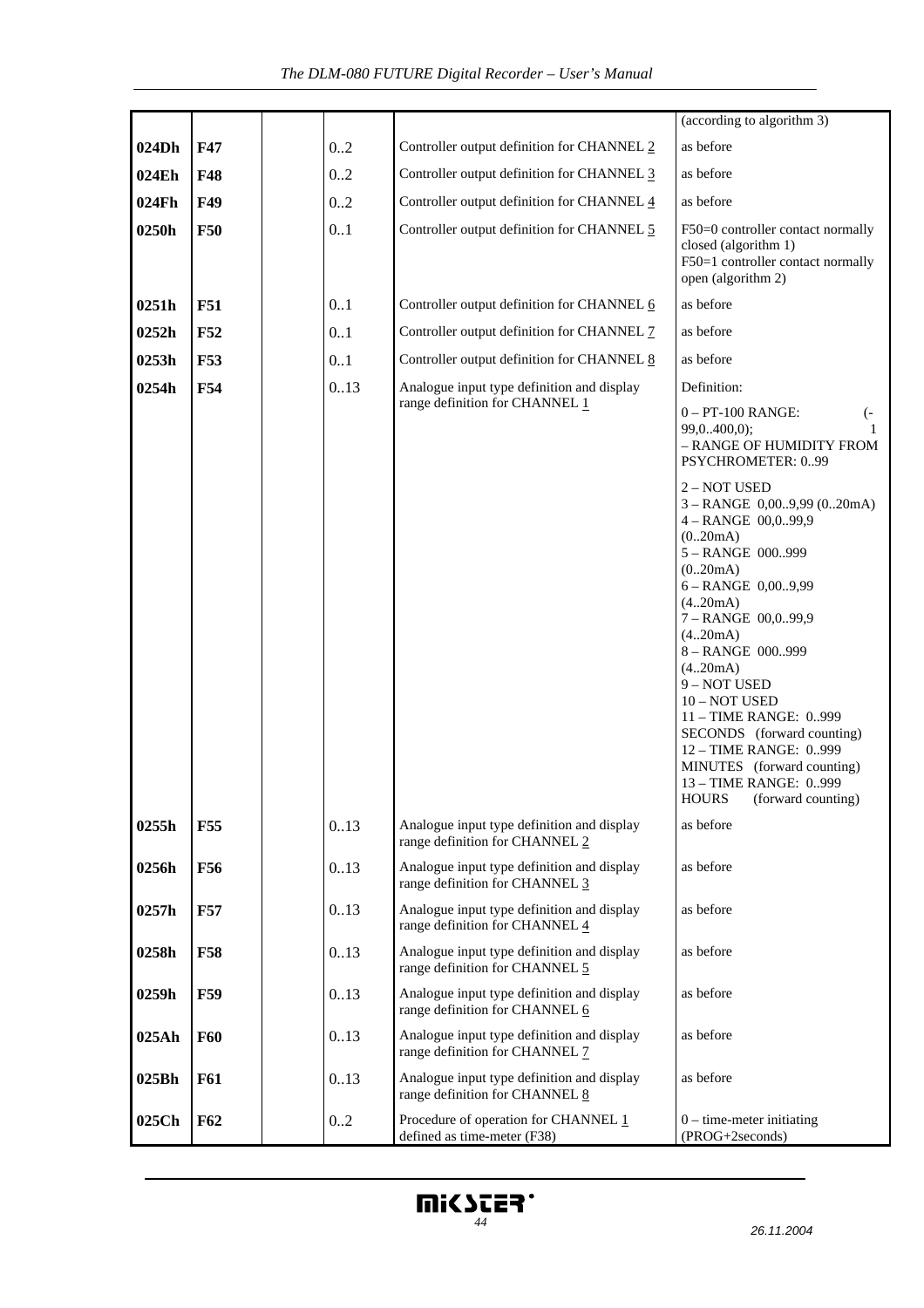|       |            |      |                                                                                                                                                | $1$ – while time-meter is counting<br>and Tini contact opens, counting<br>will be stopped. Closing the contact<br>again will result in continuation of<br>time metering. In case if time-<br>meter reaches set value, after<br>opening Tini contact the time-meter<br>will be reset to zero. Closing the<br>contact again will make the time-<br>meter start counting. |
|-------|------------|------|------------------------------------------------------------------------------------------------------------------------------------------------|------------------------------------------------------------------------------------------------------------------------------------------------------------------------------------------------------------------------------------------------------------------------------------------------------------------------------------------------------------------------|
|       |            |      |                                                                                                                                                | $2 - if$ Tini contact opens, time-<br>meter will be reset to zero. Closing<br>the contact again will make the<br>time-meter start counting.                                                                                                                                                                                                                            |
| 025Dh | <b>F63</b> | 0.2  | Procedure of operation for CHANNEL 2<br>defined as time-meter (F39)                                                                            | as before                                                                                                                                                                                                                                                                                                                                                              |
| 025Eh | <b>F64</b> | 0.2  | Procedure of operation for CHANNEL 3<br>defined as time-meter (F40)                                                                            | as before                                                                                                                                                                                                                                                                                                                                                              |
| 025Fh | <b>F65</b> | 0.2  | Procedure of operation for CHANNEL 4<br>defined as time-meter (F41)                                                                            | as before                                                                                                                                                                                                                                                                                                                                                              |
| 0260h | <b>F66</b> | 0.2  | Procedure of operation for CHANNEL 5<br>defined as time-meter (F42)                                                                            | as before                                                                                                                                                                                                                                                                                                                                                              |
| 0261h | F67        | 0.2  | Procedure of operation for CHANNEL 6<br>defined as time-meter (F43)                                                                            | as before                                                                                                                                                                                                                                                                                                                                                              |
| 0262h | F68        | 0.2  | Procedure of operation for CHANNEL 7<br>defined as time-meter (F44)                                                                            | as before                                                                                                                                                                                                                                                                                                                                                              |
| 0263h | F69        | 0.2  | Procedure of operation for CHANNEL 8<br>defined as time-meter (F45)                                                                            | as before                                                                                                                                                                                                                                                                                                                                                              |
| 0264h | F70        | 0255 | Allowable difference between set value and<br>read out value for channel 1. Alarm will<br>indicate cases, when this difference is<br>exceeded. |                                                                                                                                                                                                                                                                                                                                                                        |
| 0265h | F71        | 0255 | Allowable difference between set value and<br>read out value for channel 2. Alarm will<br>indicate cases, when this difference is<br>exceeded. |                                                                                                                                                                                                                                                                                                                                                                        |
| 0266h | F72        | 0255 | Allowable difference between set value and<br>read out value for channel 3. Alarm will<br>indicate cases, when this difference is<br>exceeded. |                                                                                                                                                                                                                                                                                                                                                                        |
| 0267h | <b>F73</b> | 0255 | Allowable difference between set value and<br>read out value for channel 4. Alarm will<br>indicate cases, when this difference is<br>exceeded. |                                                                                                                                                                                                                                                                                                                                                                        |
| 0268h | <b>F74</b> | 0255 | Allowable difference between set value and<br>read out value for channel 5. Alarm will<br>indicate cases, when this difference is<br>exceeded. |                                                                                                                                                                                                                                                                                                                                                                        |
| 0269h | <b>F75</b> | 0255 | Allowable difference between set value and<br>read out value for channel 6. Alarm will<br>indicate cases, when this difference is<br>exceeded. |                                                                                                                                                                                                                                                                                                                                                                        |
| 026Ah | <b>F76</b> | 0255 | Allowable difference between set value and<br>read out value for channel 7. Alarm will                                                         |                                                                                                                                                                                                                                                                                                                                                                        |

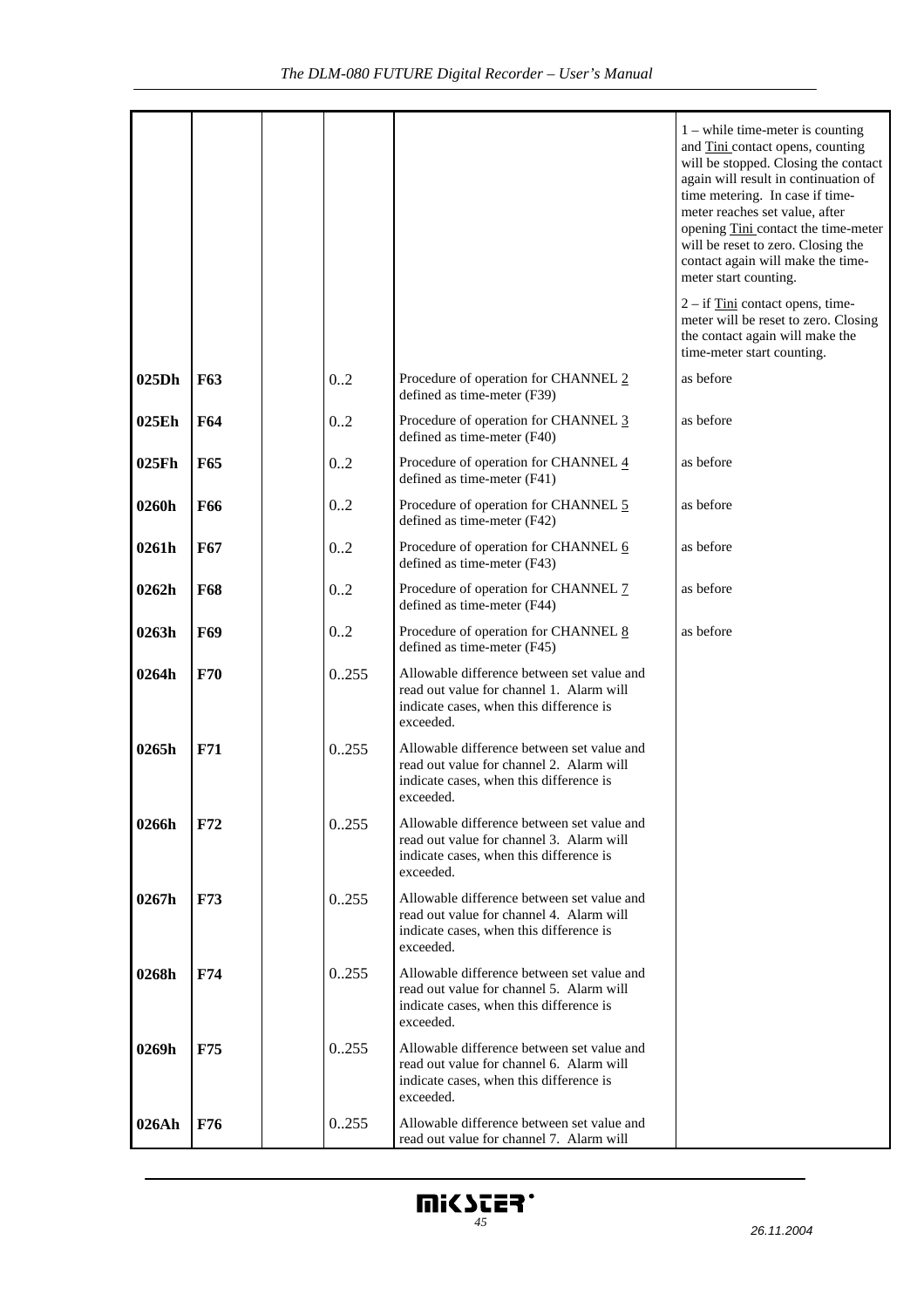|       |            |      | indicate cases, when this difference is<br>exceeded.                                                                                           |                                                                                                           |
|-------|------------|------|------------------------------------------------------------------------------------------------------------------------------------------------|-----------------------------------------------------------------------------------------------------------|
| 026Bh | F77        | 0255 | Allowable difference between set value and<br>read out value for channel 8. Alarm will<br>indicate cases, when this difference is<br>exceeded. |                                                                                                           |
| 026Ch | F78        |      | Free                                                                                                                                           |                                                                                                           |
| 026Dh | F79        |      | Free                                                                                                                                           |                                                                                                           |
| 026Eh | <b>F80</b> | 0.1  | PT-100 measurement range                                                                                                                       | $0$ – range up to 400 $\degree$ C                                                                         |
|       |            |      |                                                                                                                                                | $1 - \text{range up to } 600^{\circ}C$                                                                    |
| 026Fh | <b>F81</b> | 0.1  | Recording base                                                                                                                                 | $0$ – seconds                                                                                             |
|       |            |      |                                                                                                                                                | $1 -$ minutes                                                                                             |
| 0270h | <b>F82</b> | 0.1  | Digital filter for the AC converter on / off                                                                                                   | $0$ – filter off                                                                                          |
|       |            |      |                                                                                                                                                | $1$ – filter on                                                                                           |
| 0271h | <b>F83</b> | 0.1  | Transmission speed                                                                                                                             | $0 - 9600$ bps                                                                                            |
|       |            |      |                                                                                                                                                | $1 - 19200$ bps                                                                                           |
|       |            |      |                                                                                                                                                | (THE ONLY TRANSMISSION SPEED<br><b>AVAILABLE FOR MODBUS RTU</b><br>PROTOCOL IS 9600, SET PROPER<br>VALUE) |
| 0272h | F84        | 0/1  | Printing base                                                                                                                                  | $0$ – seconds                                                                                             |
|       |            |      |                                                                                                                                                | $1 -$ minutes                                                                                             |
| 0273h | <b>F85</b> | 0.1  | Clock / time-meter                                                                                                                             | "0"- displays real-time clock                                                                             |
|       |            |      |                                                                                                                                                | "1" - displays impulse counter on<br>the 0/1 24V DC input                                                 |
| 0274h | <b>F86</b> | 0.1  | Relay status - REL 9                                                                                                                           | "0" - relay as an alarm signalling<br>device                                                              |
|       |            |      |                                                                                                                                                | " $1$ " – relay as the 3-rd state in a 3-<br>state algorithm for channel 1                                |
| 0275h | <b>F87</b> | 0.1  | Relay status - REL 10                                                                                                                          | " $0$ " – relay off                                                                                       |
|       |            |      |                                                                                                                                                | " $1$ " – relay as the 3-rd state in a 3-<br>state algorithm for channel 2                                |
| 0276h | <b>F88</b> | 0.1  | Relay status - REL 11                                                                                                                          | " $0$ " – relay as an alarm signalling<br>device                                                          |
|       |            |      |                                                                                                                                                | " $1$ " – relay as the 3-rd state in a 3-<br>state algorithm for channel 3                                |
| 0277h | <b>F89</b> | 0.1  | Relay status - REL 12                                                                                                                          | "0" - relay as an alarm signalling<br>device                                                              |
|       |            |      |                                                                                                                                                | "1" - relay as the 3-rd state in a 3-<br>state algorithm for channel 4                                    |
| 0278h | F 90       | 0.3  | Measurement processing type for channel 1                                                                                                      | "0" - actual value at the moment of<br>recording                                                          |
|       |            |      |                                                                                                                                                | " $1$ " – average value in sampling<br>period (measurement every two<br>seconds)                          |
|       |            |      |                                                                                                                                                | "2" - maximum value                                                                                       |
|       |            |      |                                                                                                                                                | "3" - minimum value                                                                                       |

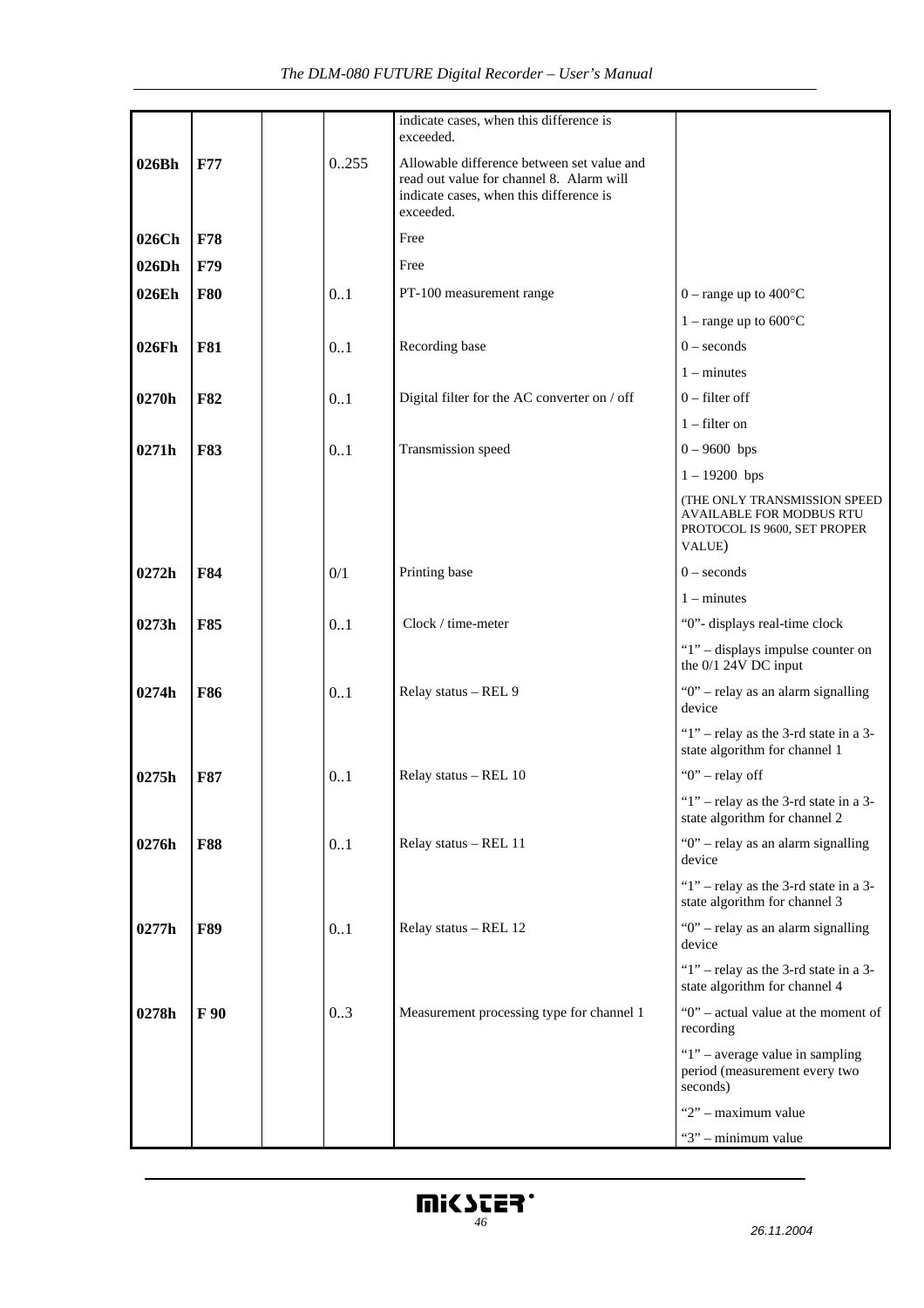*The DLM-080 FUTURE Digital Recorder – User's Manual* 

|       |      |      |                                           | Functions are inactive when<br>seconds are the time base |
|-------|------|------|-------------------------------------------|----------------------------------------------------------|
| 0279h | F 91 | 03   | Measurement processing type for channel 2 |                                                          |
| 027Ah | F 92 | 03   | Measurement processing type for channel 3 |                                                          |
| 027Bh | F 93 | 0.3  | Measurement processing type for channel 4 |                                                          |
| 027Ch | F 94 | 0.3  | Measurement processing type for channel 5 |                                                          |
| 027Dh | F 95 | 0.3  | Measurement processing type for channel 6 |                                                          |
| 027Eh | F 96 | 0.3  | Measurement processing type for channel 7 |                                                          |
| 027Fh | F 97 | 0.3  | Measurement processing type for channel 8 |                                                          |
| 0280h | F 98 | 0.1  | Impulse counter recording on / off        |                                                          |
| 0281h | F 99 | 0999 | Time of measurement cycle end             |                                                          |